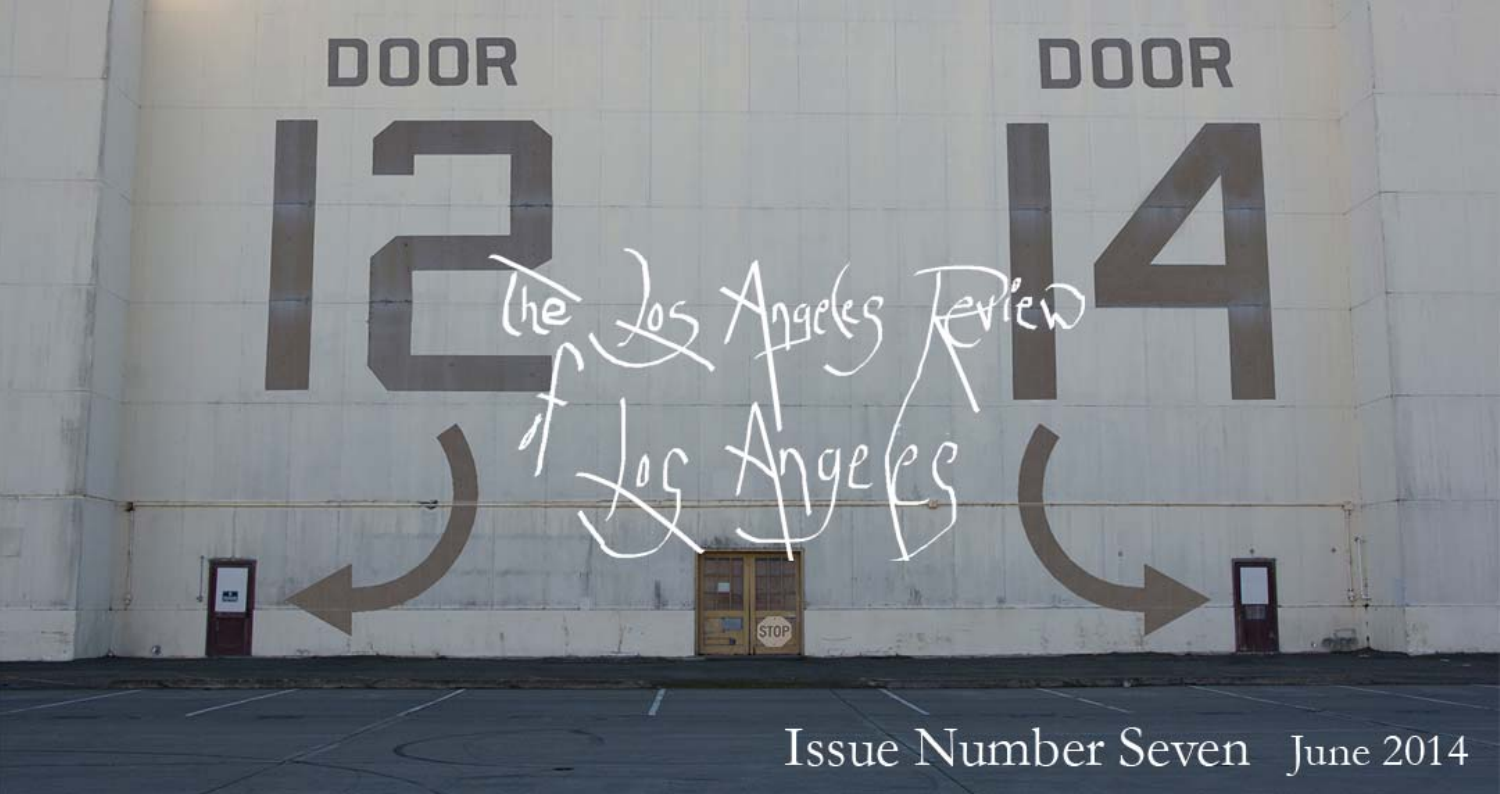# Table of Contents

Red Skies **M.A. COLEMAN** - 2 Love You Long Time  $MEL$  MURPHY I'll Take the Farthest Room ANNE CARLY AI Poems CHRISTOPHER N The Way Cats Float Down Canals, & Hitchhiking DAVID HUTT Tinseltown ALAN SWYER Picked Me a Plum BENJAMIN RADER Sasha Green and the International Porn Conspiracy - KEVIN MUNLEY Where the Water Is **ANJOLI ROY** Watched Pot CAROLYN ZIEL The Boogereater NICK HILBOURN Poems JOHN GREY Editor's Note ROBIN WYATT D

1

|                  | 7  |
|------------------|----|
| BAD              | 13 |
| <b>MULROONEY</b> | 14 |
|                  | 16 |
|                  | 19 |
| ER               | 31 |
| $\sqrt$          | 43 |
|                  | 52 |
|                  | 65 |
| $\bigvee$        | 67 |
|                  | 79 |
| <b>DUNN</b>      | 81 |

Cover art: "Door 13" by Jeff Dunn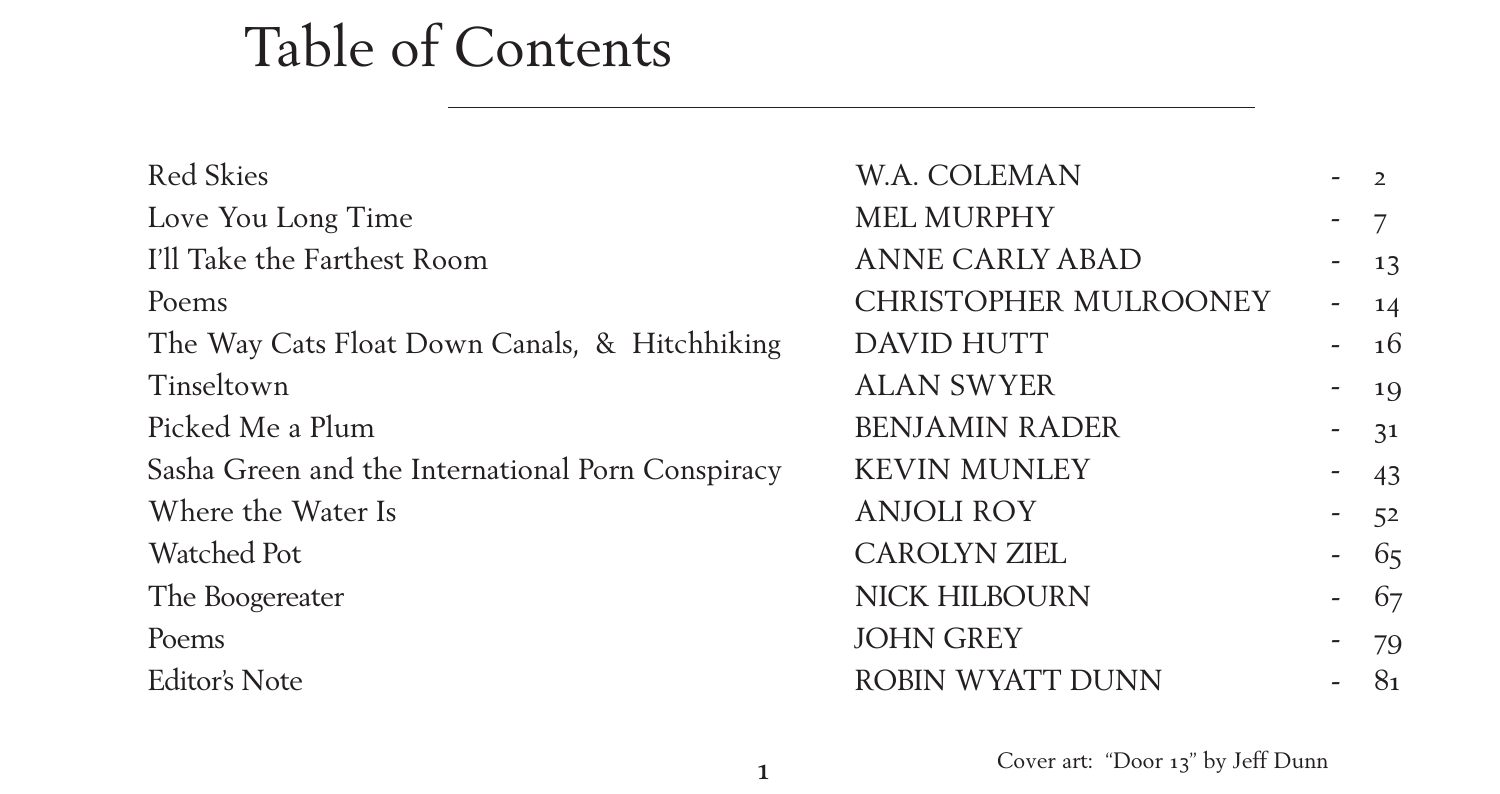# Red Skies

by W. A. COLEMAN

When I was a little boy I often dreamed of beautiful, rose red skies and would awake to blue ones disappointed.

This gift allowed me to discover my first love, science, at a very <sub>2</sub> I, like so many in my family, was blessed with a mind full of thoughts and ideas, a brain that sees things differently than others.

I grew up in a world where the entire human race woke up every single day and walked this impossibly thin line, just one slip away from total and utter extinction. My parents once told me that I had a great, great grandfather who worked on the first atomic bomb, the one they used to destroy Hiroshima. He was a scientist, emigrated from Germany, whose life's work, along with several others was to create something that would change human history forever. I wonder what he would have thought if he knew his great, great grandson's life's work would end up being to stop his.

early age and as our relationship grew so did my confidence. It seemed like every time I put on that bright white lab coat my destiny became a little clearer. Unfortunately, despite my abilities, most all of what my overactive mind thought up didn't play out so well in reality. If only the real world could be as beautiful and as magical as my imagination. Most of my young life had been riddled with disappointment and failure spiked with more failure and the worst thing about it was that, I always felt in my heart that I was different; that my mind, my thoughts and ideas were so radical that I would someday be considered unique even amongst the unique. And it felt like more than just an over inflated sense of myself. It felt real. Ego though, even the big delusional kind from which I suffered still needed to breathe and reality was choking it out quicker than I could recover, and my massive feeling of self worth almost died off completely. In fact, it took nearly a decade of working and drowning in normalcy, before it finally happened; I finally made the discovery that would change my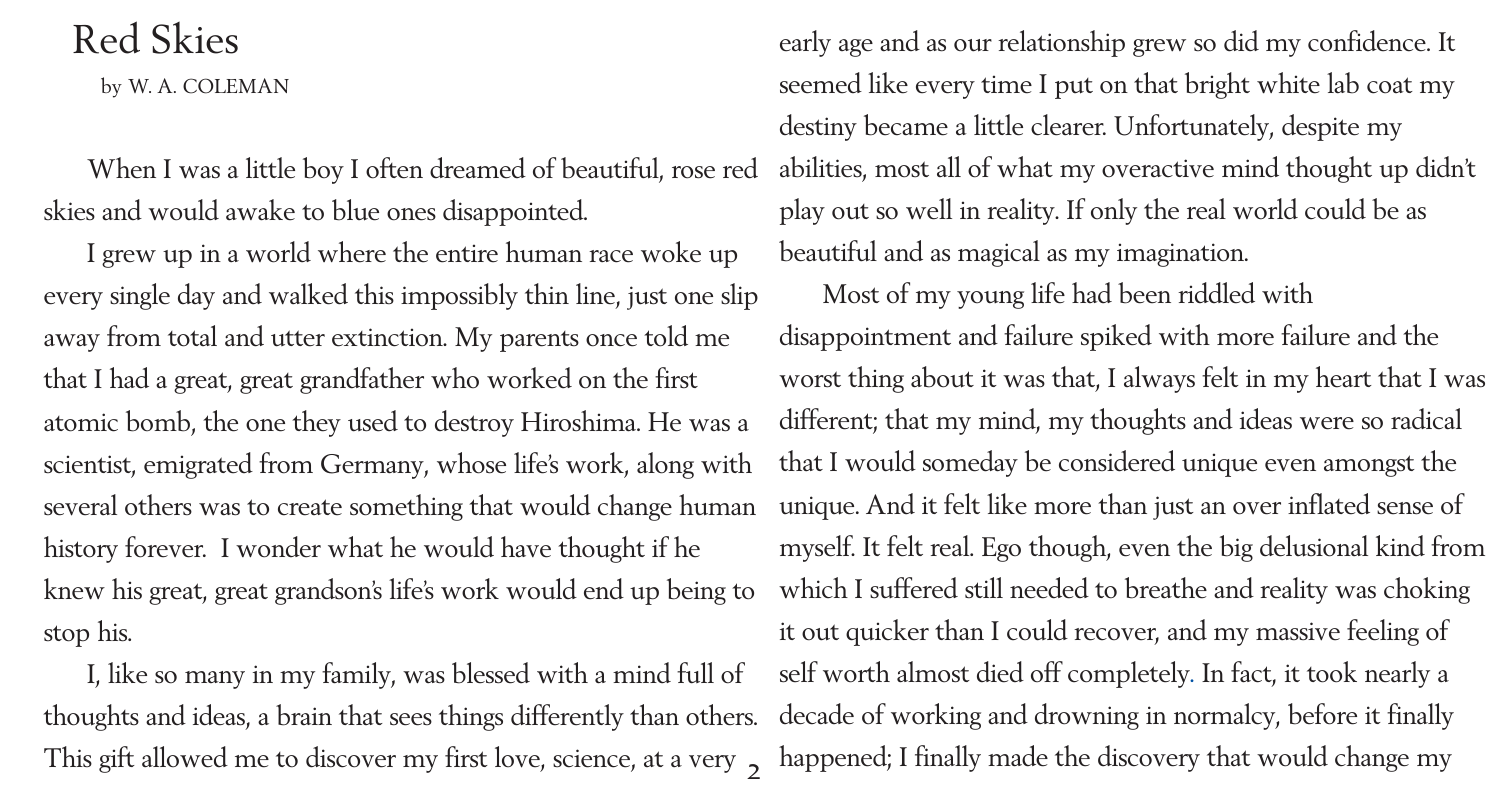life and prove to me that my instincts were right after all, I *was* different, I was, . . . special.

Out of all the failed experiments and disappointments of my career, I stumbled on an idea that was pure genius and could not only survive outside the sanctity of my mind, but *flourish* in a place that had, up until this point, been my greatest enemy: reality.

Uranium is required to produce a nuclear explosion. Without it, fission, or the splitting of atoms, simply cannot occur. Uranium 238 is in abundance but in order to make a nuclear weapon, it must be purified to absolute perfection making uranium-235. It only takes roughly 9 pounds to make a bomb and must not contain even the slightest of contamination otherwise the nuclear reaction would be impossible. It's the fission that creates the force. Even bombs that use fusion, such as the hydrogen bomb, can only do so as a result of fission meaning fission must occur for the conditions to be right for the resulting fusion.

Reddium is a genetically engineered dust that is blown by the thousands of metric tons into the air, which in turn causes an artificial atmospheric mist. An entire major city can be saturated in less than a day. It's not a good thing. It is toxic to humans and can block most sunlight giving the atmosphere a reddish hue, creating a Martian like sky. The silver lining though, is that it also makes the entire city completely toxic to the purity needed for a uranium fueled explosion. This does not stop atoms from splitting, it just poisons the uranium which weakens the membranes of all surrounding atoms during the initial explosion, actually making them easier to split but dramatically decreasing the destructive force once it does, essentially choking the bomb at the moment of detonation. This weakening prevents the atomic chain and makes nuclear warfare an impossibility on a city saturated with my invention. Reddium is also easy to produce in mass quantities and readily dissipates after several days, causing no additional damage to the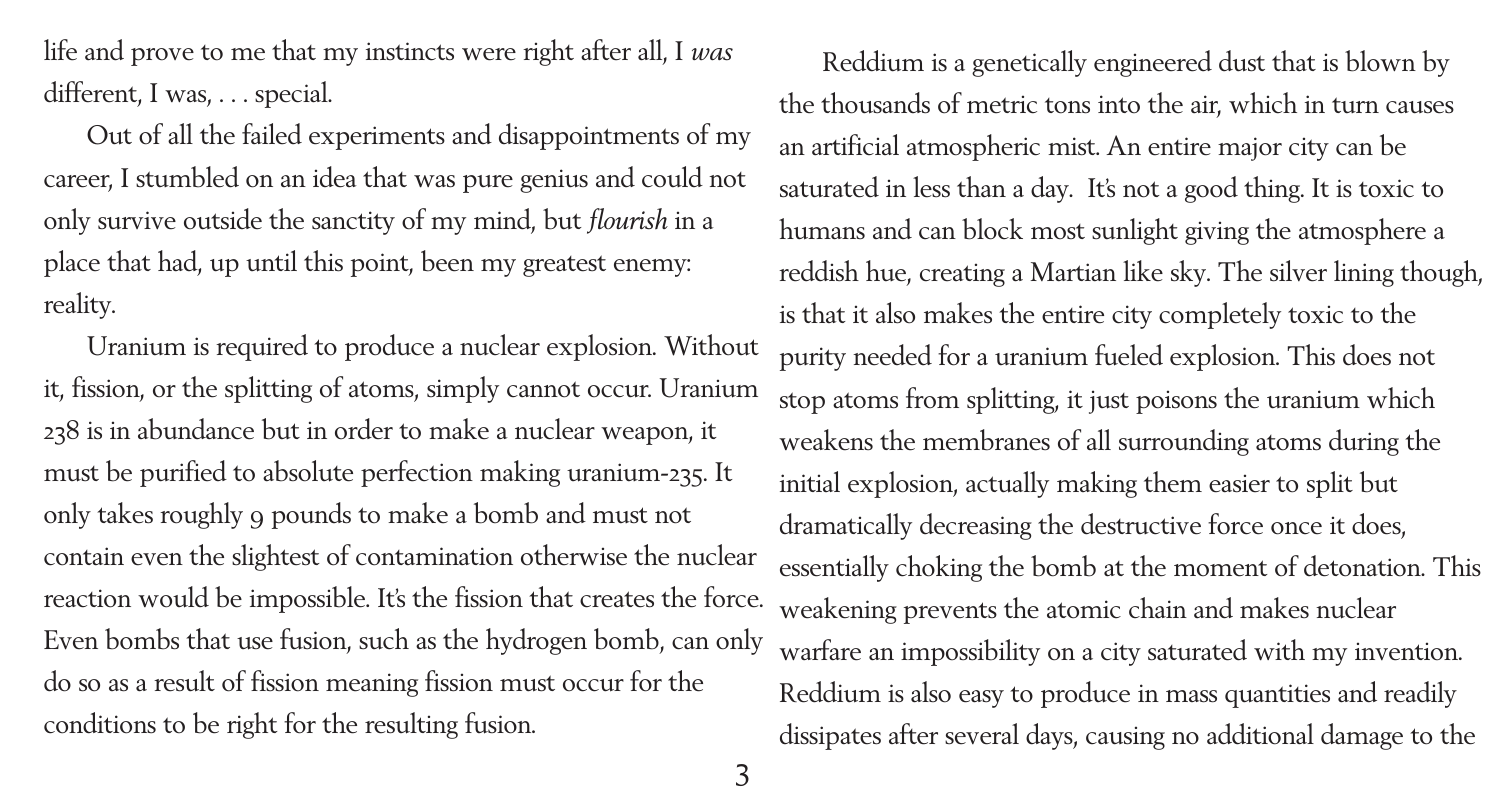environment. The first tests were done in November 2, 2050 on an island off the coast of Australia. It was funded by a private anti- war company that was set up shortly after the destruction of an international symbol of peace. the Gaza strip in 2042.

I may have been born in the United States, but I never considered myself an American. My self-love, I felt was always too great of a burden for one country to bear. I also figured labeling myself a humanist rather than an American would increase my fame, distinction and potential for wealth. I also knew a defensive anti- weapon of this magnitude given to just one country, even my own, would become nothing more than an instigator for aggression. So, I saw the entire world as my market and on that fateful fall day, mankind witnessed the greatest leap backwards in the history of weapons technology. All nations, big and small watched what was once considered the most devastating and threatening weapon ever created reduced to a force no more formidable than twenty sticks of dynamite, barely

enough energy to destroy a semi truck. Virtually overnight I was bigger and more widely known than Jesus Christ and I became It's been over forty years since Reddium was given, or should I say sold at a very high price to the world. I got my fame and distinction and more money than I could ever spend. Considering myself a real genius among geniuses at this point, wasn't considered anymore inaccurate than calling the sun bright, but my legacy remains one of darkness. I wish I could tell you that peace followed but it didn't, not even close. In fact, the creation of Reddium brought about a social storm that required a worldwide restructuring of powers. Wars were fought; many of them but in more traditional ways. Reddium bathed the skies and covered every theatre of combat while desperate enemy nations waited patiently, hoping for city Reddium tanks to deplete so they could launch their now useless warheads in every direction. Battle fields changed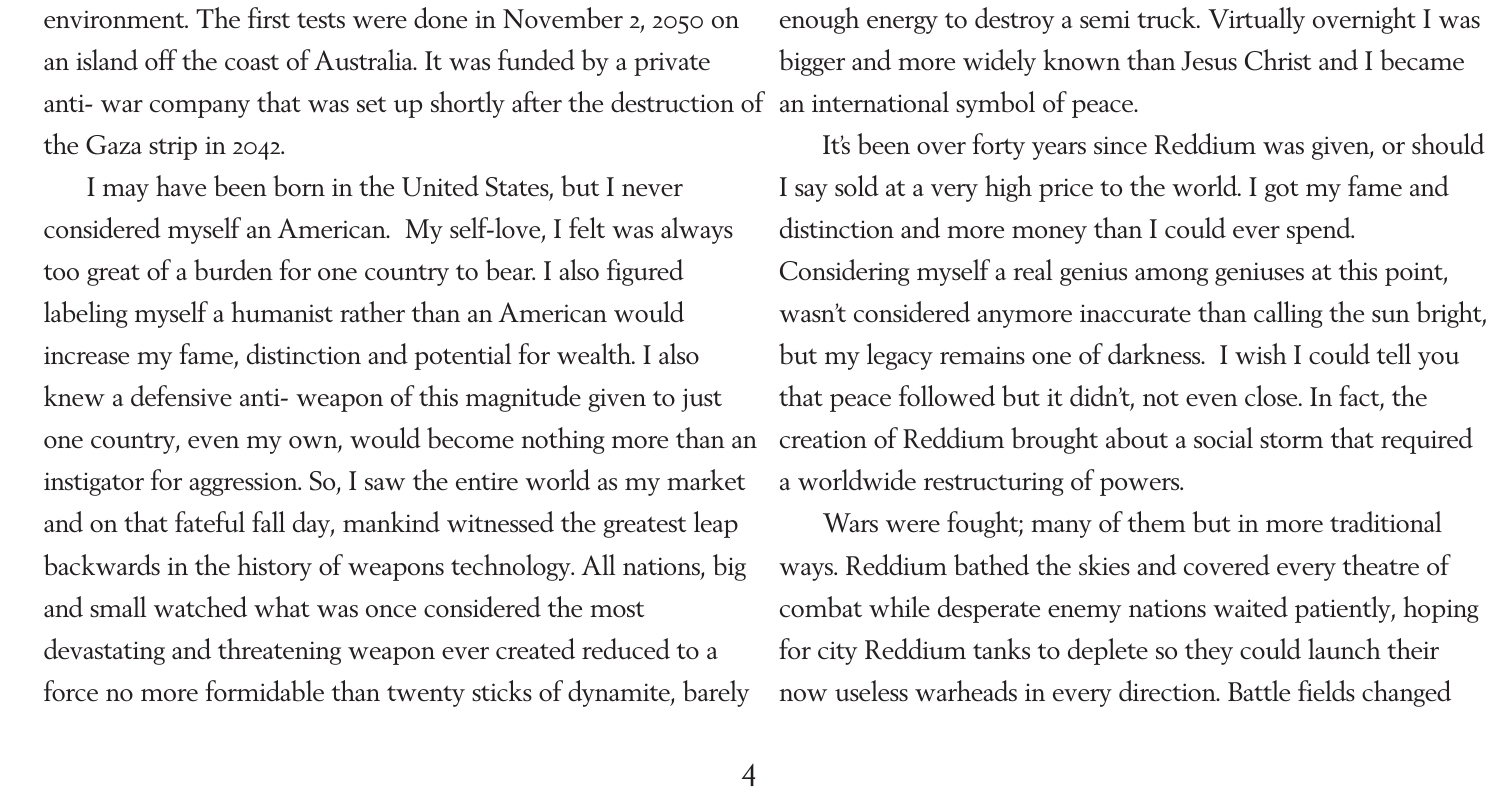immensely but not like you would think. Armies required more basic weaponry because machine guns could not function properly and would jam up in the Reddium saturated air. Jet and airplane engines would clog up requiring slower moving and less effective air support due to the foreign and thick atmosphere and because of the toxicity of Reddium, having a spare air mask was more valuable to a foot soldier than water. With technology crippled, casualties skyrocketed and battles began to resemble those of World War II.

Many said I was the man responsible for putting modern warfare in a time capsule and sending it back about one hundred and sixty years. It wasn't long before many believed that my invention caused more harm than good because it disrupted the concept of mutual destruction and made the world as a whole, braver and more aggressive. So, in a matter of decades I went from savior to war monger.

I always thought that I would go down in history as the man

who saved humanity, yet I sit here in my rocker looking out a dirty, air-tight window at the red, hazy, war-torn world I have created.

How could it have come to this? How could humanity have turned such a gift into a curse? I think about that a lot and sadly I think I know the answer. Perhaps people began to realize that, because of me, the human race as a whole may be safer but their sons, the ones treading off to fight under red skies are not. Maybe the idea of total annihilation was the only thing keeping the World Wars in the single digits. *How I miss those days,* those days on the tight rope. I long for the time when the term "nuclear war" brought about fear; the days when political action went on for months if not years and the super powers of the world would bark and growl but would never dare bite. I miss the days of blue skies and orange sunsets. And most of all, I miss my son; my one and only son, who I feel would still be here today if it wasn't for me and my foolish attempt at peace. I once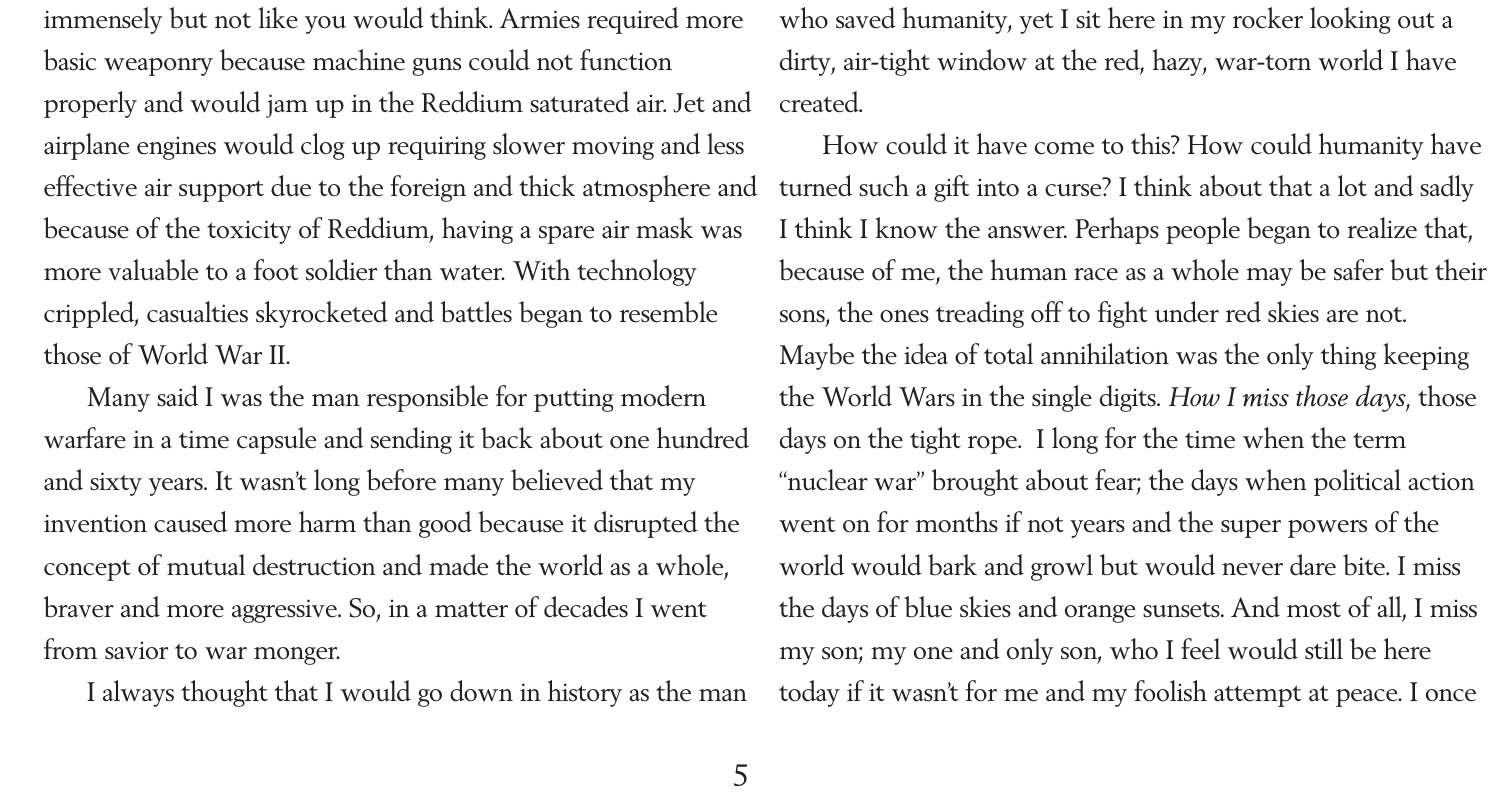thought that mankind wasn't ready for nuclear power, yet now I realize that the very weapon we all once feared was the only thing making us behave remotely human.

Tonight I will dream of rose red skies and I will wake up to them, disappointed.

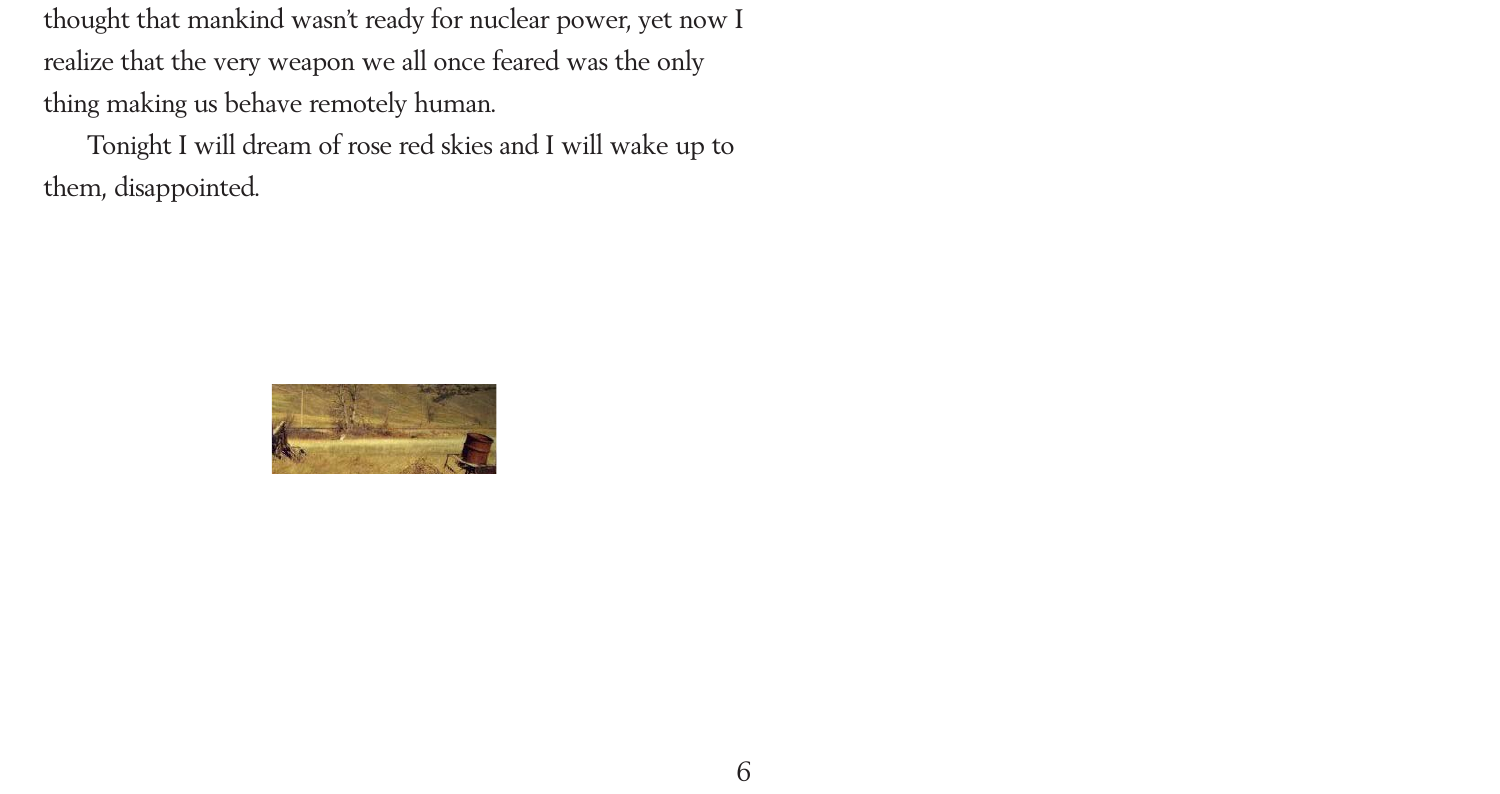# Love You Long Time

by MEL MURPHY

"That's nice," she says, rolling the cherry of her cigarette around the edge of the ashtray.

He loathes smokers but they are at an outside café.

"You get to be a teenager again."

The heat from the hazy sky above them is fierce.

"No it's not." He leans back trying to exhale some of the second-hand smoke toxins. "Besides, I'm 34."

"What do you mean?" He leans forward slightly, despite the smoke.

monitoring the levels of their iced tea. He ignores the waitress. 7 There is a server. She's in a black apron, jeans and a t-shirt. She's watching them from the far side of the café patio,

"That's what that is, unrequited love. It's like puppy love."

"Unrequited love is where you love someone but they don't love you back, right?"

#### "Yeah."

"With unrequited love you never have to grow up. You can be a love-sick teenager. There's no responsibility in it, no weight. You don't have to live up to the other person's expectations or even try to deceive them because they flat out don't care." "You're not getting what I'm saying at all." "You know when I was at Yale that one semester before cuntmother put a freeze on our trust? There was this one professor, oh my god! He was hot. I was so horny for him. I think I masturbated to fantasies of him for like a year. He had curly auburn hair and wore tweed." "Jesus," he says, glancing around but they're safe, nobody close by.

"More like two years straight. Anyway, it was fantastic. I wrote endless bad poetry about him, when I wasn't writing suicide notes. When he ignored or disagreed with me in class, I sulked for days. It was pure 80-proof angst." He folds his arms across his chest despite the fact it's hot and he's sweating under his tattersall shirt which is frayed at the collar.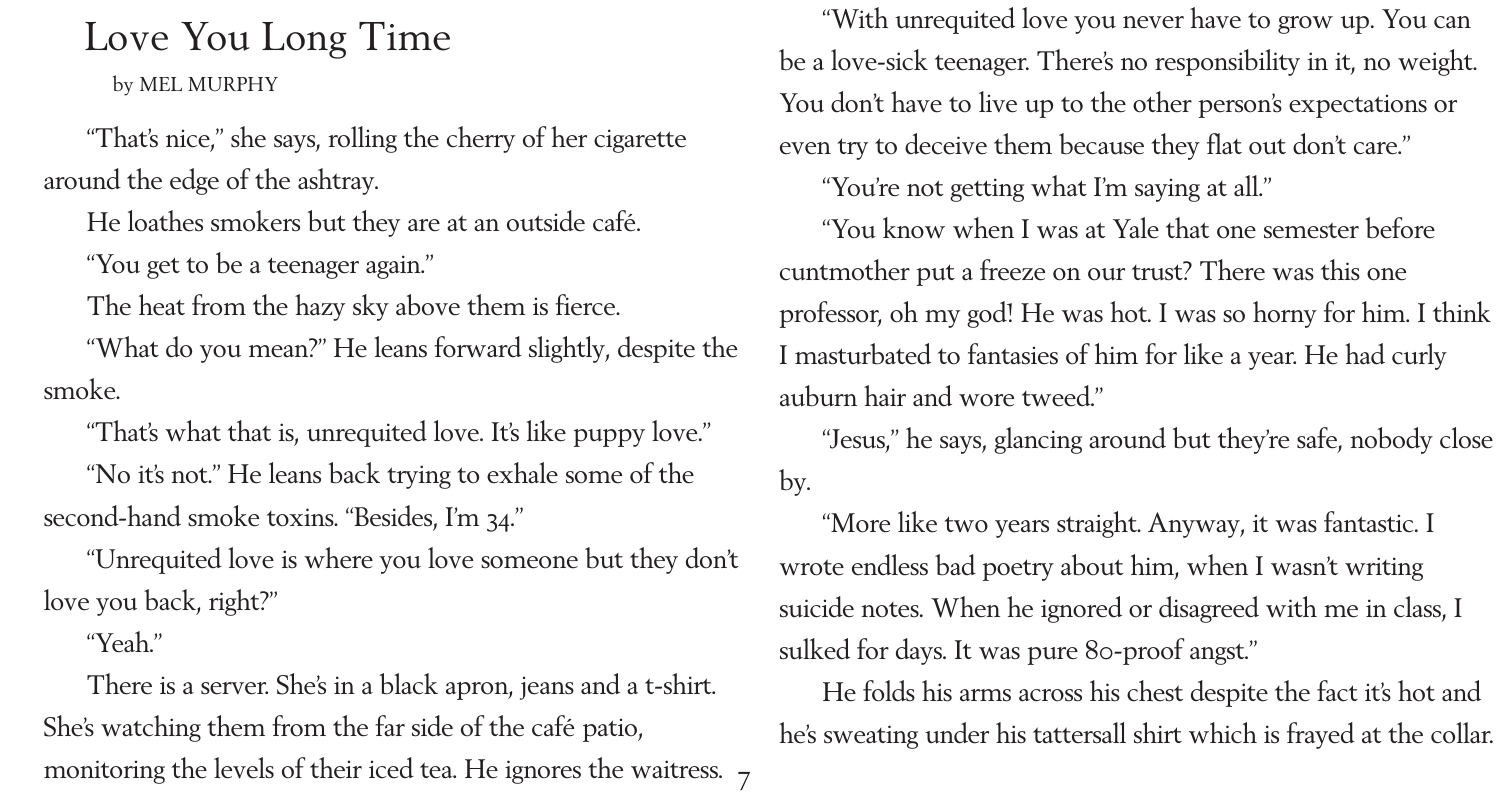He needs to disapprove her iconoclastic tendencies because he thinks they are predictable and planned.

"Awesome. You've just called my marriage adolescent. I don't know why I agree to these lunches."

"Because you have to, stupid, or I wouldn't fill you in on the latest family gossip."

Her eyes are deep brown, set in a white face. She wears a sun hat and is slender, all legs and arms like a pale foal.

"It's just, we have a child now."

In contrast, he is thicker, pudgy. Aside from the time he backpacked through Nepal, he has never been svelte. Still, women find him rugged and attractive. Patients flirt with him.

"Yep, a sweet baby boy whom I haven't seen in two months. When is Rocky's auntie babysitting again, hmmm?"

"I can't stand your flippantness, really." His arms are still crossed. He is trying to be disapproving like their father. The sun pelts him with hot rays.

"It's cultural. You can't blame her."

"I don't blame her for anything," he hisses, like his wife has a spy around every corner, listening in. Like she isn't 32 miles across San Fernando doing her yoga. "It's cultural, sweetie. They've been marrying Western men for their money for years. It's what they do. It's how you get out of the fucking rice paddy, out of the slums, out of that level of handto-mouth pointless misery. It's what you do to survive. I don't blame her; don't blame her country either. We went over there and tore it in two."

"That was ages ago. She wasn't even born then. Neither were we. And her family's not poor, they're middle class. Her dad's a dentist."

"But it's still there, that wall, that … DMZ. Bunkers, bomb shelters, the whole thing. See, that's like their collective angst. It's like their unrequited love. Hands across the water, hands across the barbed-wire fence. All their puffy faces sobbing on all those TV shows they re-broadcast on KXLA. I've watched those shows. The hysterical reunions."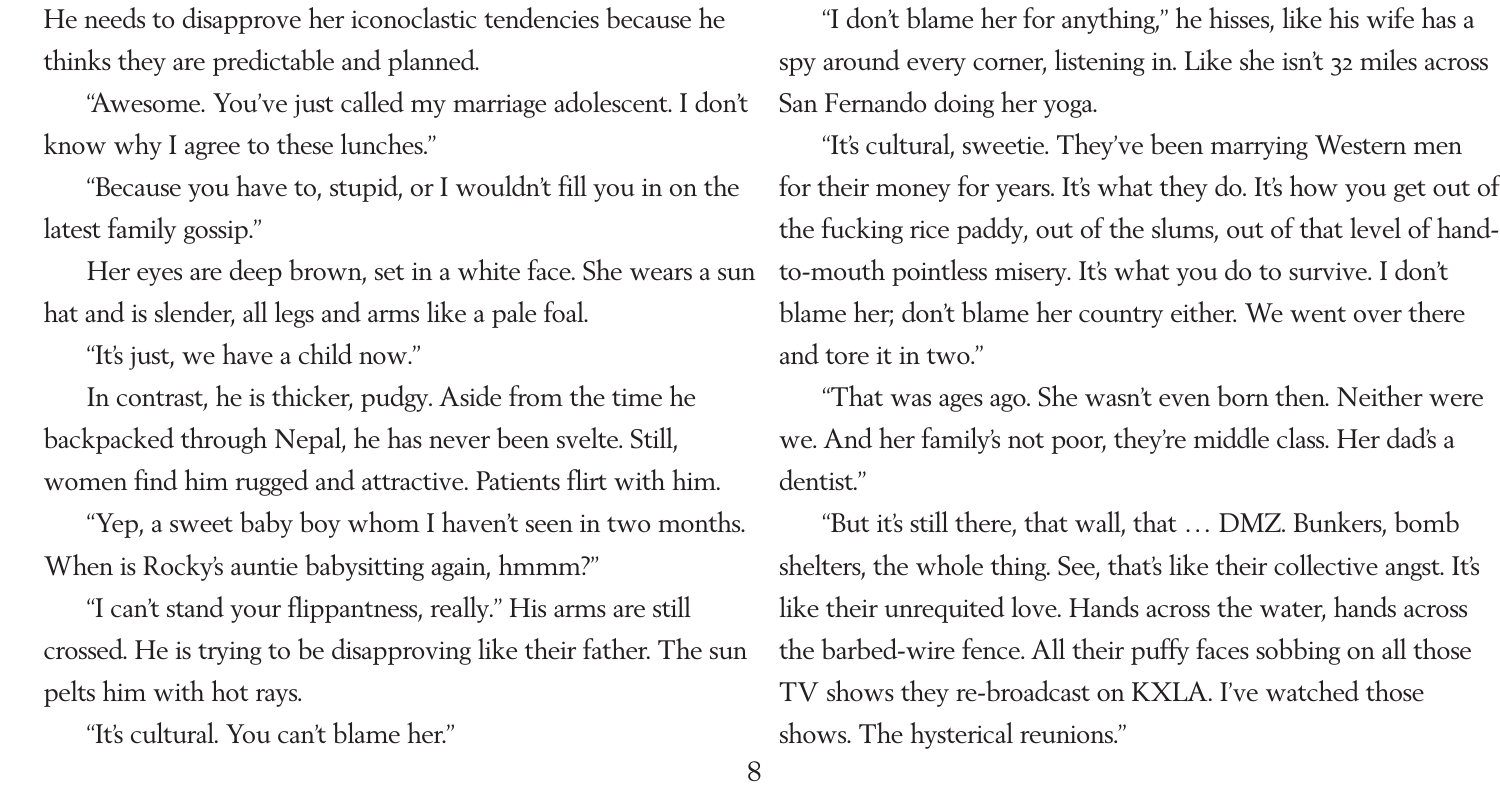"Are you high? All this has nothing to do with me."

"Well, what's this guy do, the one you think she's fucking?"

A fly lands on his half finished vegetarian sandwich. It investigates the hummus. He watches it for a moment.

"I have no idea. No, wait. He's a construction, no, he's a carpenter. Like a custom carpenter, makes kitchen cabinets for rich celebrity people. Shit, what's your point?" She takes the lemon wedge out of her iced tea and tucks it into the corner of her mouth.

"My point is he is what she is not. He's Asian but Americanborn. He's outdoorsy; he's not all up-tight *learn wery goo Ringrish, me study hard*."

She points at him with her cigarette butt. "There ya go! That's their angst. The communist Chinese oppressor falls for the oppressed, poor Korean girl. Fuck, it's like an episode of that one soap opera that was always on the TV when I was in Phuket, what's it called?"

"You don't know that. I said he was a carpenter, not a triathlete."

"Well, I'm picturing a pair of bib overalls, you know, brawny, suntanned, with sawdust on his bare shoulders, paint on his hands." She looks at him. "You've never opened a *Playgirl* in your entire life, have you? How about those *Cosmopolitans* you keep

in your waiting room; ever read one? You see, you're so unrequited." "Adolescent. Go ahead. Say it again. Call me a teenager." He's pissed now. "What is he anyway?" "I told you." "No, I mean, what *is* he? Chinese, Filipino, what?" "I have no idea." He frowns. "Maybe Chinese, I think his last name was."

His face is red now but not from the sun. "We have a kid," he says again, slowly. "We screwed repeatedly and now we have a kid. My child, hers'. What's that make him? The product of two teenagers fucking? One in love but the other not?"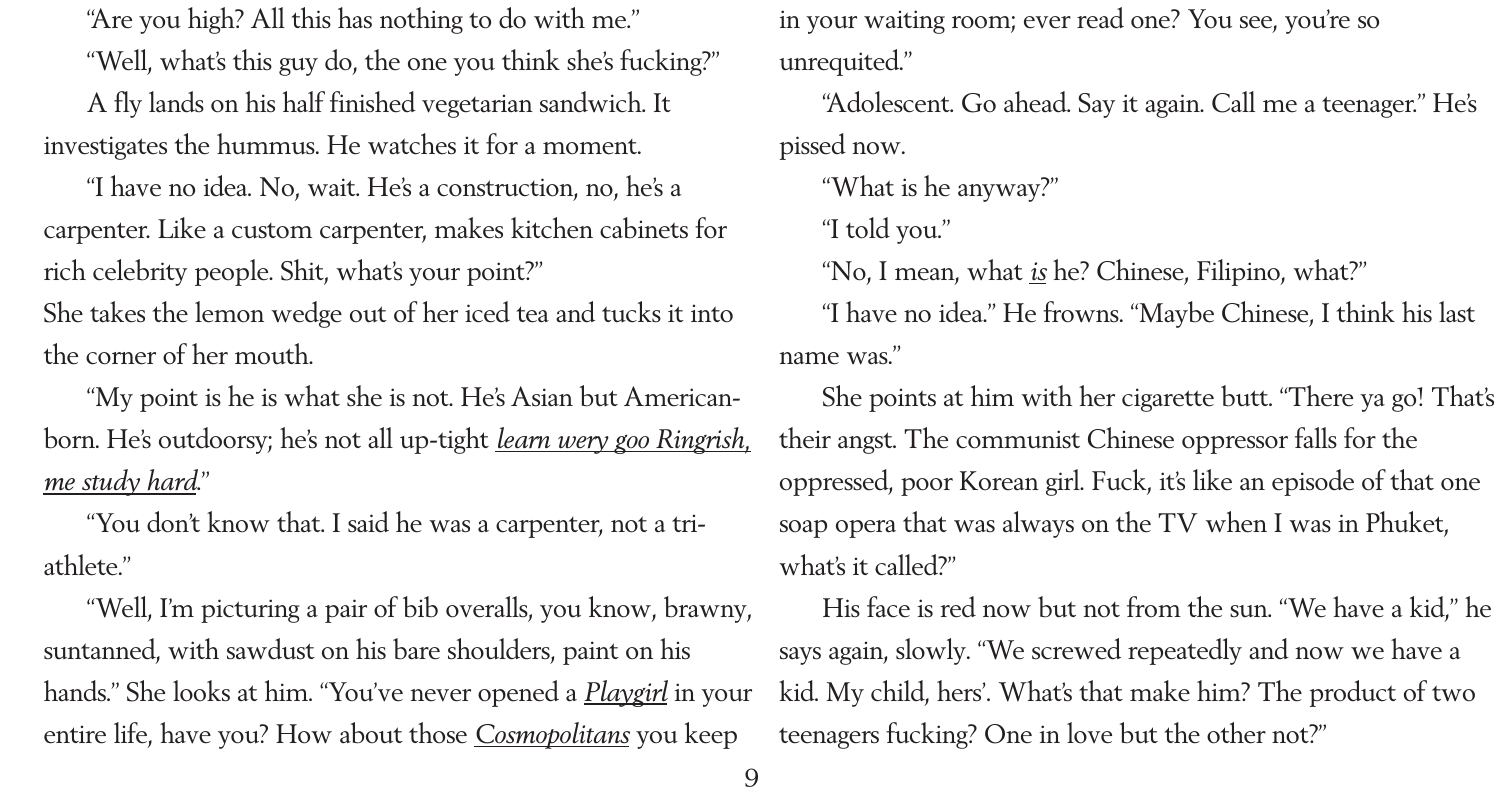"Uh-huh," she nods as she puts the cigarette out and takes the lemon wedge out of her mouth. She puts the straw of her iced tea between her white teeth and sucks, draining the glass.

She gestures to the waitress who bolts over, frosty pitcher in hand, smile in place. The waitress glances at him, her smile widening. He doesn't even notice.

"I'm. In. Love. With. Her."

"Of course."

"No, really."

"Love's something we believe we feel for someone else and since perceived reality is our only reality, then your love is real."

He's toying with the idea of hitting her. He hasn't done that since they were little kids riding in the back of the car, caught her in the mouth with the flat of a Frisbee, made her lip bleed. "It's nice to know you've put all those undergrad psych and philosophy credits to good use."

"You're such a GUY!" She says, exasperated. "Whatever."

"No, I mean, how do you know she loves you?" "She said so." "When?" "At the wedding." since the wedding." "She's said it since then, a couple of times." "She said it when we had the baby." She rolls her eyes again. "Me too?" life." any future orthodontics."

- "Okay, sweetie that was three and a half years ago. I mean,
	-
- She rolls her eyes and takes another slurp of her fresh iced tea. "Wow, two times in three years. Yup, that's true love."
- "No, she DID. He came out, the nurses were cleaning him up and I said 'I love you' and she said 'me too' and then I kissed her."
	- "Do not try and ruin one of the most important days of my
	- "No, he's a great kid; definitely worth the stretch marks and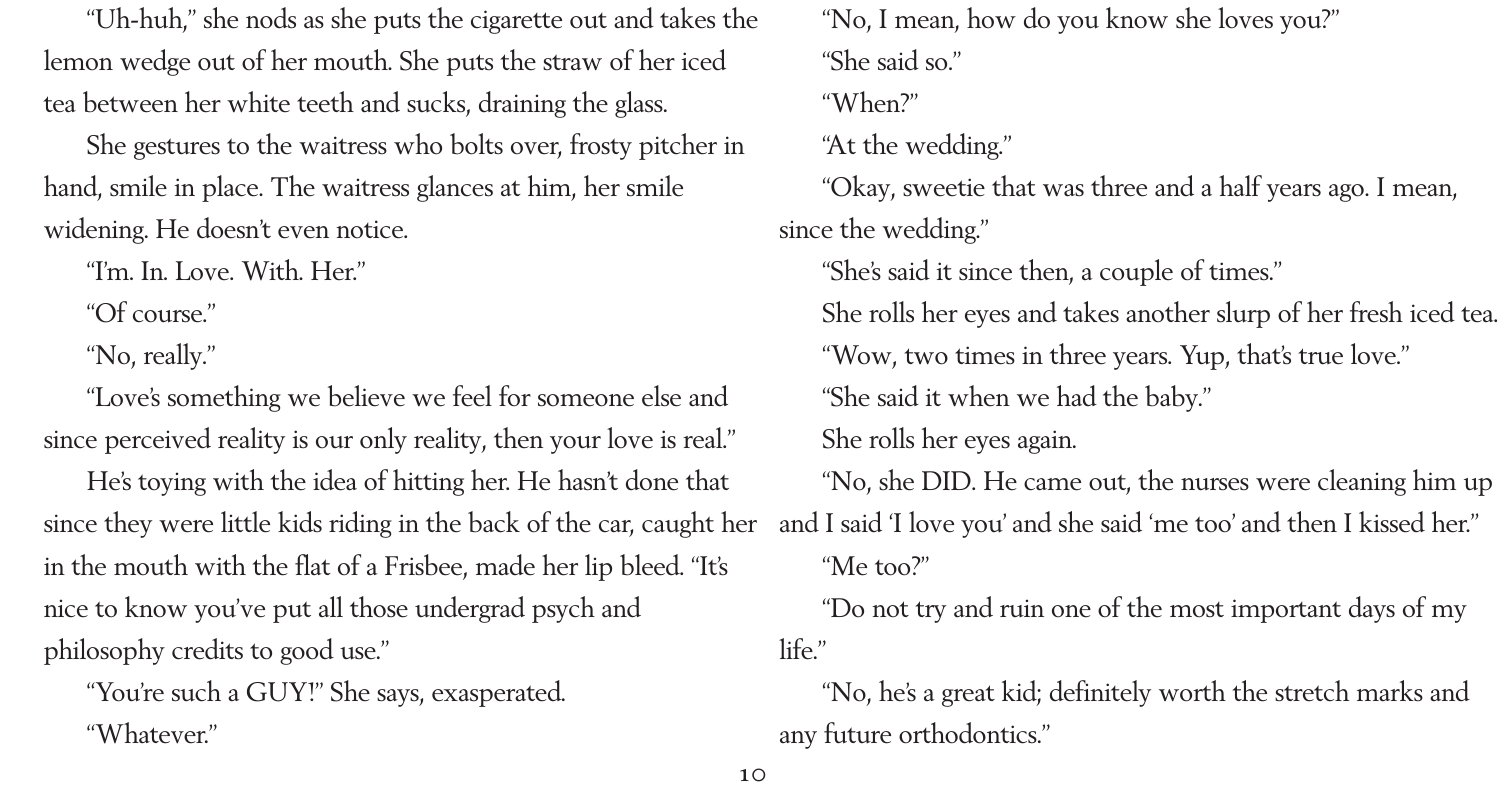"He's an exceptional kid. You know he's way up there, at the pre-school. He's way up there in early development. He's talking, he's writing, he draws."

"I always wondered," she said to the patio table between them.

"Wondered what?"

"Why the world is full of average people when everybody is considered exceptional when they're a child. Maybe exceptional is something only children are allowed to be."

He picks his napkin up off his khakis and tosses it on his plate. The fly easily avoids it. "You're so bitter."

She shrugs, picks her lemon wedge up and sucks the pulp off the rind, swallows. She sets the rind down on her empty plate. "Maybe. I wonder about this stuff all day. What we all perceive, how other people perceive us. I wonder about bees. Do bees fall in love? Do grasshoppers have unrequited puppy love? Is it ever like inter-racial? Like can caterpillars and ants have crushes on each other? And what about birds? Because I know dogs can fall

in love. I had a spaniel that was in love with my cat, Mitzy, and when she died, the dog went into mourning, lasted for three weeks." "I met you today to tell you my wife's cheating on me and my life is falling apart and you want to talk about bugs and dogs." "How's work?" "What? Fine." "You get those flat-screen TVs you wanted installed in the front office?" "Oh, yeah they look great above the teak wood counter. And we have those eco-bamboo floor mats now. Everything looks Asian now, peaceful like a Japanese garden." "Or maybe *Apocalypse Now*," she smirks into her napkin and then stands up. "Good. Well, I'm getting laid off from that university thing." He pauses. "Oh. Sorry." She shrugs, her shoulders almost touching the edges of her floppy sun hat.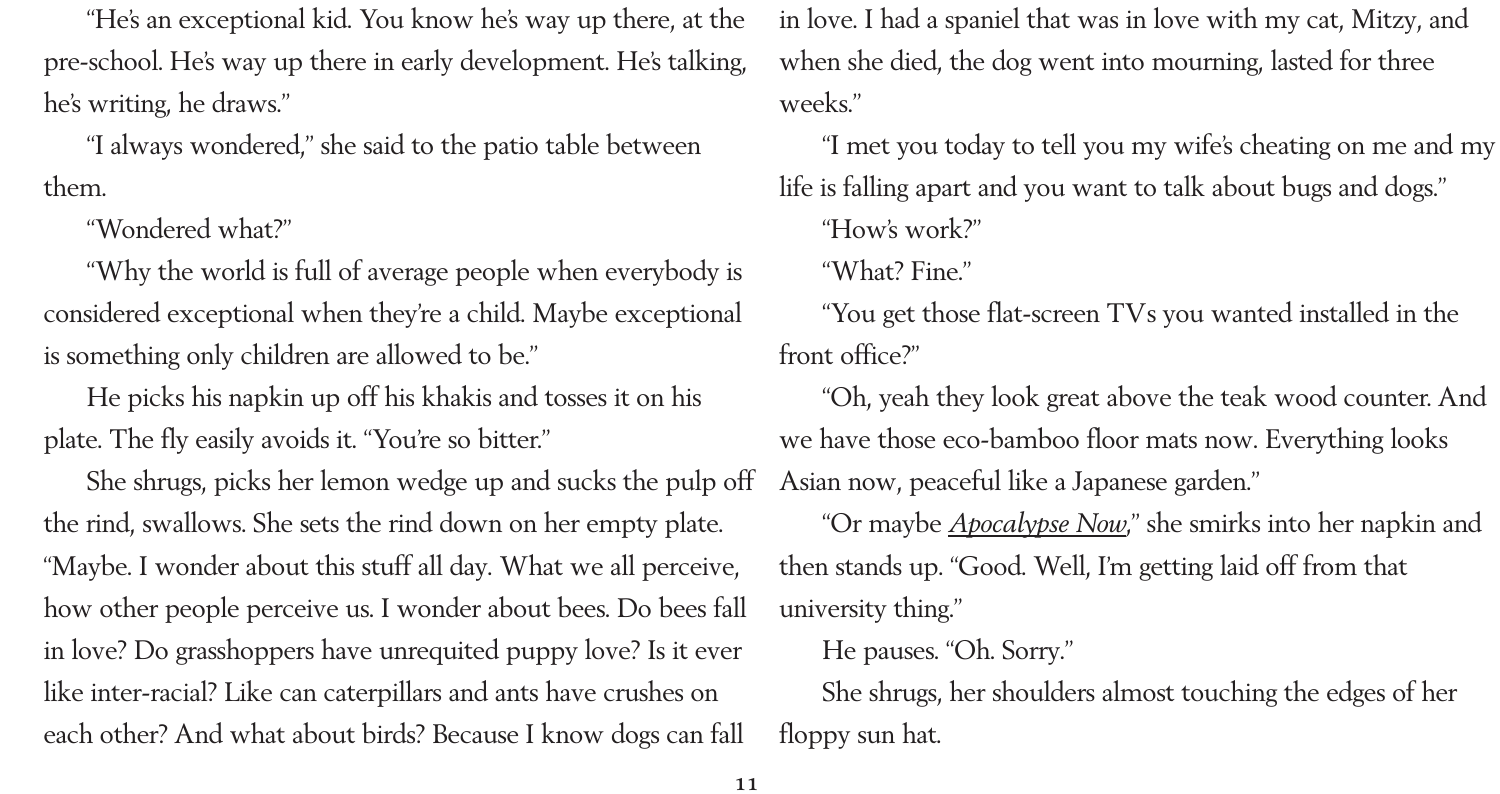

"It happens. Speaking of which, look at the time. I should skedaddle."

She stretches and once again he's reminded of her grace. She took ballet when they were little. He was the worst player on his little league team, missed every ball that came near him.

"I'll take care of the bill," he says trying to sound older, gruffer. "I know you will."

She buzzes his cheek, like a big honey bee or a love-sick greyhound.

He grabs her wrist and looks up at her.

"Sis, am I un-loveable?"

She smiles and it's heartbreaking. She's good looking, he

thinks, and hardly anyone seems to notice.

"No sweetie. I am."

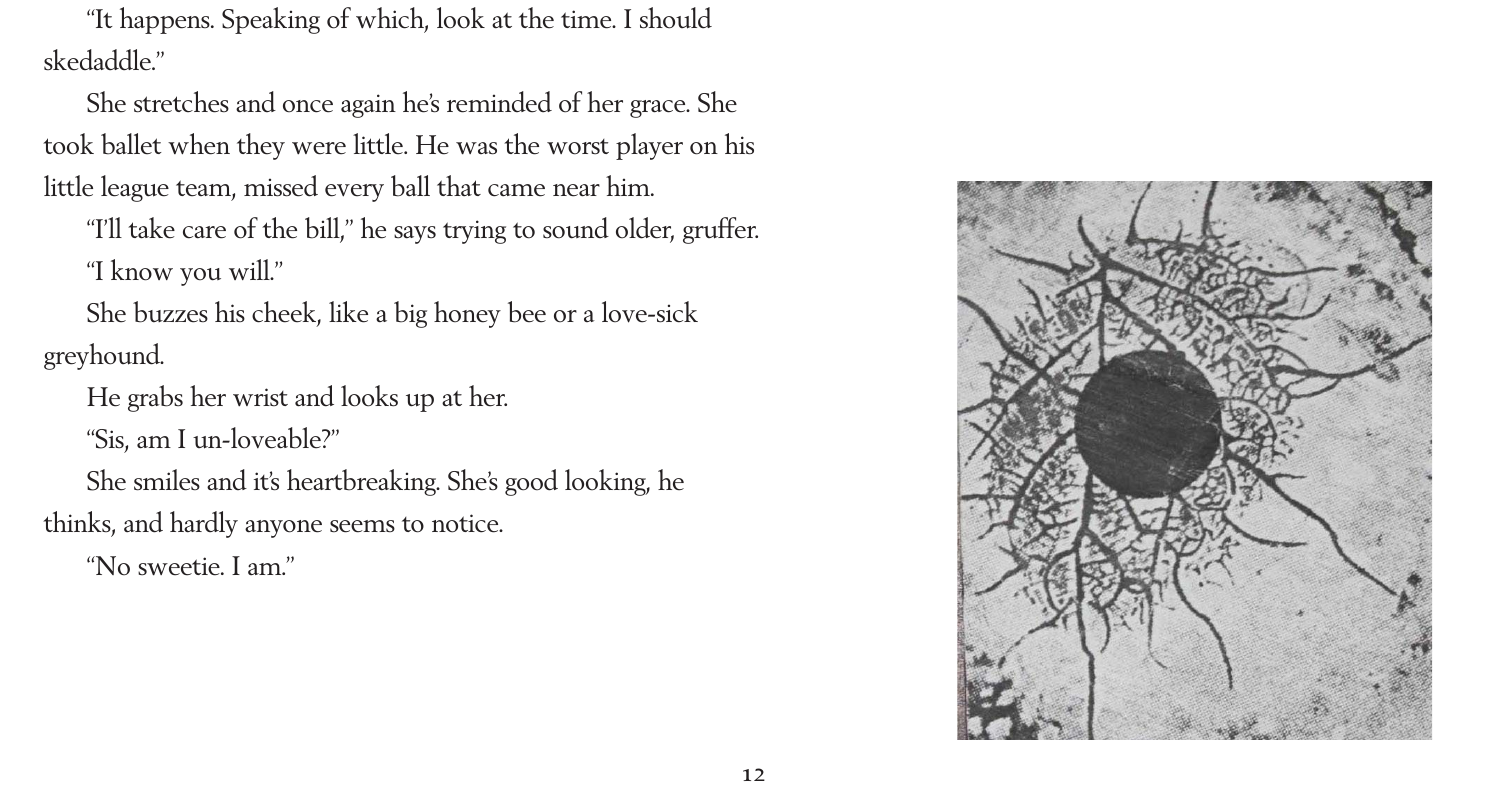13

Left my friends for Club Downer.

I want to watch me watch paint dry.

Add-on: a jigger of boredom; leave the lights on or off,

just leave, so I can sit and rock my seat, listen

### I'll Take the Farthest Room

by ANNE CARLY ABAD

to it creak, creak till I'm mad or asleep,

anything but glitter, blitz and boom--

royal baby, single from RiRi, laser lights, calorific cronuts…

Keep them out of solitary.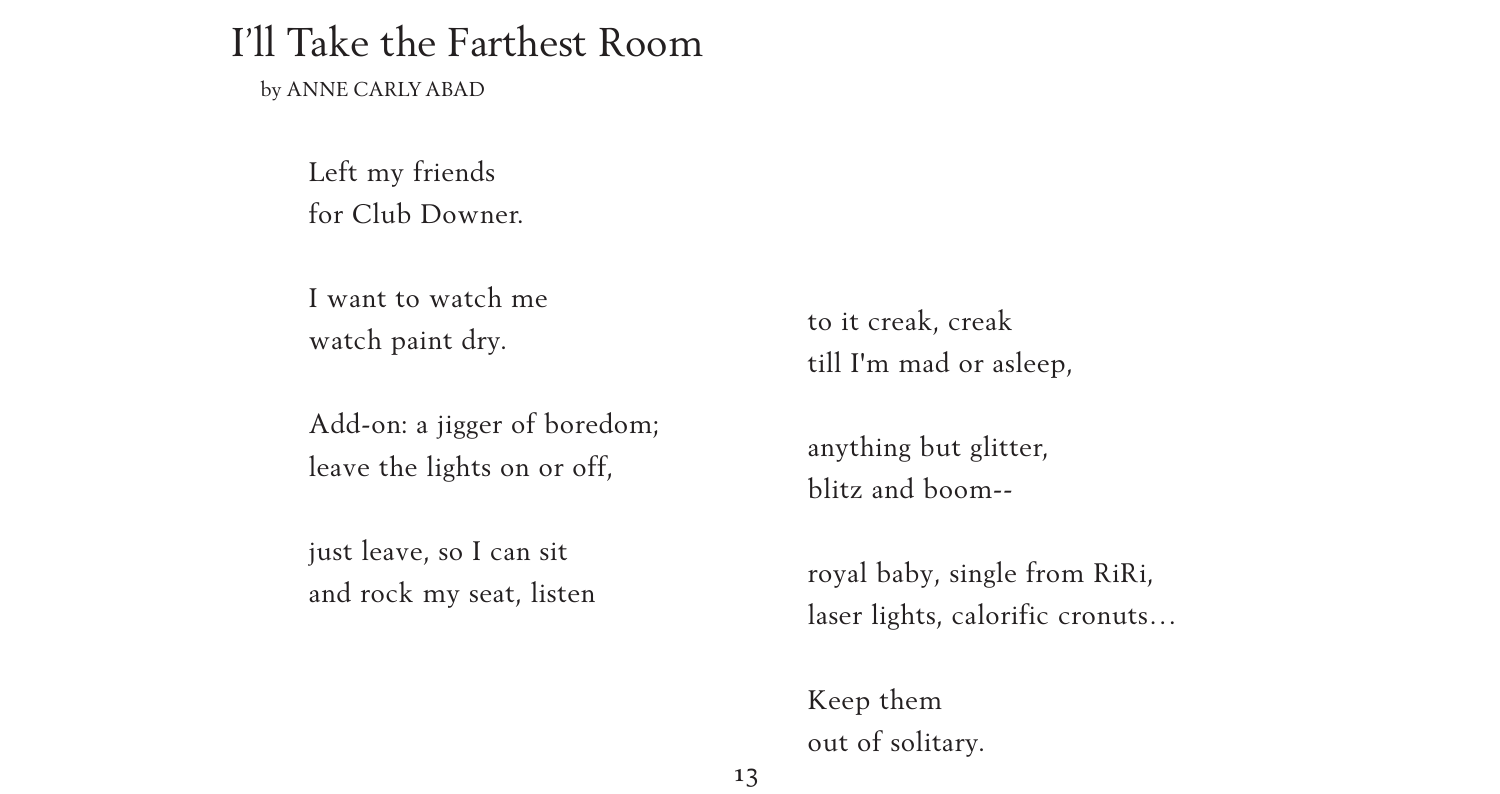# studio

by CHRISTOPHER MULROONEY

the room is sixteen feet by four by twelve an odd proportion windows on either side all sides a skylight for the sidereal

sprit

#### by CHRISTOPHER MULROONEY

whence hangs the canvas that bellies in the breeze across the spar the jolly tar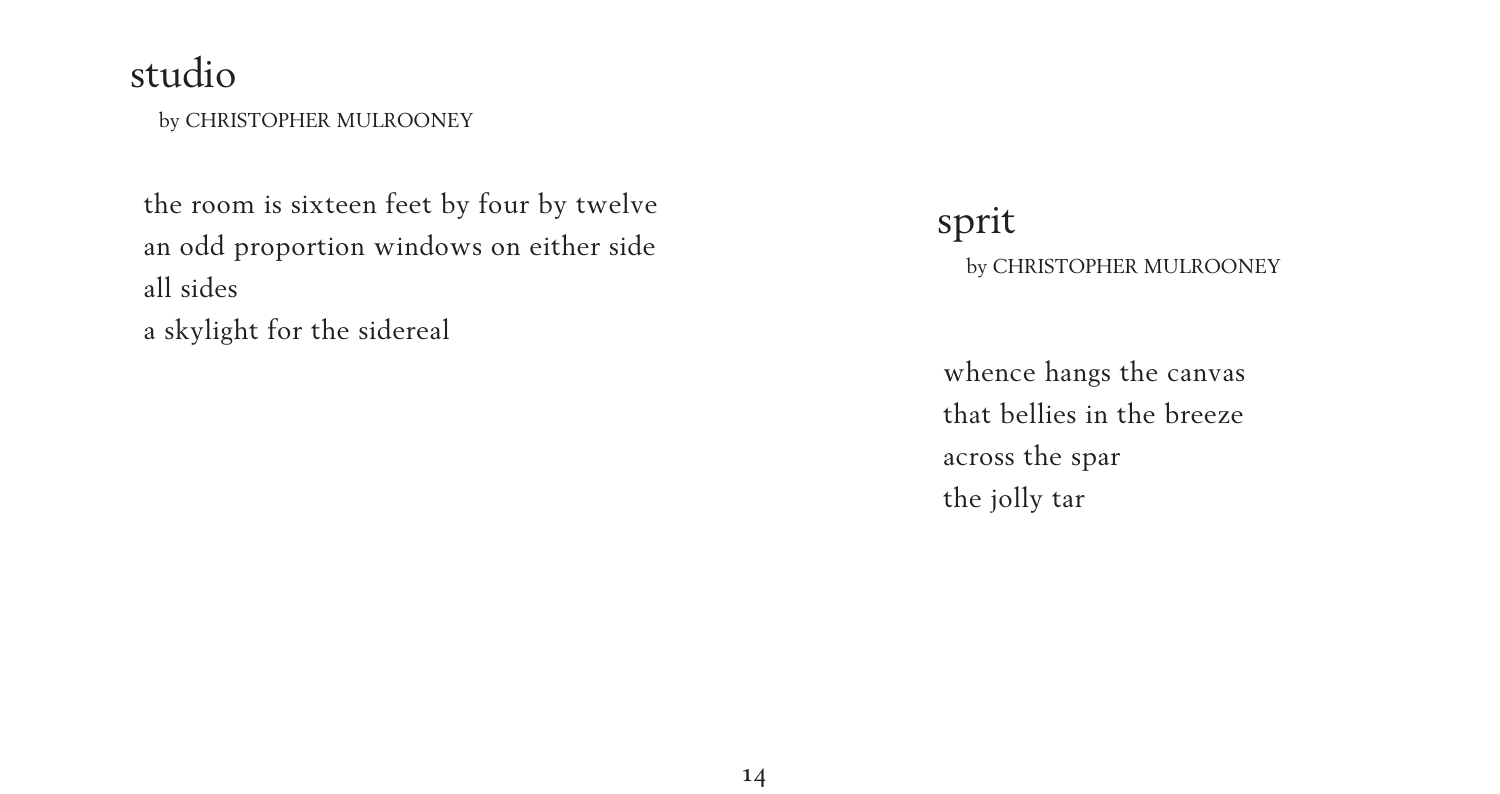#### preceptor by CHRISTOPHER MULROONEY

her taught us remain distinct phonemes isolated tears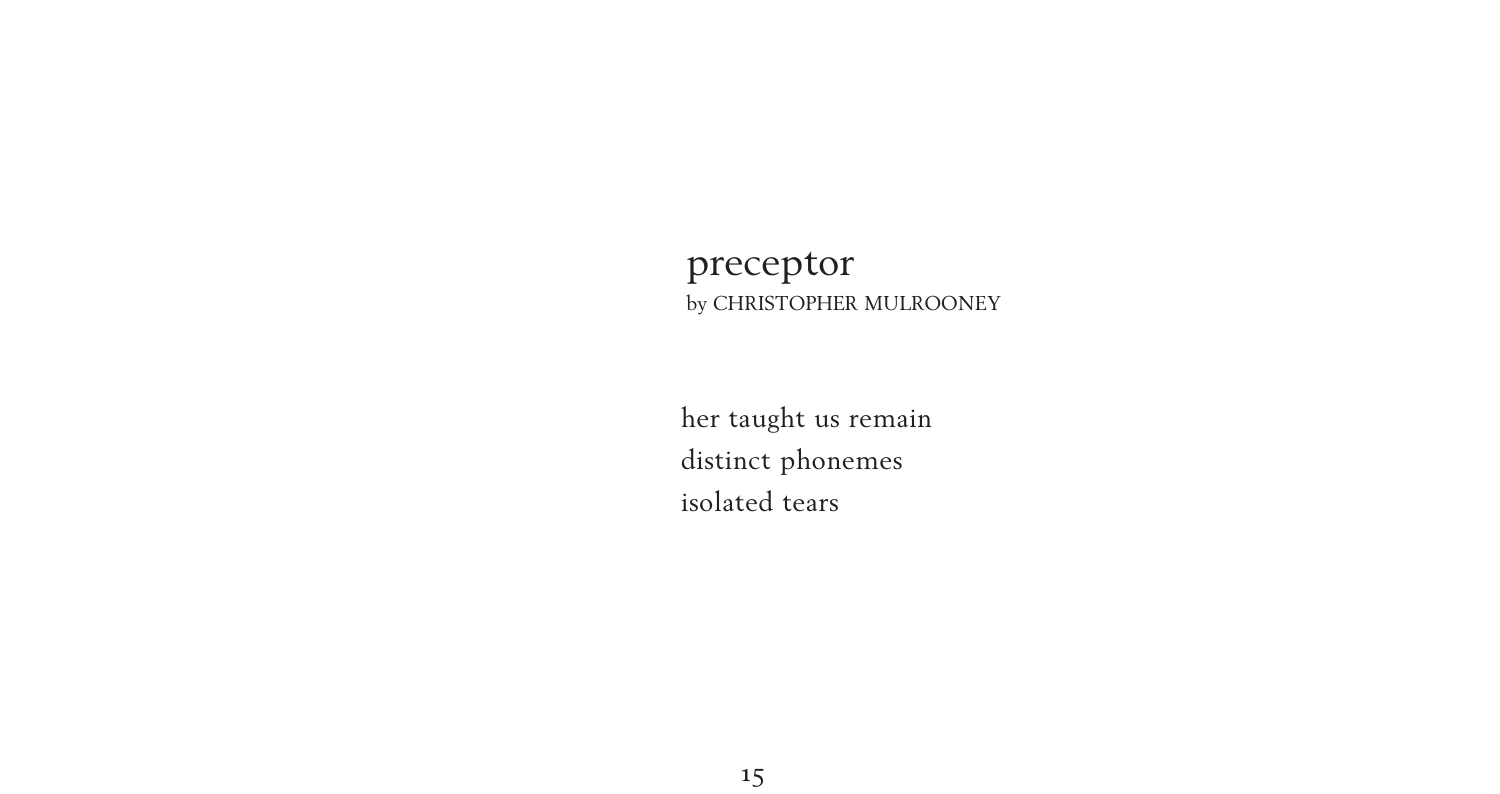We would go down to the canal. After school. Around three-thirty. When we were let out. It was a five minute walk. We would walk down the street rolling up cigarettes, badly, and asking adults for a light. They were going home. From work. They didn't care and sparked us up. I smoked first. I was the tallest. The others looked at me - I don't know what they were thinking - because I used to walk with the swagger of a kid who became tall too quickly. I didn't know my feet. I would be blocking out their light. If they were weeds. I'd get the sun and smoke first. Then pass it along. There was never enough to get a second puff.

We'd go down to the canal. It was quiet. There were paths that no-one ever walked down and benches to sit on. The grass was orange. The pavement grey. In the water you

### The way cats float down canals by DAVID HUTT

could see the reflection of tower blocks. One mate was studying Dante. He said Dante would have said you ascend into hell in this city. Someone called him Virgil. Then said, "nah, I mean virgin." We put a fist into his side. Just for fun. No pain. Just messing.

The other kids from school went to a car-park to fight another school. There were enough of them, we said. They didn't need us. But the truth was we didn't want to fight. I saw one kid get a blade in his thigh. I never went again. Canals were good.

So we'd walk and talk and do nothing. Another mate said he had licked a girl. No chance. A cat floated by, led on a burlap sack. It looked sarcastic. We took turns throwing stones to knock it off. We buried it in the canal. "All things end up in the canal," I said. One afternoon. Perhaps it was a Tuesday. We were chewing to each other and smoking when a kid came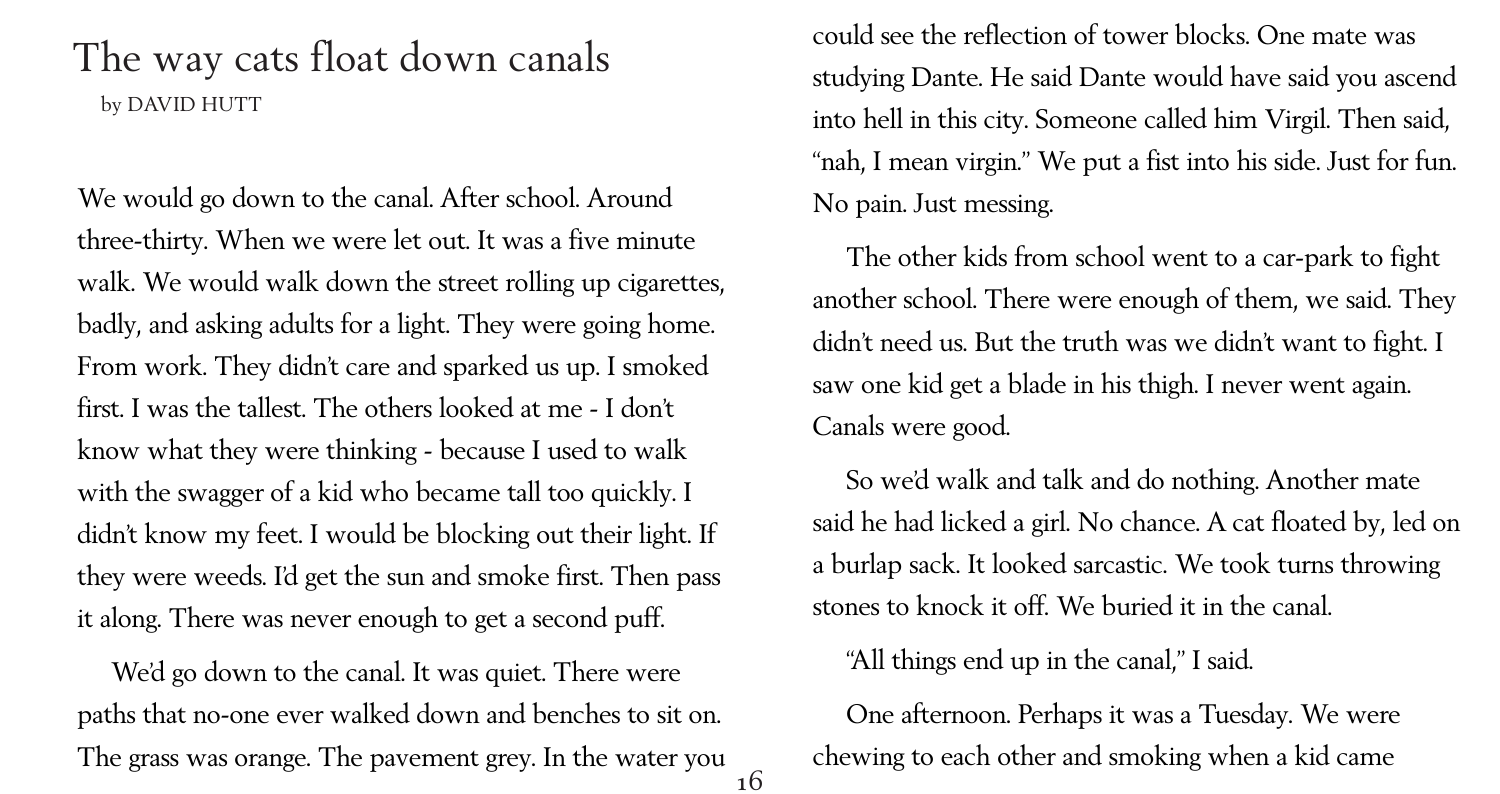running up to us. We knew him. He was all panting and happy-faced. He held out his hand for us to look at.

"What is it?" I said.

"Cochineal."

"Cochineal, what's that?" someone else said.

"I don't know but it looks like blood," said another.

I said that it looks like the flag my granddad used to have.

A week later we were kicking a popped football against a wall. We were down at the canal. Like usual. The same kid came up to us with one hand covering the other. He opened his hands like hearse arriving at a cemetery.

He was holding green.

One of the boys dug into his pocket and came out with a packet of Rizla. He took a little of the colour and rolled it

#### up. We all took turns smoking it. A few of the kids choked

and one threw up.

#### Another took a pinch of it and tried to create a tree

from memory.

We got stoned and watched cats float past.

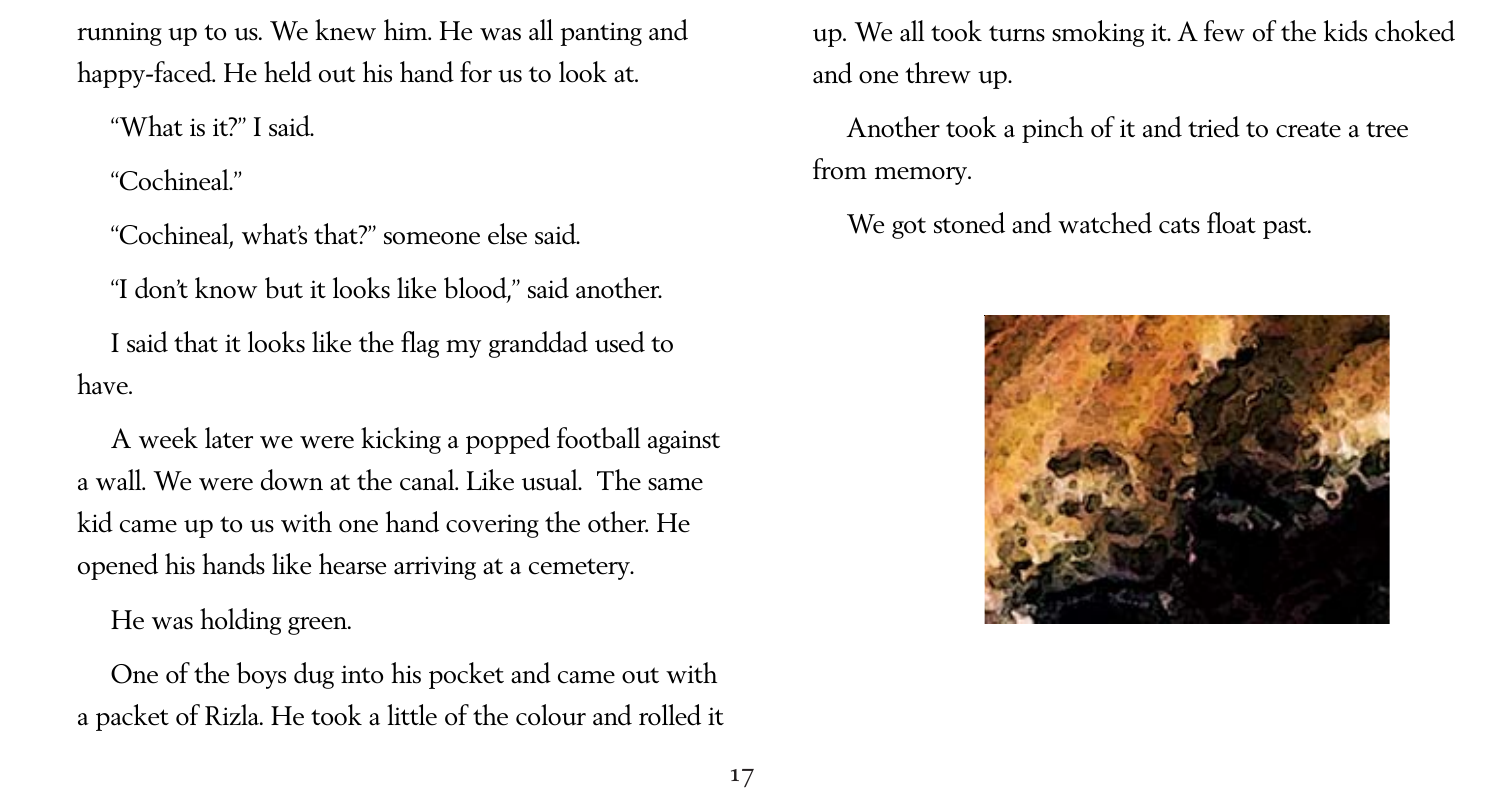# Hitchhiking

by DAVID HUTT

Stood at the exit of a petrol station in-between Richard Brautigan and Charles Baudelaire with our thumbs in the air and Brautigan is writing on a cardboard sign, ANYWHERE.

There isn't much conversation. They have just hitched a ride from Galilee and are tired and in no mood for spitting the dust. But I need someone to talk to about it all.

I say, "guys, I think I have a problem with alcohol."

Richard says that in chapter fifteen of his most famous novel a trout is killed by drinking port wine and he tried to find precedent for this in all the books that have ever been written about trout fishing but found nothing. Charles says, "you have to be always drunk."



"Thanks, guys," I say.

### We never got a ride that day and we had to walk an hour to a bus station and I paid for all of our tickets.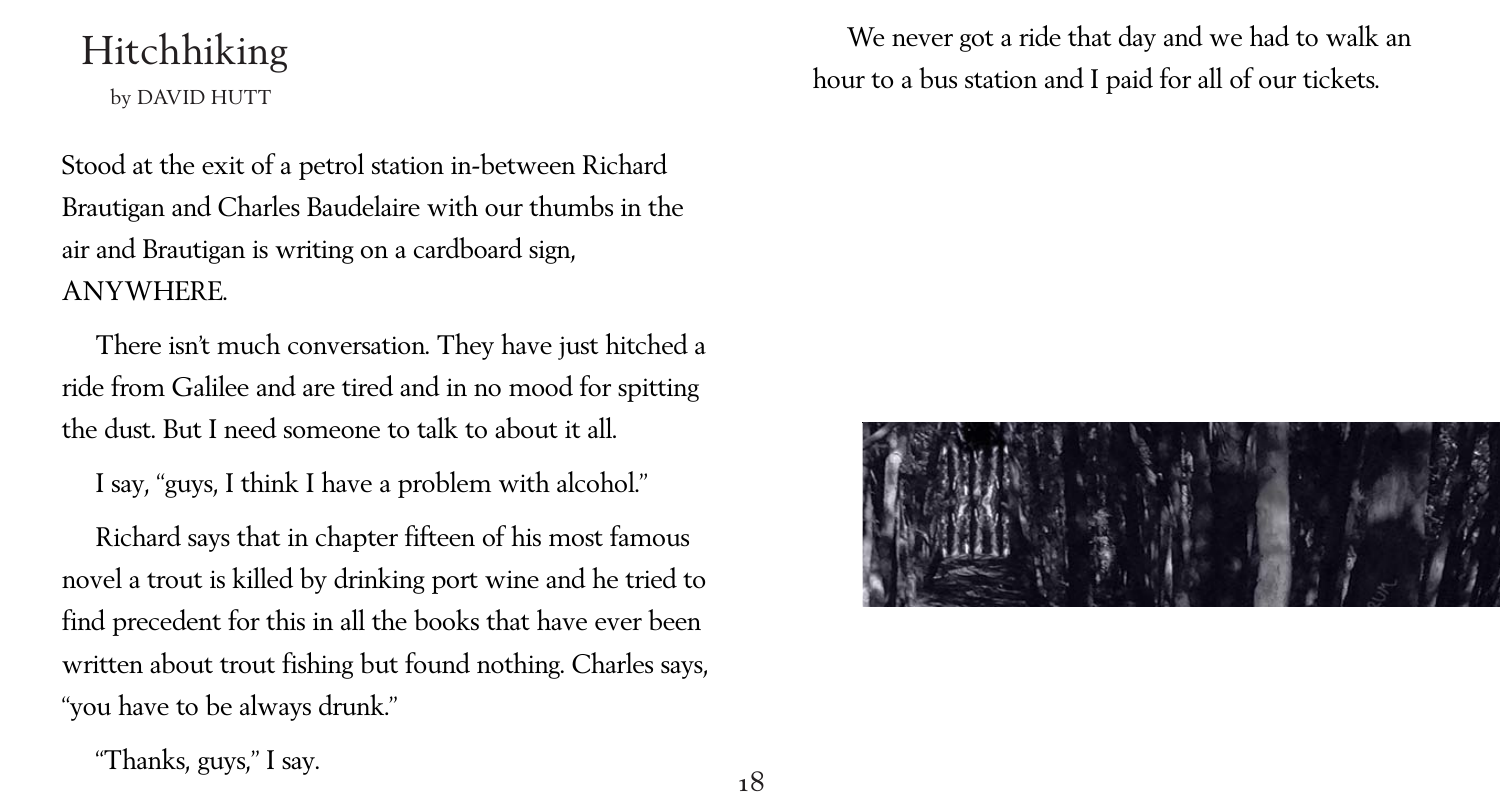### Tinseltown

by ALAN SWYER

"Who wouldn't?" I responded, despite the fact that with the exception of *Guys & Dolls*, musical comedy was no more appealing to me than root canal work or colonics. "But if you want the truth, it's your dad who really puts me away."

"You like my work?" Danny Green asked, referring, I assumed, not merely to his performances on screen, but also to his vast theatrical resume as well as his one-man shows in places like Vegas and Atlantic City.

"But how?" "The name Kutscher's mean anything?" I nodded. "And the Concord?" "And Grossinger's," I stated proudly. "Then something tells me you're perfect." "For?" "You didn't hear it from Kugel?" "Kugel?" "My nickname for Irene Kriegel." "Hear what?" your alley?" "Absolutely." " $Only -?"$ 

"Wait... You know about him?"

"Ruby Greenberg? He's one of my idols."

"Really?"

"The man who said, *I married you for better of for worse, but not for lunch?* And who turned *Yankee Doodle* into *Kreplach And Noodle*?"

"TV, when I was little. Then the Catskills."

- 
- 
- 
- "I want to do a movie about the Borscht Belt a father and son story about an aging comic who's pushing his kid to be a doctor, and the kid who wants to be in show biz. Up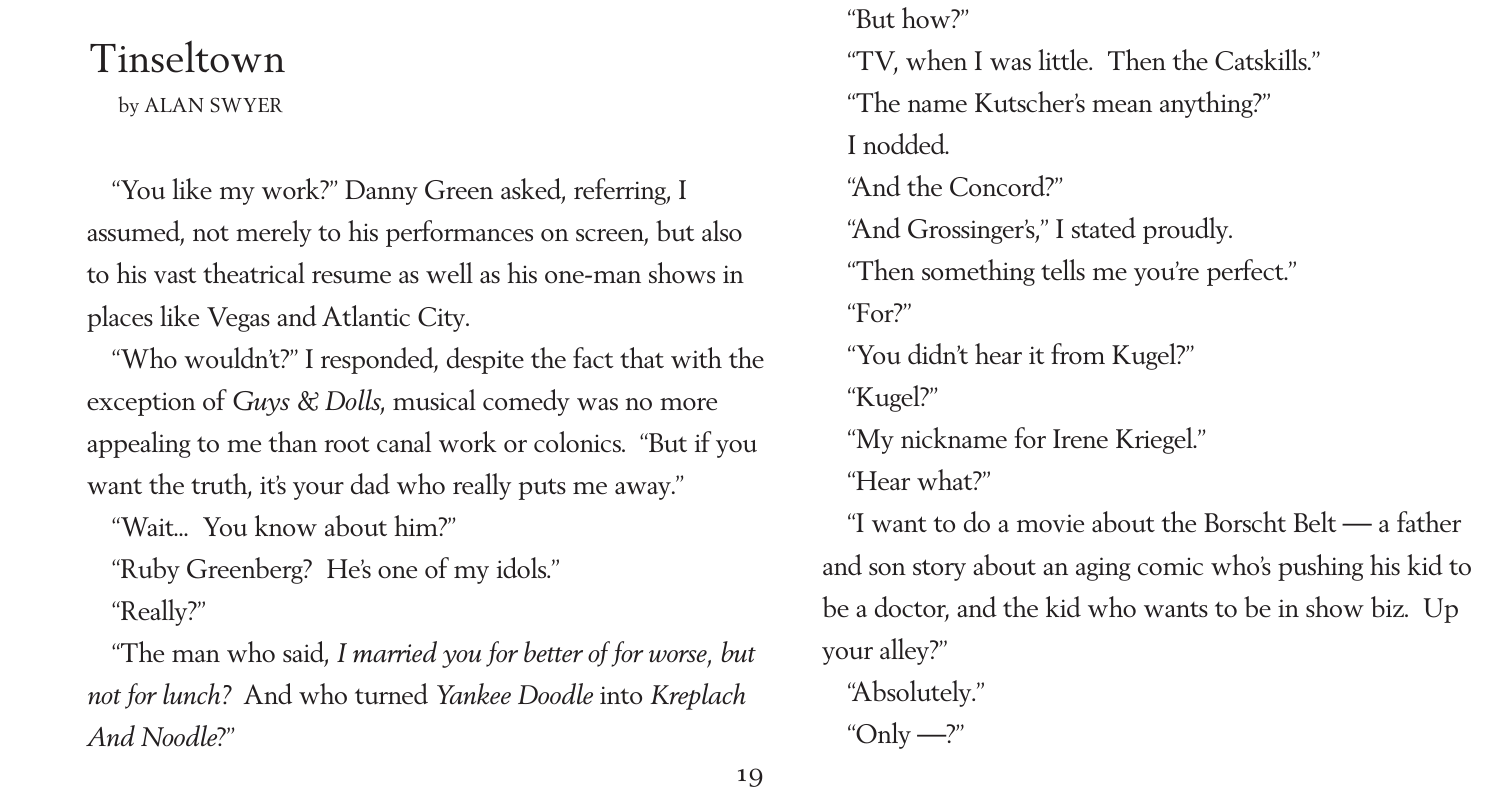"What do you mean?"

"I read people, and I can see you've got some doubt." "Think a studio will buy it?"

"Because it's so Jewish? What if I tell you Ed Palmer's onboard?" Danny said, referring to Irene Kriegel's boss, who began life as Edward Pelzman in the Bronx, then, after a name change and a nose job, worked his way up to Head of Production at the studio for whom I was writing a script. "Turns out he spent years working summers at those resorts. Plus, you ready for this?

Danny Green sighed. "It's more a courtesy than a catch." "What kind of courtesy?"

"Sure."

"He loves the idea of socking it to the *goyim*."

"So what's the catch?"

"W-why do you think there's a c-catch?" Danny stuttered somewhat guiltily.

"Think you're the only one who reads people?"

"My wife's my partner on the project," Danny said, getting up and pacing around the den of his Pacific Palisades home, which was crammed with framed photos, plaques, and laminated clippings from the *New York Times*, *Variety*, and other publications. "The three of us should meet the minute she gets back." "So that I can kiss her ring?" "*I* wear the pants in this house!" Danny snapped a bit too defensively.

"I'm sure you do. But why do Jewish men die before their wives?" I asked. "My father's most famous joke!" Danny roared. "Because

they want to!"

"Danny Green loves you!" Irene Kriegel gushed the next morning as she bounded into my office. Short and hyperkinetic, with a head of hair that looked like coils of wire, plus a manner of speaking that made her sound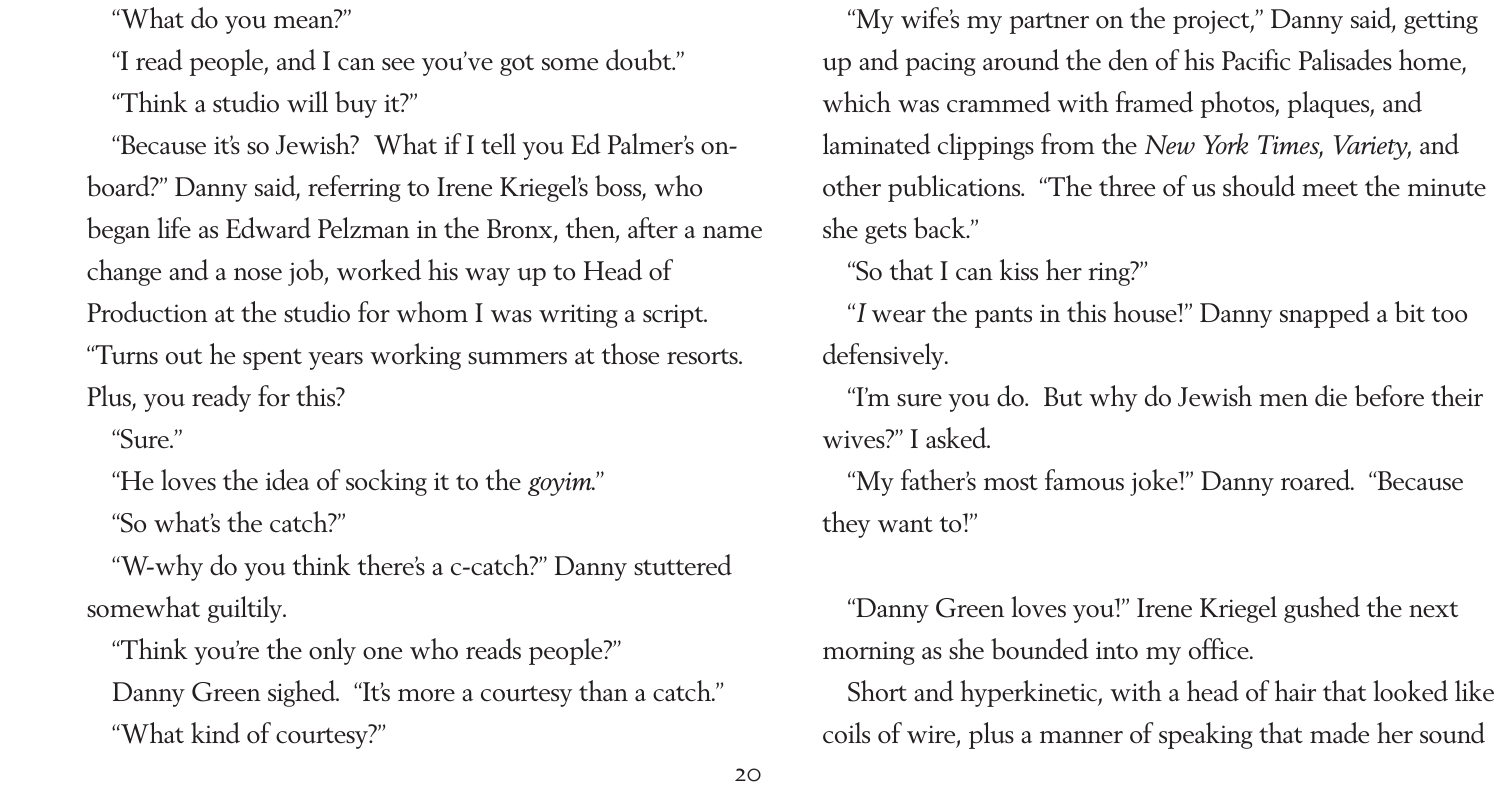like a meth freak, she was officially the studio's VP of Development — a position that in most cases was referred to nastily as *Development Slut*. "So here's the scoop," she continued. "While you're finishing the script you're doing for us, we'll make the deal on the Borscht Belt project so that can segue right from Africa to the Catskills."

"You sure about that?"

"Why shouldn't I be?"

"The wife."

"Not a problem."

"Whatever you say."

"And I say I want two things from you. A smile —"

I obliged her without hesitation.

"And a promise you won't start calling me Kugel." "Got my word," I said, kissing her on the cheek.

In a business largely driven by envy, the fact that I had a studio writing deal complete with an office, a secretary, and a become *someone* and was raking in big bucks. *but it's tough to make a living*.

- parking space with my name meant, to many I knew, that I'd
- But the truth about Hollywood was best expressed in a phrase tossed around by old-timers: *You can make a killing,*
- I was in a funny position of being *hot* within the business, yet a mystery to friends and family not familiar with the way things work in that strange and rarefied world. For while I'd worked on several projects, precious little had actually reached the screen, which was par for the course in a realm where there's rarely a trace of what I call *cause-and-effect*. Cinema, to put it simply, is a world of fantasy, and not just on-screen. And in that microcosm, the screenwriter was, is, and probably always will be in a singular position. While a project is in development, he or she is the focal point — in many ways the most important person — in that hardly any progress can be made until a script exists. That's why the screenwriter receives a steady stream of phone calls, emails,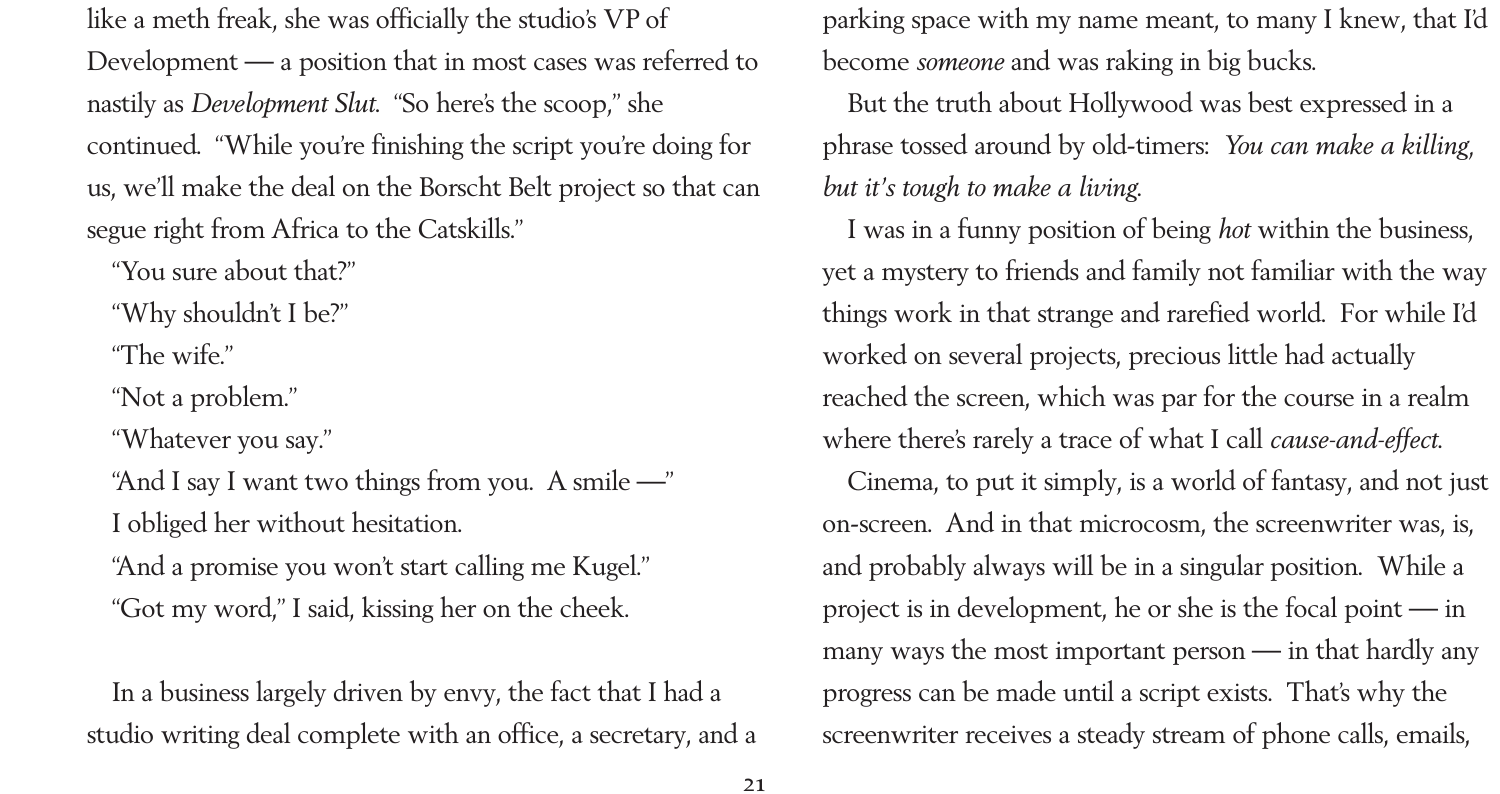texts, and lunches during the writing process. But the encouragement and attention come to an abrupt stop the very moment a draft is delivered.

But even during the period of being the center of the universe, there's a sense  $-$  at least for those who get it  $-$  of sitting, metaphorically, at the kiddie table. The sequence goes from being *only* the writer to being *merely* the writer, then *nothing but* the writer, and almost inevitably *no longer* the writer.

Having seen others make the leap from *promising* to *pariah* virtually overnight, I knew that without a key credit or two I could at any random moment find myself a non-person someone who receives no calls, and has none taken or returned. So the continuity provided by a deal on the Danny Green project was appealing if for no other reason than to stave off that fear.

But far more interesting was the possibility of getting paid not for something to which I brought little and cared less.

That, indeed, would have been the case with a novel I'd recently been handed in which three losers kidnap a sex symbol and give free reign to their twisted fantasies before going down in a blaze of putative glory. The Borscht Belt project, in contrast, was something I knew about and genuinely liked.

Buoyed by Irene Kriegel's words, I put a damper on the cynicism that had become part of me, then started giving free reign to my imagination. Almost immediately, while driving, while jogging, while showering, thoughts and images appeared as if from everywhere and nowhere — of the Catskills I'd known growing up, and of its bizarre and often singular denizens. For whatever reason, it's rarely while sitting at a desk that a project, for me at least, comes to life. Ideally, the time at the computer should come later, after a period swimming in the notions, eruptions, and associations that, hopefully, spring forth from uncharted terrains deep in my memory banks and unconscious.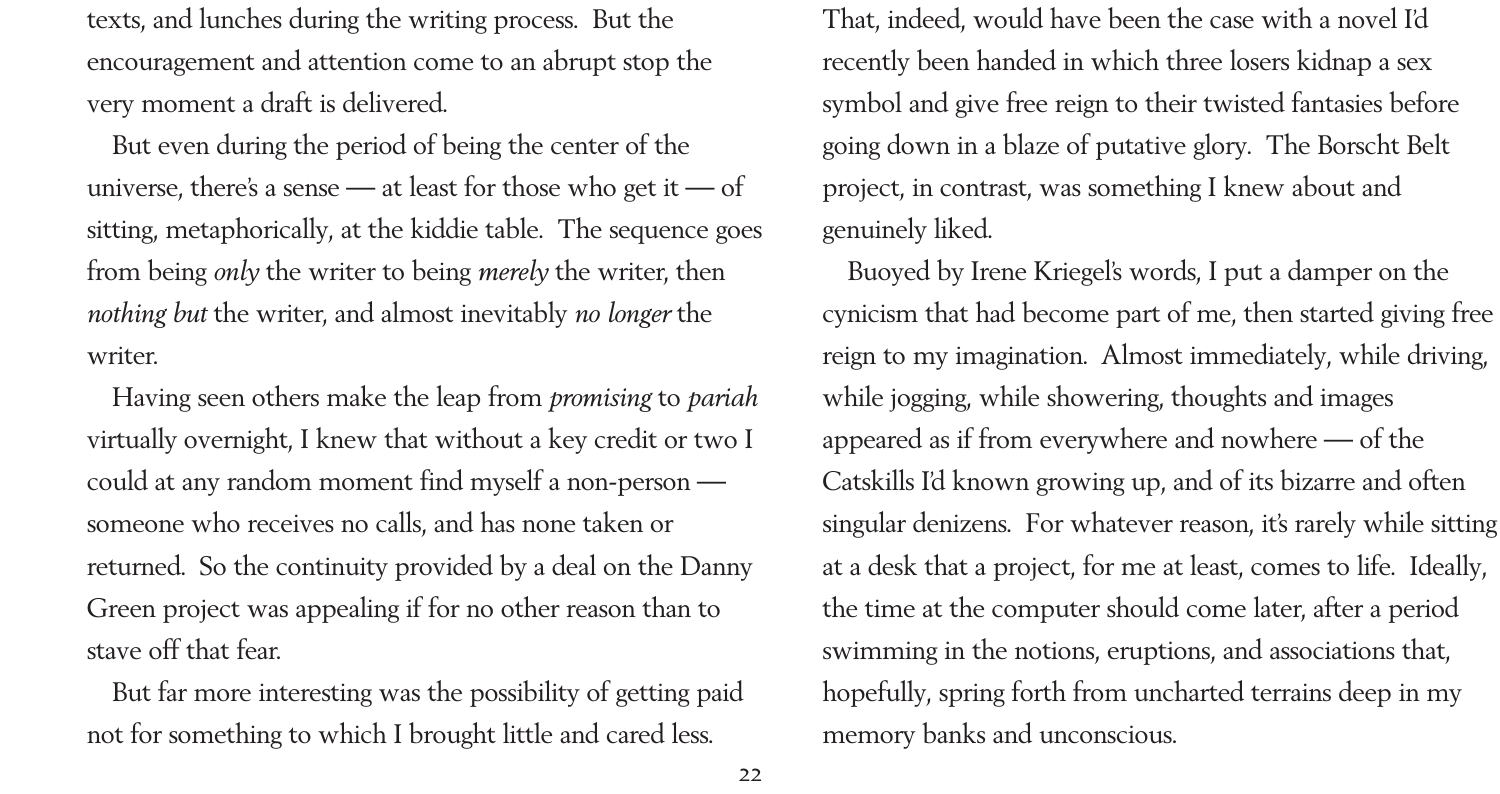Though the textbooks say it's the way to go, I personally have never understood the claims that the beginnings of a script should come from sitting down and outlining. To me the result would be pre-fab, the equivalent of designing a house without first seeing the proposed site and its environment, and without giving thought to the people who will one day be its inhabitants.

The most exciting part of the process for me is when I find myself being awakened in the middle of the night by a barrage of ideas, faces, and even lines of dialogue. That's when instead of being willed into existence by conscious effort, a film assumes a life of its own. And the characters, instead of being pushed like puppets through a contrived plot, become three-dimensional figures with wants and needs who make the choices that drive the story.

In no time my mind was in overdrive, racing in unexpected directions with material that I, at least, found thrilling. The first character to assert himself was Artie Nusbaum, an

aging star on the Borscht Belt circuit whose occasional TV appearances haven't been enough to forestall the bitterness that comes from never having crossed over. Whereas many of his contemporaries who started in the Catskills have moved on to bigger things — playing for mixed audiences in Vegas and Atlantic City... having their own TV series... getting roles in films — Artie is a name only on the Jewish circuit. And even there, because of the passage of time, his luster has dimmed. Yet even with that background, Artie only commenced being three-dimensional, rather than a pallid reflection of Ruby Greenberg, when he assumed many of the quirks and traits of my own father. Suddenly he was a guy I saw vividly — one with no interest in sports, as participant or as spectator... who was resistant to change... fearful of Chinese restaurants... a bit hard of hearing, which he vociferously denied... and eternally distrustful of soup, which he saw as part of an ongoing attempt to poison him. Next to come into focus was his son, Joseph Neal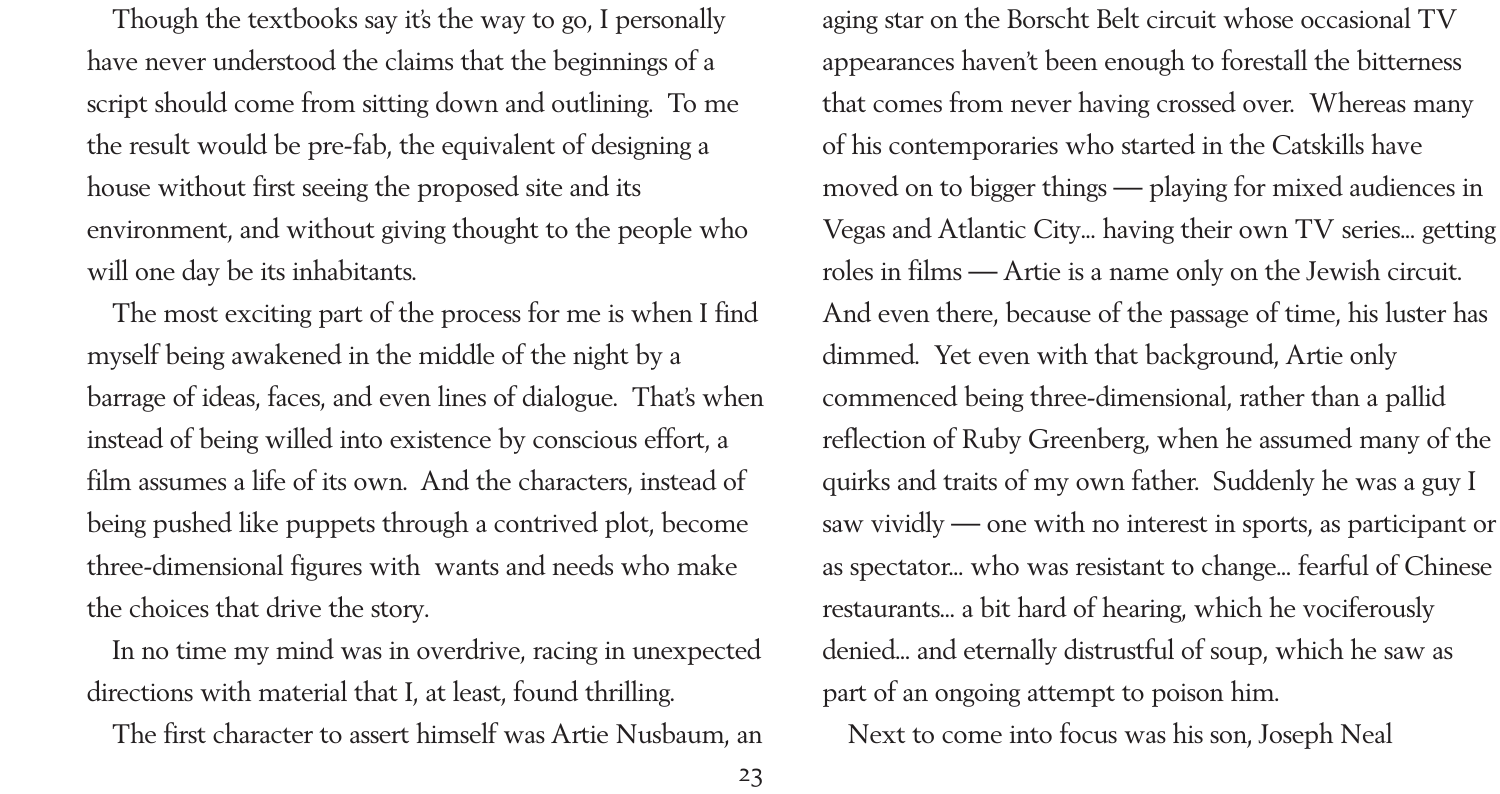Greenberg, who irritated his dad by dropping his last name and becoming Joey Neal. Instead of Jewishness as an identity, as it's always been for his dad, for him it's only one of the many components that define who he is. Rather than a facsimile of Danny Green, Joey was blossoming into a composite figure by acquiring many of my own personal interests: pick-up basketball, an obsession with the Yankees and the Knicks, a preference for the Stones over the Beatles, and a non-stop craving for Chinese food, whether Szechuan, Hunan, Shangai, or Cantonese. In sum, I was seeing him as a singular character who was ambitious, energetic, and filled with a dream of making it in a far bigger and better way than his dad.

Other characters followed. At the top of the list was Eleanor, wife to Ruby and mother to Joey. The personification of the Yiddish word *noodge*, she's someone for whom tranquility is both foreign and frightening. Eleanor's world is one of hyperbole. She doesn't get hungry, she gets *so*

*hungry I'll die*. She doesn't get cold, she gets *so cold I think I'll freeze*. For her it's never a case of needing the ladies room, but of *I think I'm going to explode*. And if Joey ever wears one of the two ties she gave him for Hanukkah, her response is certain to be: *What's the matter, you don't like the other one?* Then there was Sheldon Plotkin, the loudmouth who books talent at the hotel where Artie's weeks as headliner are diminishing. And Sonia Santiago, the pretty Puerto Rican camp counselor who dreams of being a singer — and catches Joey's eye, much to his parents' chagrin. Plus Eugene Lee, the black cook who apprenticed under the original Eastern Europeans in the kitchen to the point where he now speaks excellent Yiddish and makes the Catskills' best *gefilte fish*, *tsimmis*, and *latkes*.

I was hooked. With the characters and their odd, funny, singular world of the past coming to life, the project seemed more and more like an anomaly: a chance to do something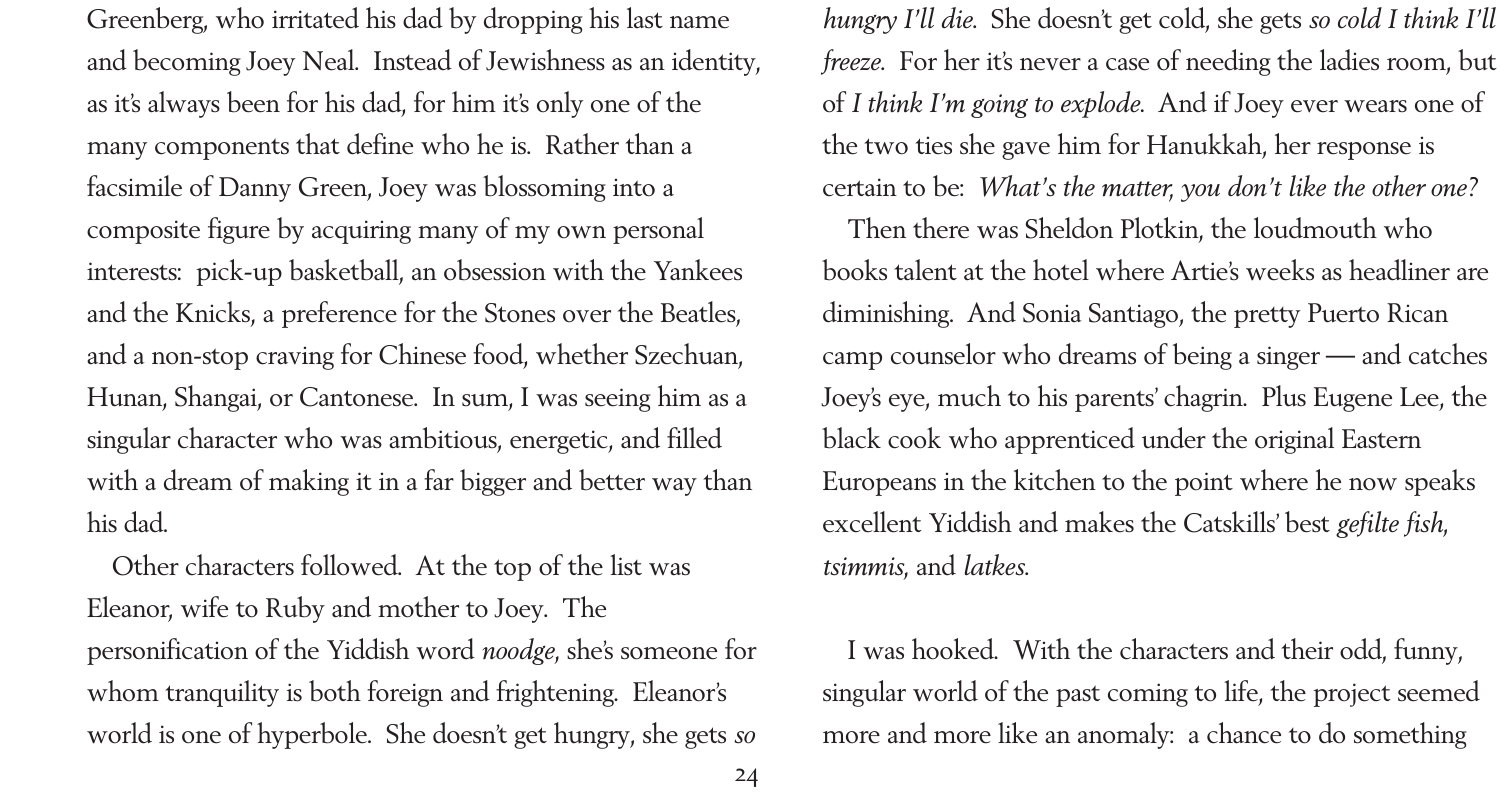special and actually get paid for the privilege.

Spotting Irene Kriegel in the parking lot as I arrived at the studio one morning, I pounced.

"I'm pumped!" I exclaimed. "Really stoked."

"Good," she replied in a way seemed somewhat halfhearted.

"Which means?"

"Denise needs a little time."

"Denise?"

"The pain-in-the-ass wife. She suddenly thinks she's a mogul or something."

"Shit."

"Shit is right. It's her chance to meet what she calls A-List writers."

"Want to tell me who?"

I started to laugh when Irene begrudgingly mentioned three highfalutin names.

"What's so goddamn funny?" she asked.

"A Brit, a native Californian, and a guy who's only done scifi?" "I know," she said apologetically. "And best of all —" "Yeah?" "Not a single one's Jewish." "It'll work out." "Sure," I grumbled. "And it'll snow for Hanukah in Santa Monica."

I was peeved at Denise Green, whom I'd never even gotten a chance to set eyes on. I was irritated at Danny, whose idea kicked everything into motion. I was disappointed in Irene Kriegel, who brought me into the project. But the person I was angriest at was me. Simply put, I should have known better. My first encounter with Hollywood, just a few years

before, was a learning experience that started when my first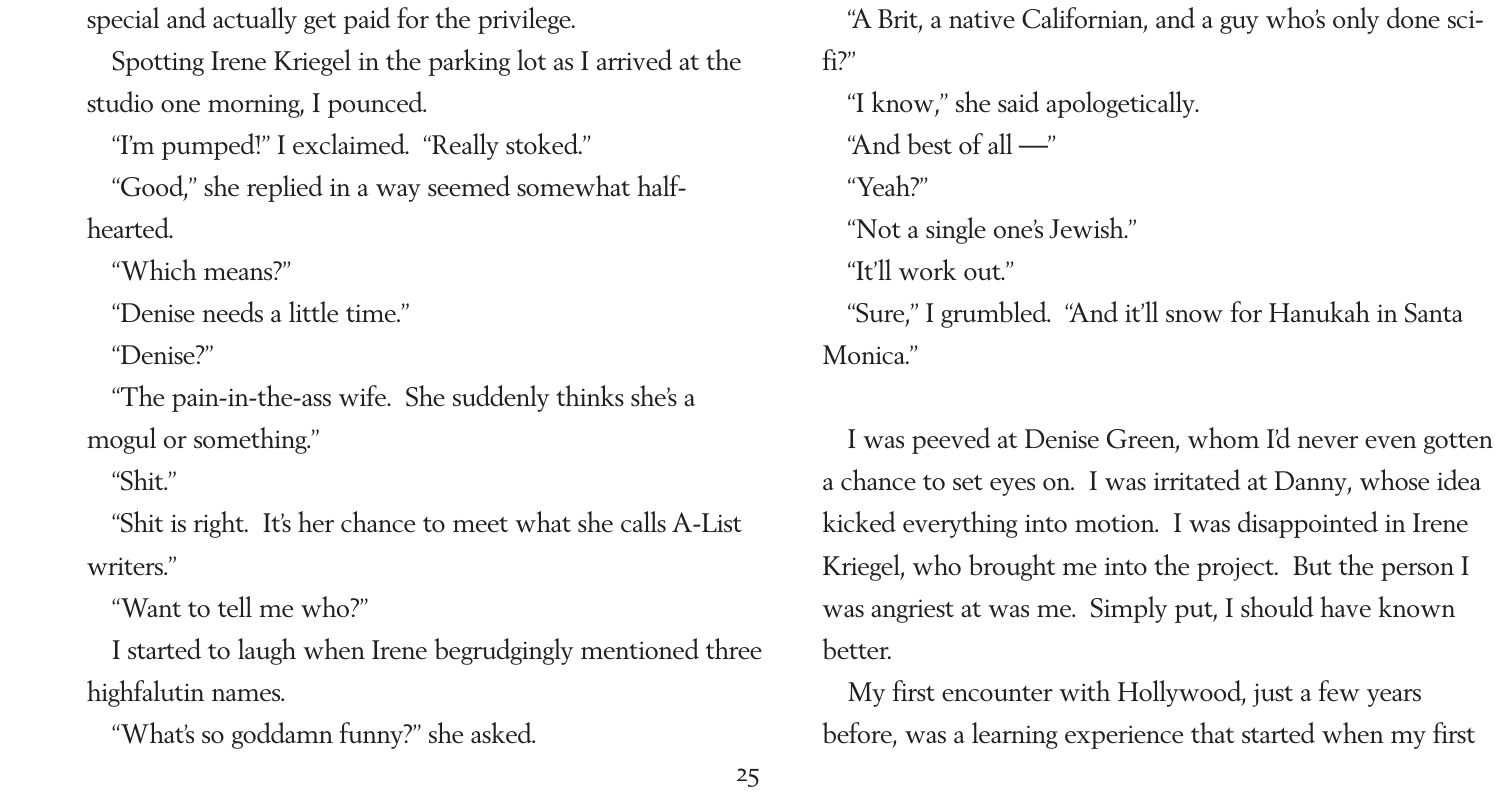serious effort — a largely autobiographical script about growing up white in a predominantly black area — was optioned by a studio. I was patted on the head, told I was a fresh new voice, then promptly replaced by someone whose mandate was to reverse everything, making it the story of a black guy growing up in a largely white town. Though I was distressed, especially when the film never got made, there was a measure of solace in that the payday enabled me to quit temp work and focus on writing.

Then, thanks to the heat from that sale, came a job that seemed like it would be fun: a story about a talking dog who dared to say what people would never have the courage to utter out loud. That started well but went south quickly when the producer failed to have the courage of his own convictions. All of a sudden, instead of being irreverent, wise, and funny, I was told the dog should be cute and cuddly, which meant saccharine and treacly.

My next venture was a largely autobiographical story for

which my plan to write *on spec* took a detour when the agent I'd acquired persuaded me to take development money from a producer who was considered hip. Though the guy proved to be surprisingly smart and supportive, those traits were of no help when he announced his intention to use my script for his directing debut, which proved to be a dead end. It was at that point that I promised myself I would go into ventures with my eyes opened and not get burned again. In the hope of getting something into production, I agreed to do a couple of TV scripts. There were no unpleasant surprises or out-of-left field twists or turns, but nor was there any satisfaction, esthetic or otherwise. Since it was love of film that brought me to California in the first place, I was tickled when I got a call from the executive that I, too, was beginning to think of as Kugel. She wanted me to play *Mr. Fix-It* on an adventure yarn set in Africa, which was what I was doing at the moment she asked me to meet with Danny Green.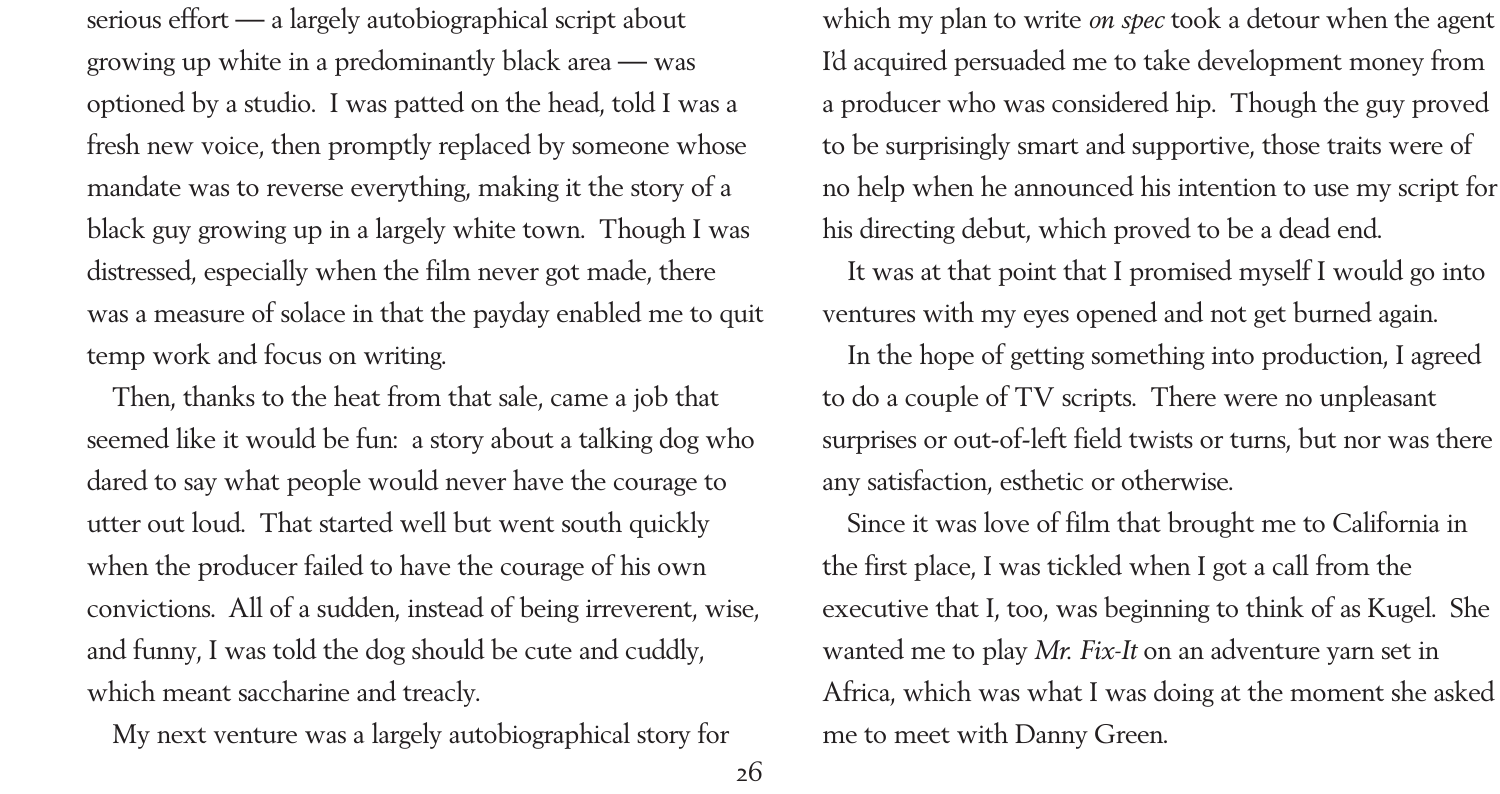Days of waiting for a call on the Catskills project turned into weeks, then months, during which I sensed that Kugel was avoiding me. That was classic, since Hollywood is a place where it's bad form to say no. Instead of projects being rejected, they quietly wither and die. Rather than writers, directors, or actors being told they didn't get a certain job, a temporary hush far too often turns into an extended silence. As is often said, *People nice you to death*.

In a world where there's fear that even someone like me might miraculously get hot thanks to a spec script or a friendship with Johnny Depp, there was no way I would get a complete cold shoulder treatment from Kugel. But whereas once she was eager to hang out and be chatty, now our contacts were restricted to a wave from afar or a half-smile.

When asked about life in Los Angeles, IAL Diamond, who worked in his pool house while writing scripts with Billy

Wilder for classics like *The Apartment*, gave a response that defines life in LA. "One day when I was blocked," he's reported to have said, "I threw on a bathing suit and jumped into the pool. By the time I got to the other end, six months had gone by."

I finished the re-write, which was received with little fanfare, then moved off the lot into a rented cubby hole so as to spare my wife the pitfalls of the Ruby Greenberg joke about lunch.

Away from writers, producers, and directors who started every day by reading *Variety*, then cursing their friends and enemies who got deals, I dodged fears of my fledgling career being over by hunkering down and writing an original screenplay that pleased both me and my agent. Then, before the customary doubts began, I dove into a labor of love, writing an article for a British magazine called *Blues & Rhythm* about the birth of R & B in Los Angeles. Only when that was done did I start thinking about what in hell I should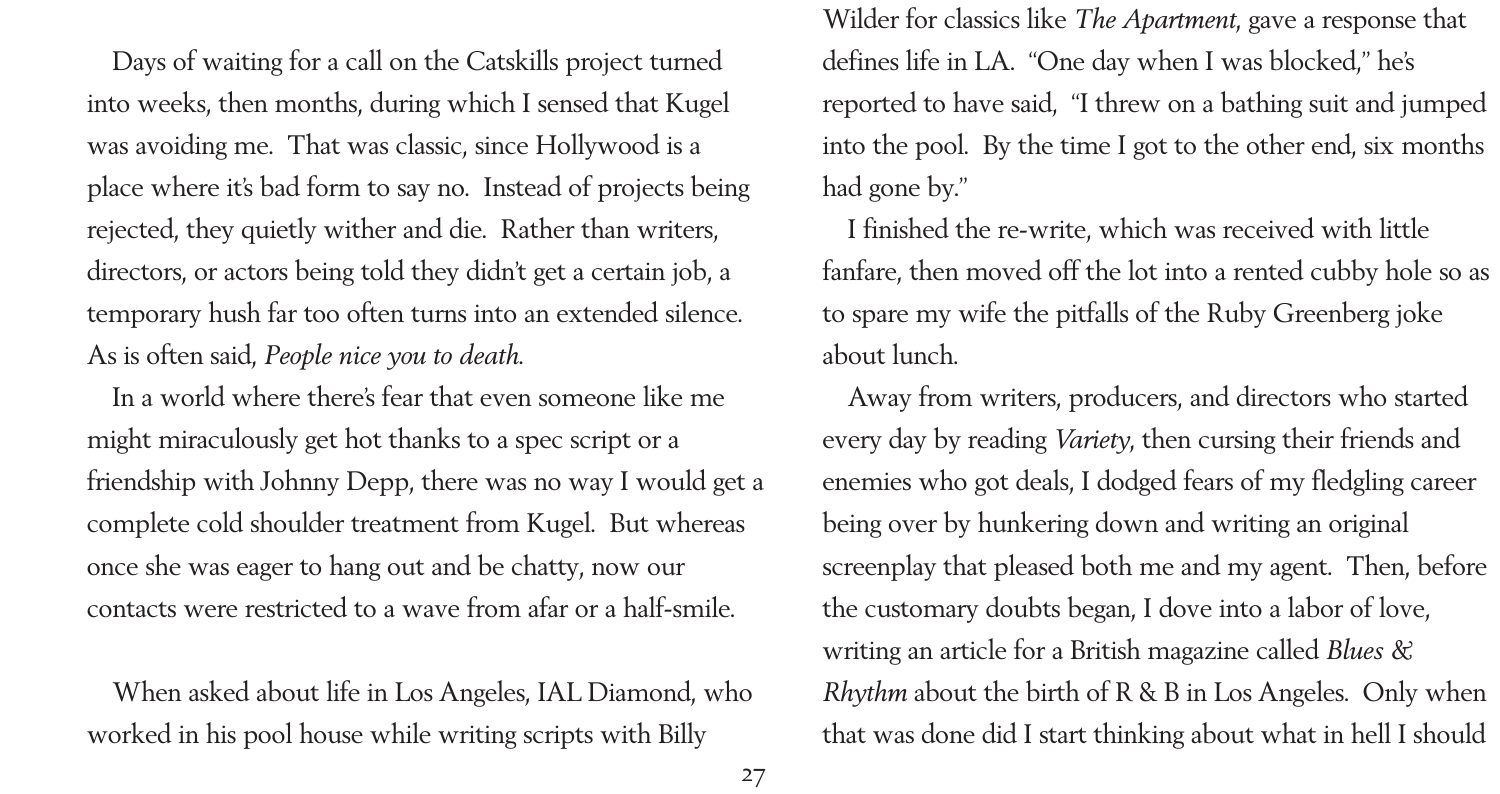do next.

 It was during that period of pondering that I received a surprise call from none other than Kugel.

"Hate me?" she asked.

" $C'$ mon —"

"Then promise you won't start if I ask a favor."

"What favor?"

"First a promise."

"Okay, I promise."

"I want you to sit down again with Joey Green."

"You're kidding."

"Am I known for my sense of humor?"

"But why?"

"Because he fucked up."

"I wasn't sure you'd come," Danny Green admitted as he once again he led me toward his den. "Looks like somebody's still missing,"

"Let's just say my wife was not exactly helpful," he said with a shrug. "But I want you to know, the movie'll be great." "*If* it gets made." "It'll get made." "Not without a script." "Which is why you're here. Truth? I got tired of watching her play starfucker with *shaygetzes* who knew *bubkis* about the Catskills. That help?" "Doesn't hurt." "Look," he murmured awkwardly, "there's something important I want to tell you. But first let me play host. Drink? A nosh?" "Tell me about this *something important*." Danny took a couple of steps, then a deep breath, to ready himself. Then, as though doing Hamlet's soliloquy, he looked me square in the eye. "I'm an artist." "Okay." "I do some painting, a little sculpting, and even some poetry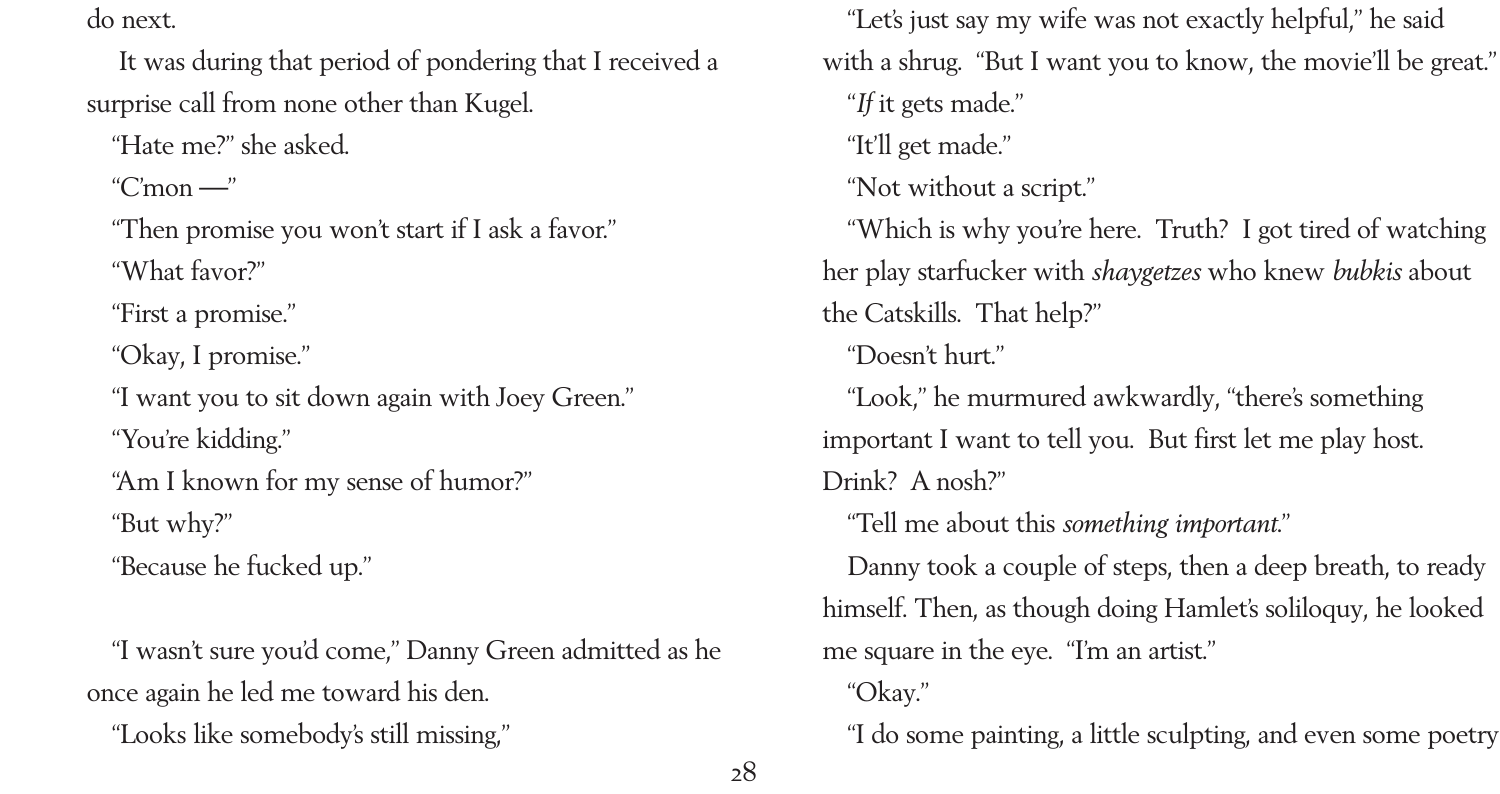as well as my work on stage and screen."

"And?"

"How would you feel about the two of us collaborating on the script?"

Torn between laughing and wringing Danny's neck, I instead did my best to play it cool.

"You're serious?"

"I think it would be very gratifying," he said earnestly.

"Then mind if I ask you a question?"

"Go right ahead."

"That one-man show you do —"

"Yes?"

"By any chance have a date coming up in Atlantic City?" "Why?"

"Well I, too, am a bit of an artist."

"R-really?" he murmured, clearly apprehensive.

"I do a little singing, some dancing —"

"Where's this headed?" he asked, his brow furrowed.

"I'd like to be the opening act." "Please tell me you're not serious." "My mother would find it very gratifying." For a moment Danny Green looked ready to cry. "W-why are you doing this?" he asked once he'd regained some measure of composure. "Know how long ago we first met?" "It's been weeks. Maybe even a couple of months." "When we first met, my wife wasn't pregnant." "And?" "We're now the parents of a bouncing baby boy. Know why you'll never get your movie made?" "W-why?" "By the time you get a script  $\frac{f}{f}$  you ever get a script  $\frac{f}{f}$ Ed Pelzman and your friend Kugel will be ancient history at that studio."

I didn't know then that just a few weeks later, after a series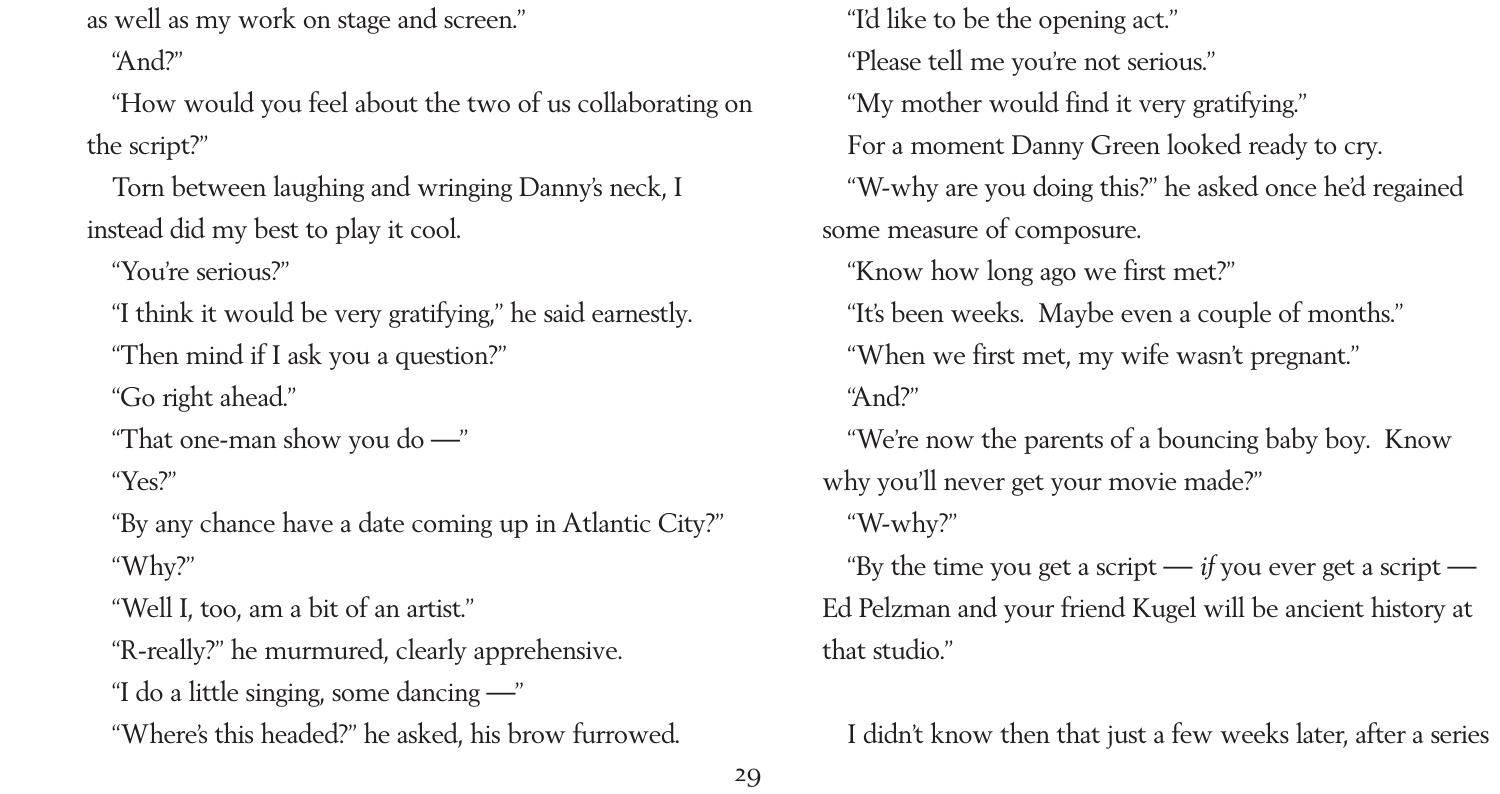

of stinkos and flops, Ed Pelzman would be fired.

Nor would I ever know if that event sparked the break-up of Danny Green's marriage.

And certainly there was no way for me to have foreseen that in the years to come I would find myself directing music videos and commercials, plus several documentaries.

Or that, over too short a period of time, I would lose my mother, then my father, and finally my kid brother.

But thanks to eBay, I was able to acquire one strange reminder of that period of my life: a pristine vinyl disk with Ruby Greenberg's *Kreplach And Noodle*. Even more than Thelonious Monk or Nina Simone, it's what I listen to when I'm down in the dumps.

Then off I head to Langer's deli for a pastrami sandwich to remind me of my heritage.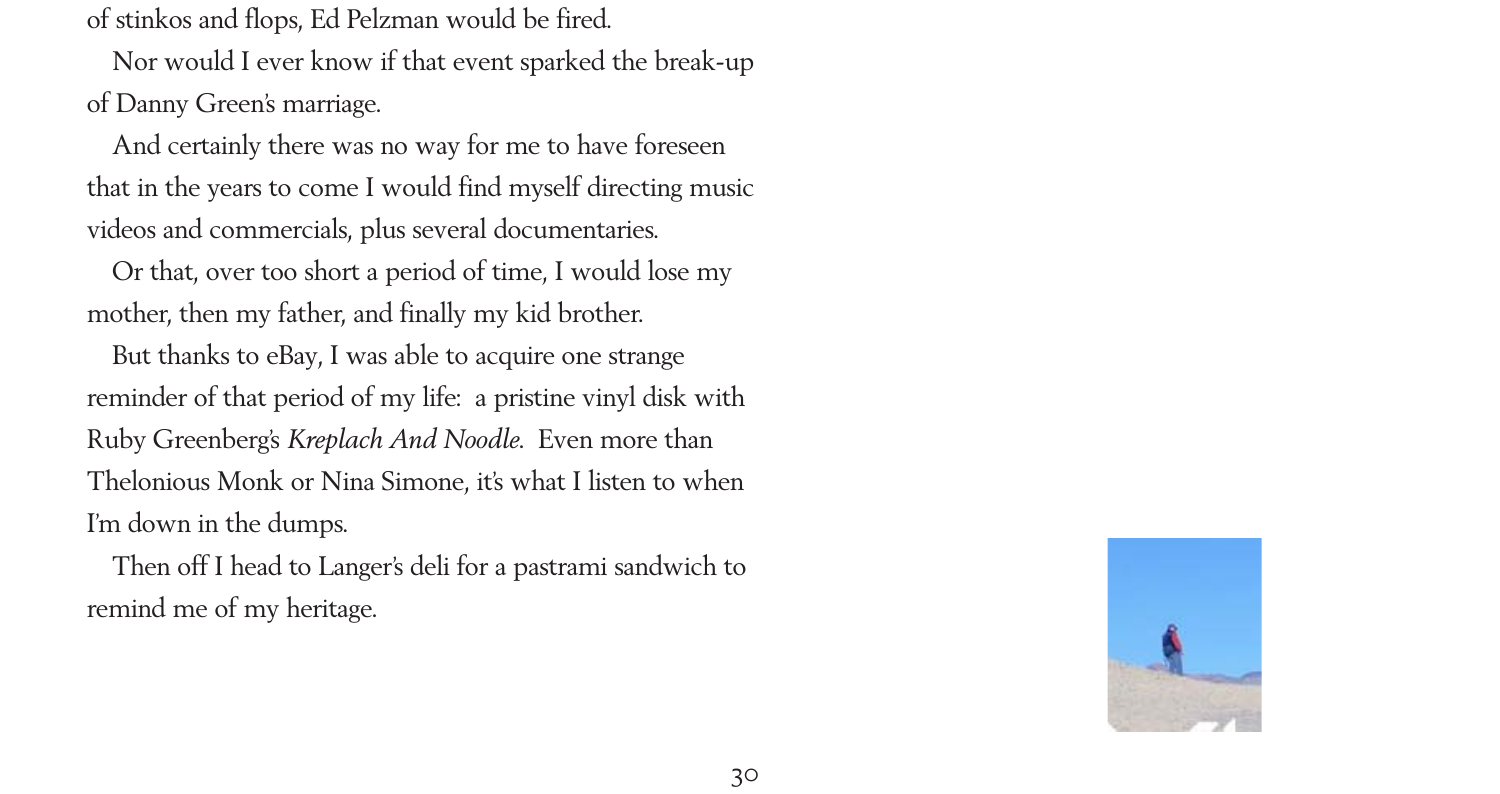- 
- 
- 
- 
- 

# Picked Me a Plum

#### by BENJAMIN RADER

The lady at the door takes one look at Cal and puffs her body out like a blowfish. She's got on white leather pants, an earth colored blouse, and a buttery scarf around her neck––flowing over all of that's a royal blue robe with little lines of white dashing down the front. As her body inflates wider and wider the little white lines on the expanding blue surface grow into big, fat exclamation points (without the points), and her silk covered shoulders start to brush up against the jambs of the door. Cal rubs his eyes with his palms. The gray-dusting of hair on her head tickles the top of the jamb. He opens them: patches of pale slimy skin at every turn. Damn. The blow fish strikes again.

Thinking quickly, he shuffles his feet across the wooden porch and does the dance he trained himself to do. A succession of ankle slaps, knee highs, up and downs, all the while smiling, all the while keeping his cool, until finally he stops in place out of

breath and leans on the storm door. If she'd only move to the side, or better yet, invite him in... He has every right. Instead, she looks him up and down and smacks her creamy lips together. "You're teeth are becoming yellow," she snorts. She flashes an elbow in his face and pulls some kind of plug behind her head. Duh. Pffffffffttttttttt. She deflates. Wait, he tries to say, but it's too late. She floats backwards like a leaking balloon, catching the door with both of her hands, then slamming it shut. He scratches at his beard with long, filed fingernails. Maybe she forgot the meeting. Maybe. Now, it'll have to go a different way––he wasn't expecting this, and definitely didn't want it to go like this, but that stuff in there is his by right, so he's got no other choice. Yesterday, Cal got hired as the in house guitar player at Chris's Cafe in South Philly, his first actual job as a guitarist, and needed his guitar, amp, and cables for the gig. He was hired for the 12 o clock spot on Tuesdays and Thursdays right before the whole thing turned into an open mic. He'd make somewhere from fifty to one hundred dollars a day, depending on the turn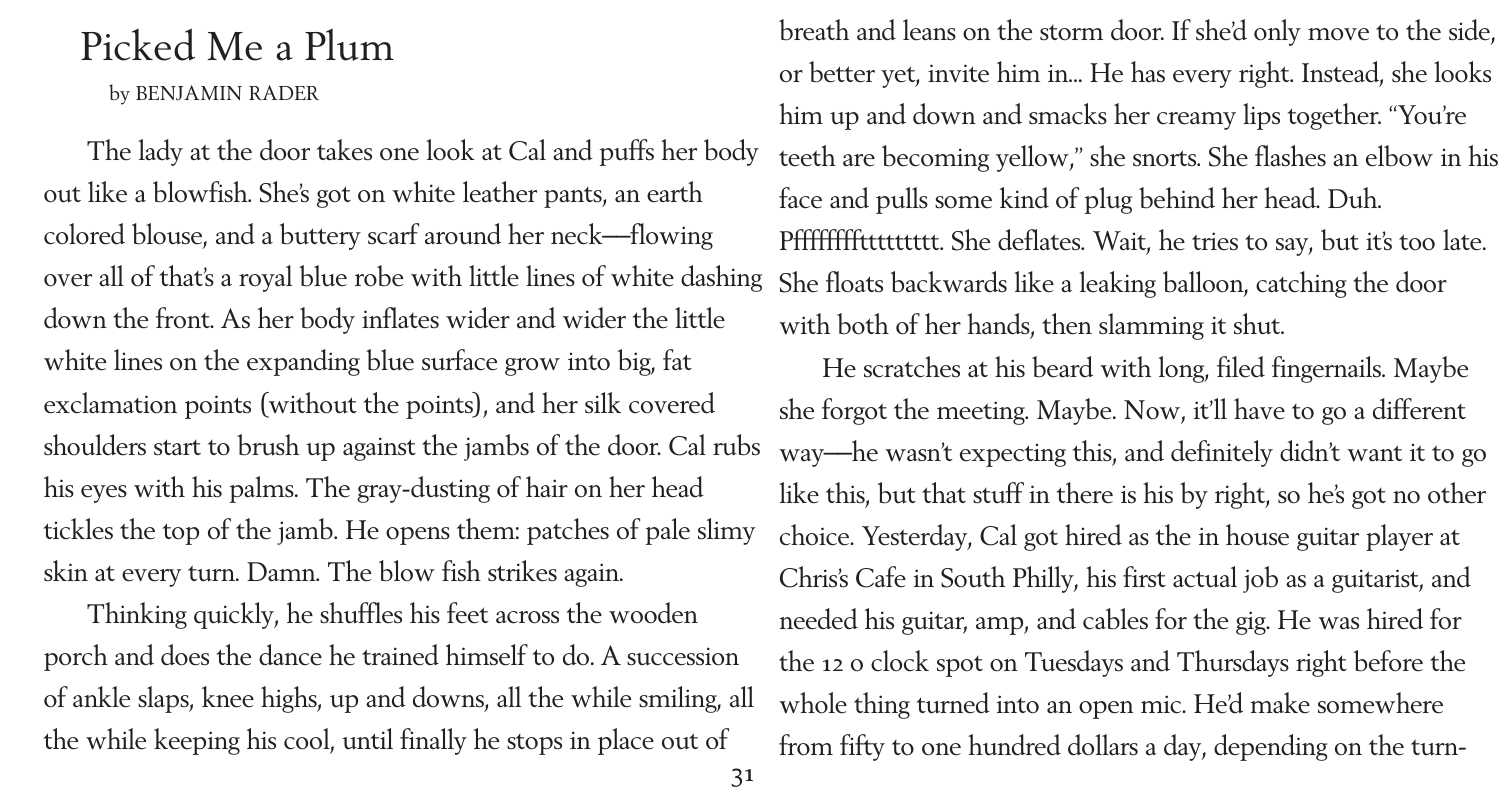out. He peels the foil from a new pack of cigarettes and lips one out. He leans down onto the last step before the stone walk-way begins. The porch feels like composite, he's pretty sure, definitely not wood now that he's sitting down. He lights his cigarette.

In front of him there's a stone path that stretches about fifteen feet from the porch to the driveway where two elephantsized hedges sit; behind them there are two isles of rich, green ivy that run parallel to the walkway back to the porch, where Cal's sitting. Beyond that a tarred driveway with little rises and dips and cracks; at the top of which is a motorcycle with red flames and leather tassels that's being framed by the hedges. And beyond that there's the road where the bus dropped him off and where, after this whole treasure fiasco, he'll pick up again. The sucking sounds of its cars comes in off the wind.

...But what about his copy of the key?

The key is in the left pocket of his pants, of course, and he can stick it directly in the cylinder and open the door if he wants to, but Cal knows that's what the lady will expect, at least right

away, so he'll have to drag it out a bit longer. He puffs his cigarette and lays down beneath the pillars of the porch. He doesn't mind taking a breather. Not one bit. The gray ceiling above him is held up by four foot-wide pillars on each side, and between the tops of the pillars and the ceiling there are bricks stacked on top of each other to keep out the birds, in all of the pillars but one, where, as a matter of fact, a spool of grass and branches spill over the edge. He holds his breath and listens for the sound of a bird but only hears the wind passing through the trees. He feels a compulsion to check and finishes his cigarette and stubs it out on top of the floor-mat and lifts himself up on one of the benches. Dead leaves. He reaches out to feel: dampness and things paper thin, no nest. It's better that way, probably. The woman inside would crack open the eggs and slurp the yoke out. Those things that monsters do. So, a walk around it is. There might be an open window and a ladder or an underground tunnel or something. He makes a right from the porch to where the lawn begins and walks around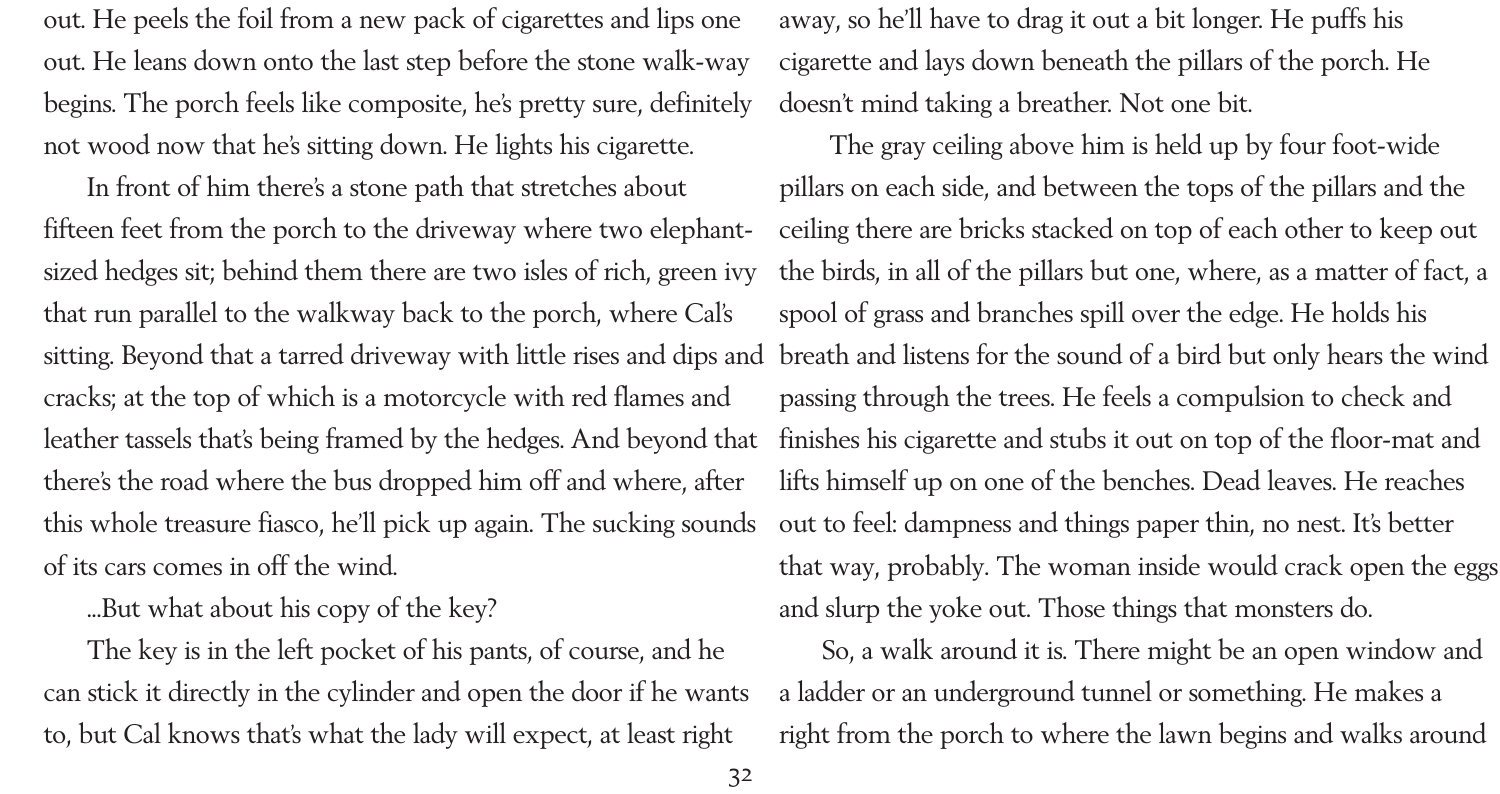the length of the house. The house itself is four floors, each floor smaller than the last, rising into one pitched roof. The right side is covered by a see through blue tarp with a company logo that's too far away for Cal to read. Some of the siding on the house looks new, maybe aluminum, while the rest is all white paint flaking and curling and rich brown spots underneath. In the backyard, a children's play set that's mostly nails and rust sits on the rim of the lawn before an open field begins.

Cal turns back towards the house. On the second floor he spots a window open a couple of inches. And coincidentally below that window there's a ladder laying on its side behind a few bushes. Cal moves closer. Wait. An open window and a latter for climbing. The coincidence is not lost on him. He'd pick the ladder up, extend it, and line it up against the house. His hands would reach the top rung, the ladder shaking below him, and he'd look at the ground. Thirty or forty feet up. He'd reach for the window and suddenly the lady would appear and retract her spikes and

he'd fall from the ladder and snap his back in half while she 'blubblubbed' above him. Nice try blow-fish. So, the key it is. He takes the silver piece from his pocket. It's got a purple rubber cover on the top. He throws the storm door open and leans down on his knees. The key fits with a slight click and then turns in the cylinder but only about halfway. He tries to turn it again. Nothing. The key looks fine, the same, unless she's changed the locks, which is overall pretty unlikely. He tries the key the opposite way. Nothing. One of the metal teeth isn't lining up with the rest of the key. It's slanting off to the left and won't fit in the cylinder completely. He probably bent the key when he sat down to smoke a cigarette. Bent by the cheeks of his own ass. Damn.

So, a brick it is. The door has two horizontal rows of three panes in the center that are made of thin glass. Glass that would slither and snap quietly without a big mess. And plus the bottom, left pane of glass is practically right next to the deadbolt, which he knows from his little experience that it's the next logical step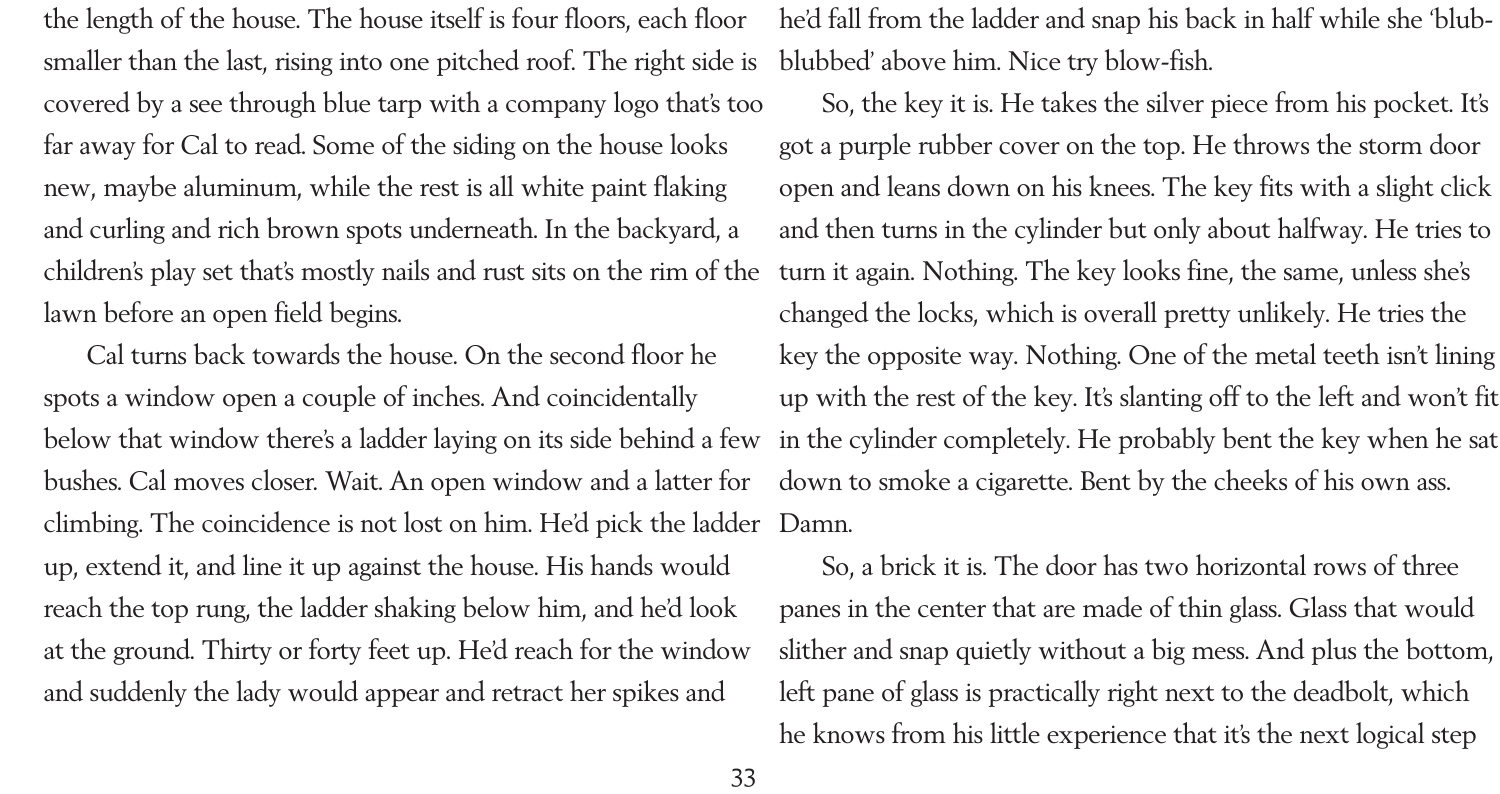to getting in the house. He lifts himself onto the bench and again stands up on his tippy-toes and fumbles around for a brick. Cool and dry to the touch.

 The glass doesn't break until the third swing and when he raises the brick above his head and comes down on the center of the window the glass shatters out towards him. The shards catch the sun and fall onto the back of his hood and in his hair and he shakes out like a wet dog and stands up. He buries his arm up to the elbow inside the door and squirrels around until the heavy bolt slides out of place. The door opens towards him. He steps inside.

Arpeggios from a guitar finger pluck their way out of speakers and travel on the air over the marble floor, curving around the stainless steel island in the center of the kitchen, passing the broom and pan and cleaning supplies under the doorway, and over the oriental blue and yellow rug in the living room where Cal now walks over. Some of the shards from the window pane on the door fell inside and as Cal moves he

crunches over them. Willie Nelson's voice fills the rest of the gaps: You crunch always crunch my mind. The acrid smells of bleach and cinnamon slide into Cal's nose and his eyes start to water for a second. As the room blurs up into shapes of pink walls and brown servers and tan drapes, Cal consciously clenches his butt cheeks together; he's aware that the woman is slithering around somewhere with poisonous fins ready to pierce him at any moment. She could be bubbling behind the mahogany table to his right or waiting to catch his ankles in her mouth under the wooden server on his left or maybe even clinging to one of the walls leaving behind a resinous goo. The joke would be on her, however: she'd have to clean that sticky goo off herself.

He moves towards the kitchen. The music grows crisper and clearer and louder. Various piles of dust on the kitchen floor warn him not to walk through. At the small wooden hump where the living room stops being the living room and becomes the kitchen, Cal pauses and sees an ash-tray sparkling like a tooth after a visit from the dentist. Ding. On the kitchen-table there are bottles of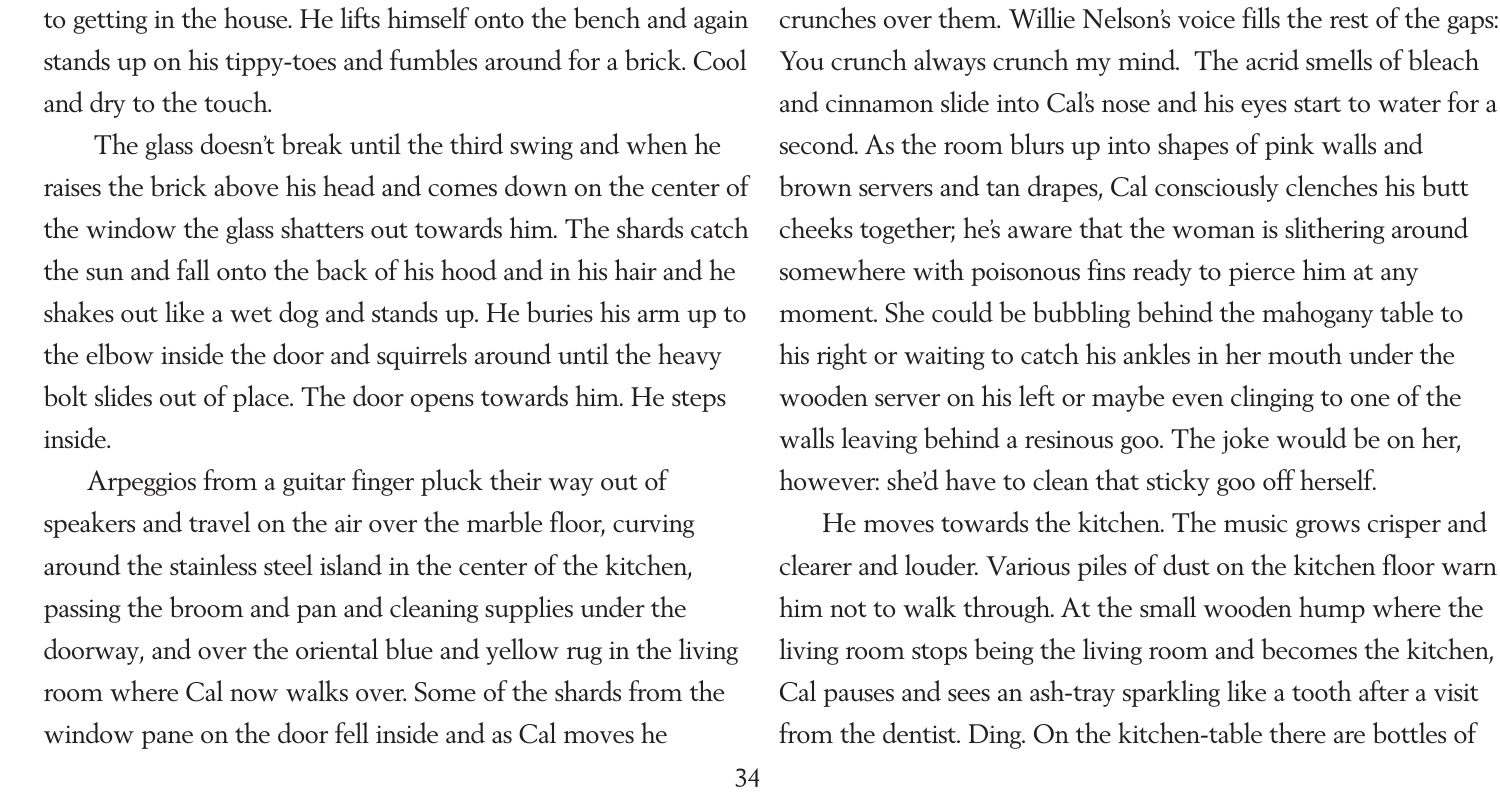Fantastic, Windex, Bleach, and Lysol. Sponges and rags. Buckets of water. A red candle. Thursday, cleaning day. Maybe I didn't hold you all those lonely, lonely times.... Cal dislikes the fact that he knows the lyrics to this song, and even more so that he can play this tune in his sleep. So much sentiment, an annoyance. All of the magic sucked out and left—– Click. Cal turns around and just about doubles over.

The woman's there squinting an eye down the slick, fat barrel of a shotgun. She's got one finger tickling the trigger and the butt pressing tightly into her blue shoulder.

"The door was open," she says.

 Cal slowly turns and faces her. She looks deflated, hard, and cruel, and he can see now that she wasn't wearing a scarf at all, that it was just a part of the design on her blouse.

"You...You know why I'm here."

"We told you you couldn't come. It wasn't your place." "You told me I couldn't come?"

She doesn't respond. She moves forward and spins Cal around and pushes him into the wall, pinioning the side of his face against it. She drops the shotgun to her waist and nudges it into the small of his back. The tip of the barrel scuffs a faint white line in the black leather and she presses harder. Her hands are steady, not shaking. Cal can tell because his back is as straight and rigid as all hell, and he'd definitely be able to feel any vibrations coming his way.

"Ma," he says, "Jesus." She digs the gun into his back harder and starts to breathe heavy, and just as Cal begins to feel the slightest tremble in her hands, which, to him, is a good sign—one that means she's getting nervous—–she drops the shotgun to her side and puts a hand on top of her head.

"If you're staying take your shoes off," she says, and walks into the kitchen with her blue robe swishing and curving around her. Cal hears the heavy thud of the shotgun falling on the kitchen table and he starts to regain himself a little. He had to swallow a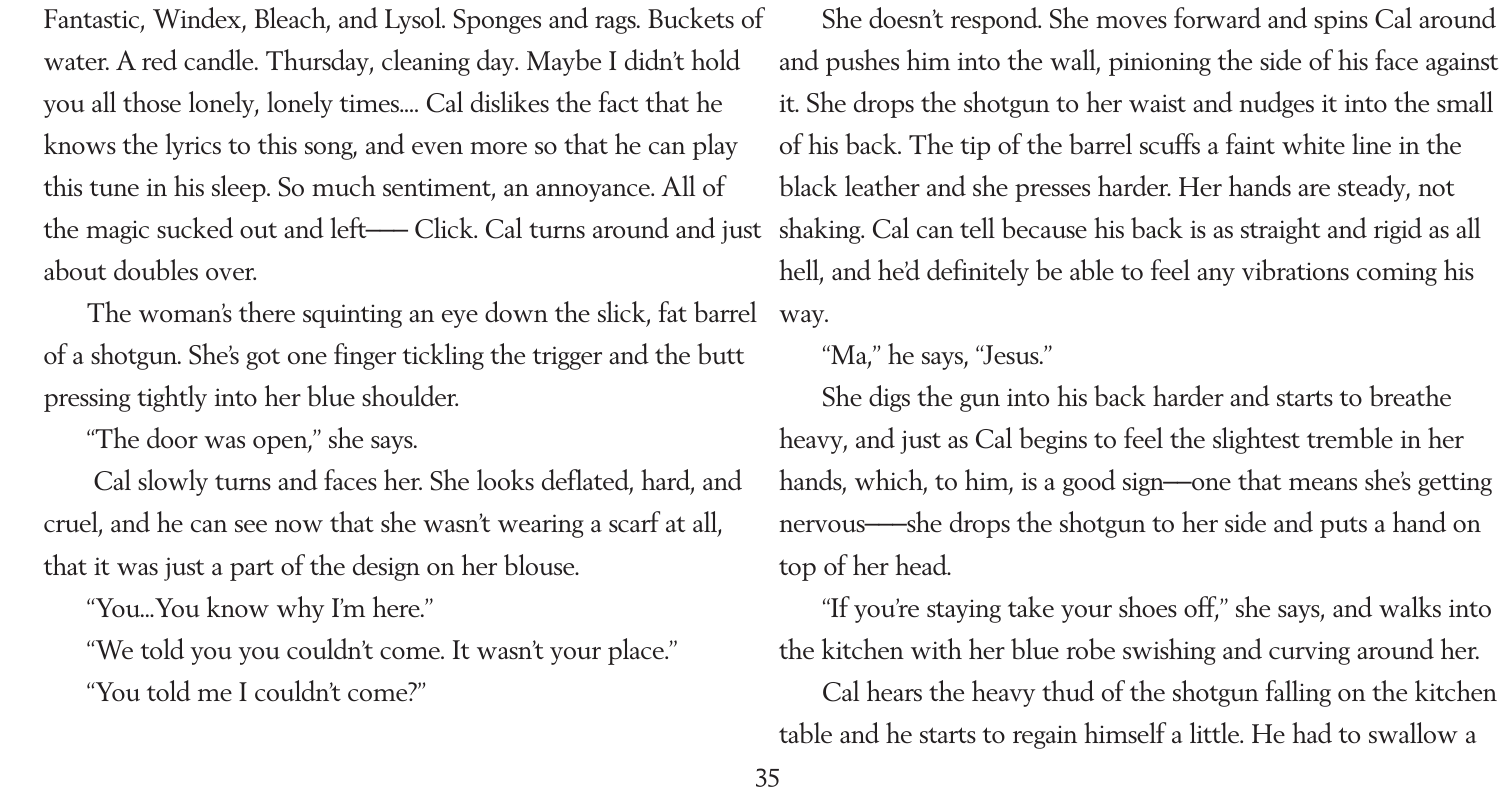little bit of bile when he first saw the gun, so he still has that acidic-sour taste in his mouth, and his butt cheeks are still clenched tight He bends down on a knee and undoes the laces to his boots and then vice-versa. He places his ankle-highs in front of the dining room table, takes a deep breath in, and walks into the kitchen following the skinny lady in the silky blue robe. You were always on my mind.

"Should I even ask how you're doing?" she says from the floor. She's on her butt with her legs spread a body length apart, and she's scooping up the piles of dust with her hands into a trash-bag. Next, she'll swipe her hands over the same portion of floor so she can feel the smooth, uninterrupted surface. This is all too familiar for Cal.

"Would you believe me if I told you?" He leans down onto the kitchen floor with her. He rests his back against one of the wooden cabinets that contains all of the snacks and finally, for the first time today, looks his mother in the face. Wrinkles and hoop earrings. Shifting jaw muscles. Pale, grey eyes. Swarms of silver

hair at the roots with blonde tips. She looks old and tired. Little things I should have said and done. "Try me," she says. "Ma," he says, "I finally got a gig. Over on Sansom. You know that cafe..." He hesitates. He can't get away with a big lie, she'll see right through him, but a tiny lie, a tiny stretching of the truth, that, he can do. "They hired me three nights a week at 8, after the featured band." "A gig? As in a real one? They're going to pay you?"

"Yeah, Ma. A real one." Cal looks over at the door. From where he's sitting he can't tell that anything's broken except that the curtain on the door is being sucked in the space where the glass used to be. "I'm sorry for the door," he says, "I bent the key all up. Look, I'm just here for my share. My stuff. I didn't want it to go that way. I can be out of here in ten minutes." She looks up with wide eyes. "Your key? What key?"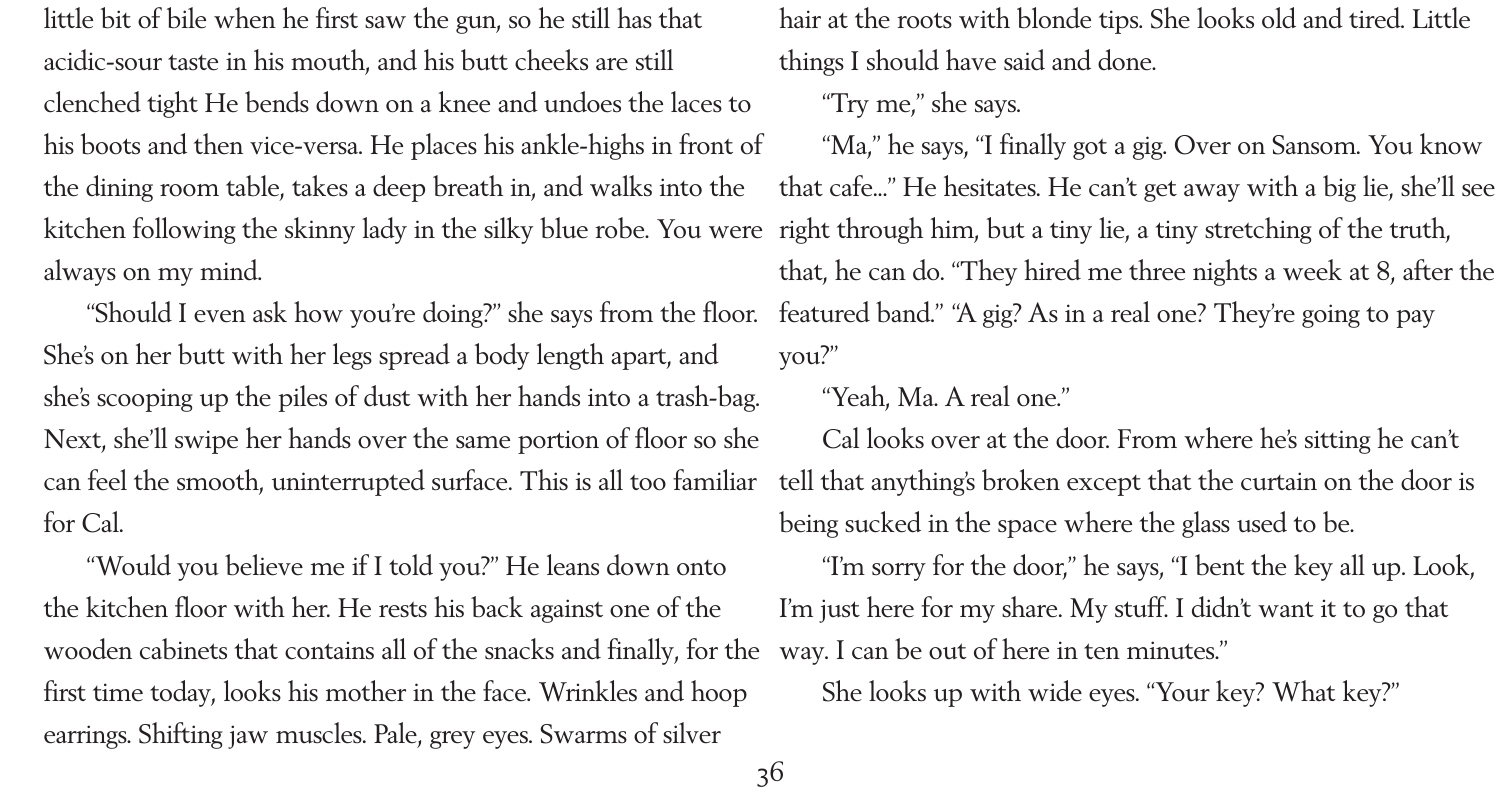"My copy. I sat down for a smoke and bent it. That's why I used the brick."

"The door was open," she says and stands up on her feet. "I didn't know."

"Give me the key." She raises her hand out, palm up. "What?"

"The key. Give it to me. We thought we had all the copies." "Ma...Ma, there's no need for that. It's all bent anyway."

"If your father knew you still had a key..." She shakes her hand out again. Cal knows that he's already on thin ice with the door and if he keeps testing his luck she might call the cops and he'll never get his stuff, so he stands up and reaches in his left pocket. He puts the key on the table. He watches his mother move forward and take the key in her hand and bring it up to her face and then, rubber purple cover and all, slide it in her mouth and begin to chew.

"We told you already," she says, swallowing, "there's nothing here for you."

With her last words, the multi-disc changer in the stereo shifts cds and Frank Sinatra's "Best is yet to Come" syncs up and plays from the speakers. A minor third opens the tune, a melody, a key-sweep, the tats of the snare, Frank's baritone: Out of the tree of life, I just picked me a plumb, a tenor-sax breathes on the down-beat. Cal's starts to smile and laugh and taps his foot on the floor. He gets up and begins shaking his body in rhythm with the song. The corners of his jacket whip the air to the left and to the right of her head. Wait till the warm up is underway. Cal does a pretty mean interpretative dance of this tune. "Ma, what'dya say?" he says, a finger in the air. "Like old times?"

Cal's already throwing his head back and kicking his leg past him and twirling around in a blur of jacket, shorts, and boots. And she gets up and wriggles around him trying to find an opening, but can't. He closes in on her and puts one hand around her waist and laces his other hand in hers. You ain't seen nothin yet. They dip and dive from the table to the cabinets. He arches his hand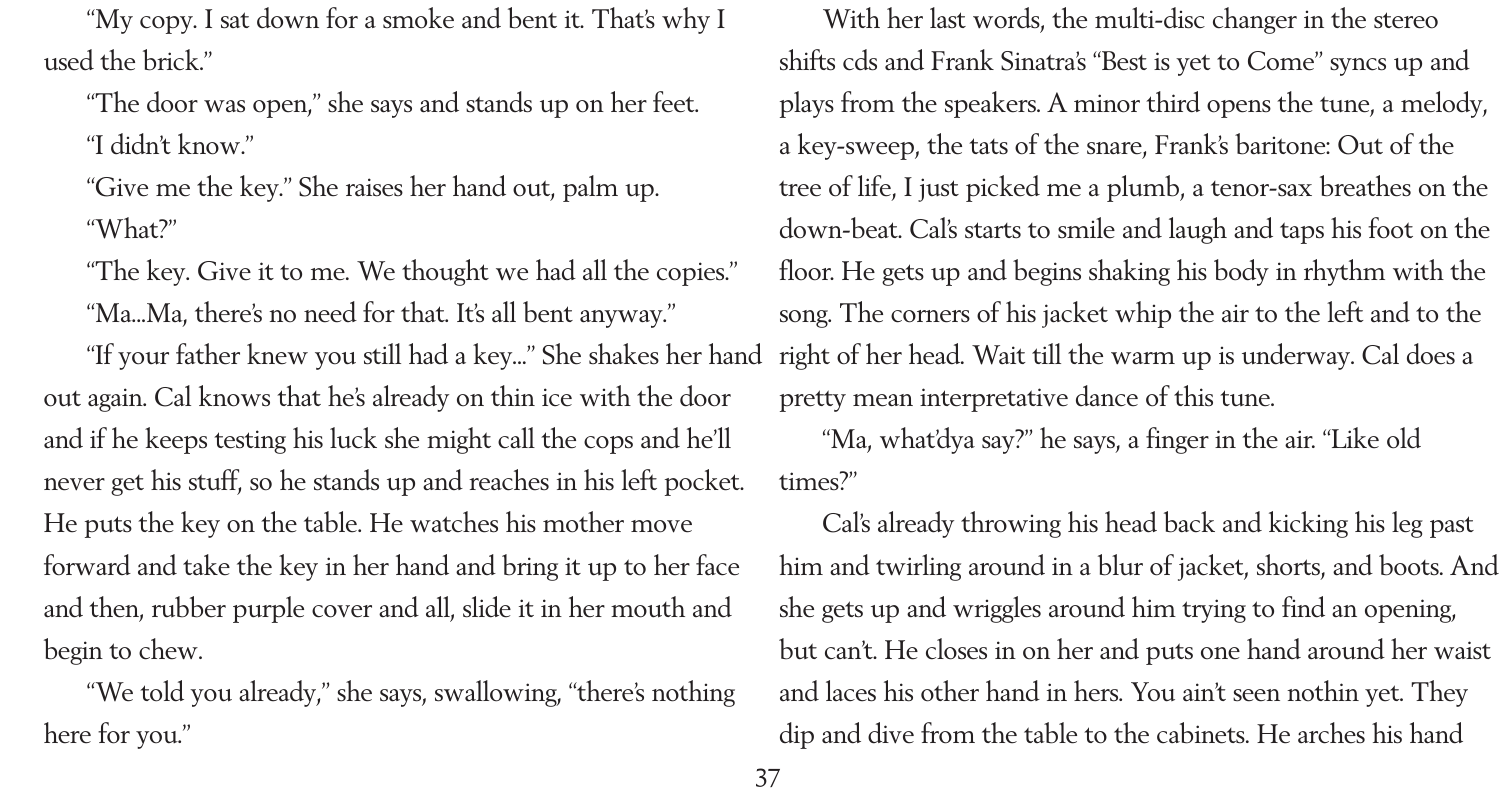above his head and spins her away from him and then back again. I'm going to teach you to fly. The kitchen becomes one series of images: table, cabinets, doorway, and floor as they spin and laugh. The cd begins to catch and skip on the lines you aint seen it, you aint seen it, you ain't seen it. He leads them towards the doorway where the kitchen stops being the kitchen and becomes the living room and Cal arches his hand up again and releases her and she spins over the mound and onto the oriental rug. You ain't, you aint, you aint. Her foot catches on one of Cal's ankle high boots and she stumbles and loses her balance and slams her head on the living room table. She lets out a little yelp and drops to the floor. Cal sees a stream of blood coming from her nose which she then covers with her hands. "Holy shit, Ma." He calls and runs over to her.

"Eshhokay" She says below her hands, "Eshhokay."

Cal bends over her and tries to lock his hands in her armpits so he can pull her up, but she fights him and slaps his hands away. "Eshhokay, damn't." She says. He gets it and goes into the kitchen

looking for paper towels or napkins or anything that she might be able to use, but can't find any and instead goes to the stereo and tries to turn it off. He presses a few buttons that don't do anything and he hits the top of the stereo and the cd stops catching and starts to play normally again. The best is yet to come, Frankie sings.

Cal stands in the kitchen behind his mother whose still on the floor in the living room bent over and bleeding. The shotgun's next to him on the table and where he's standing he can see little glimmers of broken glass on the living room floor. He walks closer to her and bends down and places a hand on her shoulder. In the distance, there's the faint sound of a car door, shifting steps on the walkway, the porch, the wind up and scrape of the front door, the crunch of glass being stepped on. By the time Cal looks up again his father is standing in front of the door breathing heavily with the brick in his right hand. His father's wearing a forest green suit and a tan tie. He's squat and muscular with black hair and a freshly shaven face. And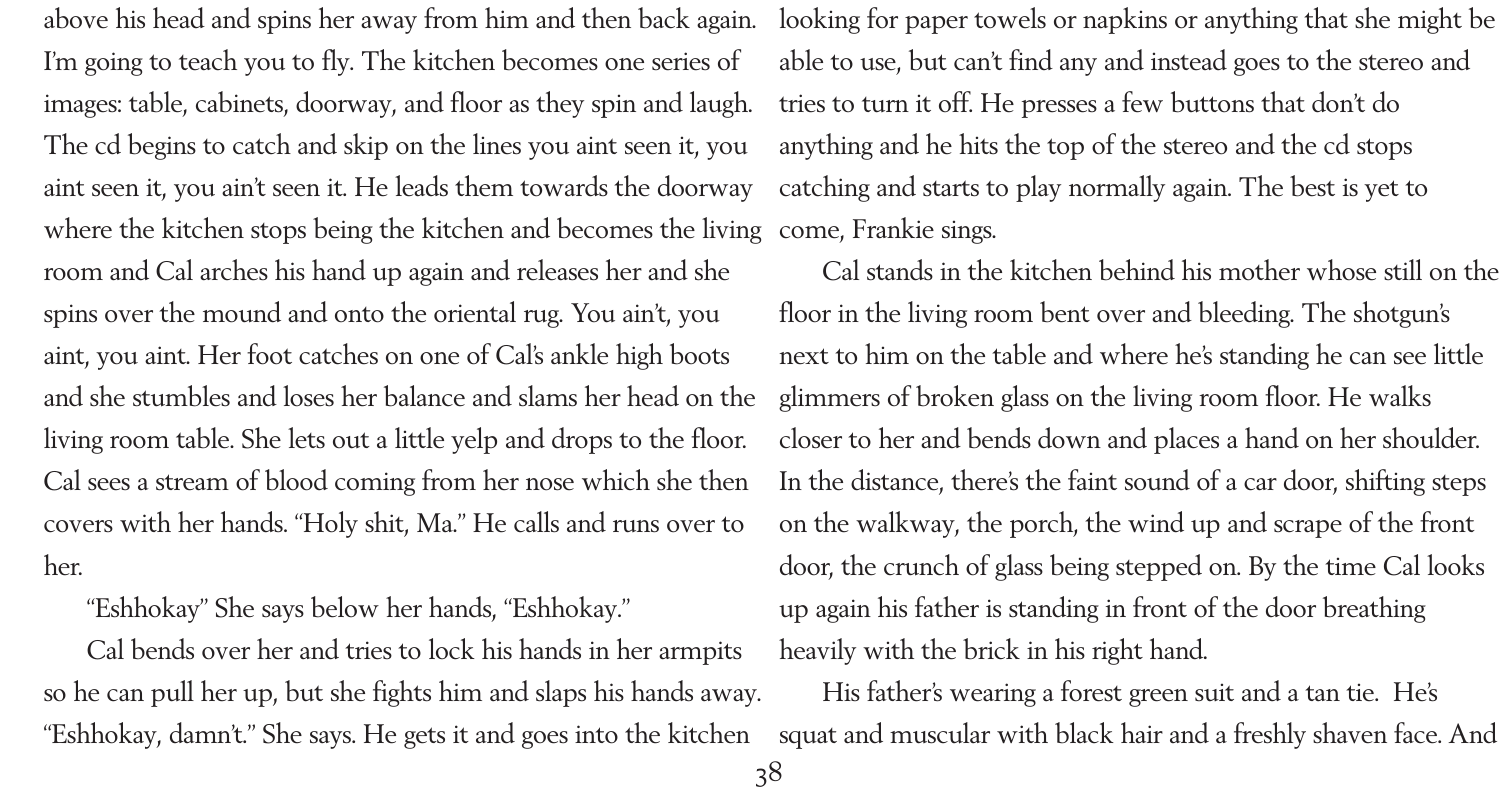he's already made up his mind about what he's seen. He charges towards him.

"You. We told what would happen if you ever came back here." He looks down, "Jesus Christ. To your own mother." For a second he looks like he wants to cry. He helps her up into one of the dining room chairs. Cal waits for him to fling the brick in his face.

"No, no," Cal says, "It's not what it looks like. Ma tell him, tell him you fell. Ma."

"Whatever your selling, we don't want it. No fucking way man. We've been through it all before. Whatever your selling we're not buying." His tie's over his shoulder and he's breathing hard. His eyes shrink further in his square head and he walks towards Cal and pushes him again.

Cal accepts the push and waits for his mother to stand up and what was owed to us. You weren't ever going to use it again." place a hand on his father's shoulder. He waits for her to tell him that it isn't what it looks like. That they were dancing and having fun and she fell and tripped. Cal waits for her to tell him that it's

all a misunderstanding. He looks down at his mother. Her hands are still cupping her face, dry black blood, and all he sees are her eyes. White eyes, narrowing, cruel and judging. And then Cal loses it. "You know what, fuck you. Fuck you both," he shouts. "I'm here for my stuff, that's it, I'll be out of here in two minutes." And finally, he runs up the first flight of steps, up the second, and into his old room. Just his stuff. That's it. That's why he's here. His job. But he already knows what he'll find. Besides for a messy bed and a wall full of trophies, the room's completely empty and bare. His amps, cables, guitars, mics, thousands of dollars worth of equipment's all gone. Even his stands. Gone.

His father approaches from the door way. "What did you expect Cal? That we'd just leave it there rotting away? We took "You're wrong," Cal says, "You're just wrong. I need that stuff." He just shakes his head. "You can't have it. Not anymore."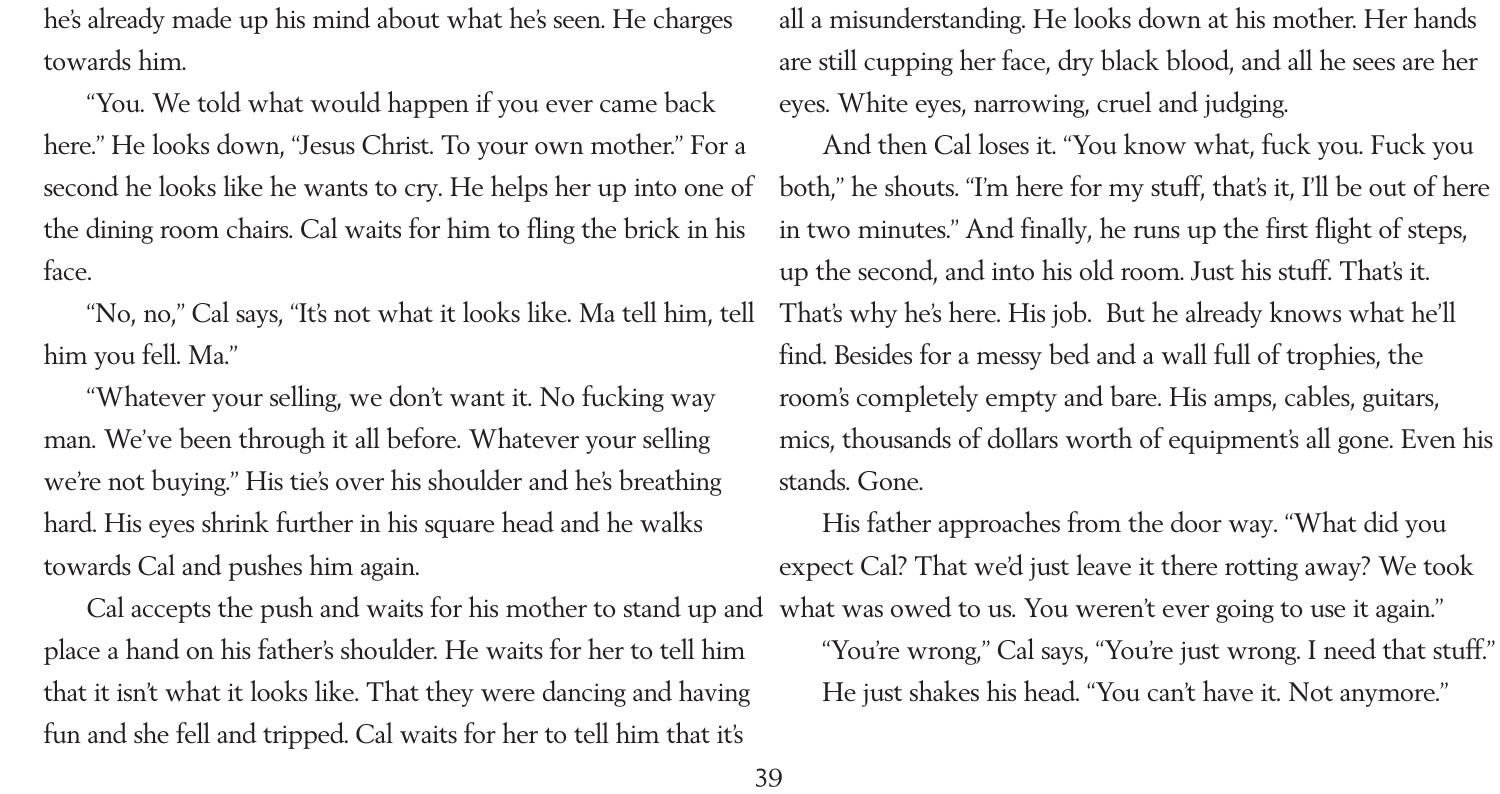Cal reaches out and touches one of his trophies on the wall and looks back at his father. An idea comes to him. The trophies...He pushes past his father and runs back downstairs. He sees the trash bag his mother was using to drop the dust in and he grabs it and turns it inside out. Blots of dust leak out to the ground. When he gets back upstairs his father's sitting on the bed with his back hunched over and his arms at his sides.

"I'm taking my god-damn trophies," Cal says, "I'm taking them. Their mine." And Cal begins to slide all of his trophies into the trash-bag. A baseball player with his knee arched and a ball just about to be released from his hand, a swimmer at the top of the diving block, a basketball player in the middle of a lay-up, all frozen in gold.

His father looks up and sees a different Cal, nine, maybe ten, in matching banana pajamas and square glasses with a smudge of duct tape on the outer left frame, dipping his head past the railing of the top bunk, listening intently to each soft, warm word

oozing out of his father on the blue-carpeted floor––And then the boy who lived on top of the bunk stopped listening and... "Hey," little Cal said. "Just checking," he said back.

Cal stuffs them all in the black trash bag. When he turns around his father has his head in his arms. "Oh, honey," he says, "oh, honey."

Cal waits on the corner of two intersecting highways with the trash-bag over his shoulder. He can see his father picking up the phone and dialing the number to the police. His father'd have one hand on his mother's shoulder. Her hand atop his. He'd call and say that he'd like to report an assault and a burglary. My son, he'd say, he's out of control. He'd tell them that Cal stole all of his mother's jewelry, all of the money in the house, his antique coin collection. That he ran in and smashed her in the face with a brick. As he's saying this, Cal's mother would be moving up the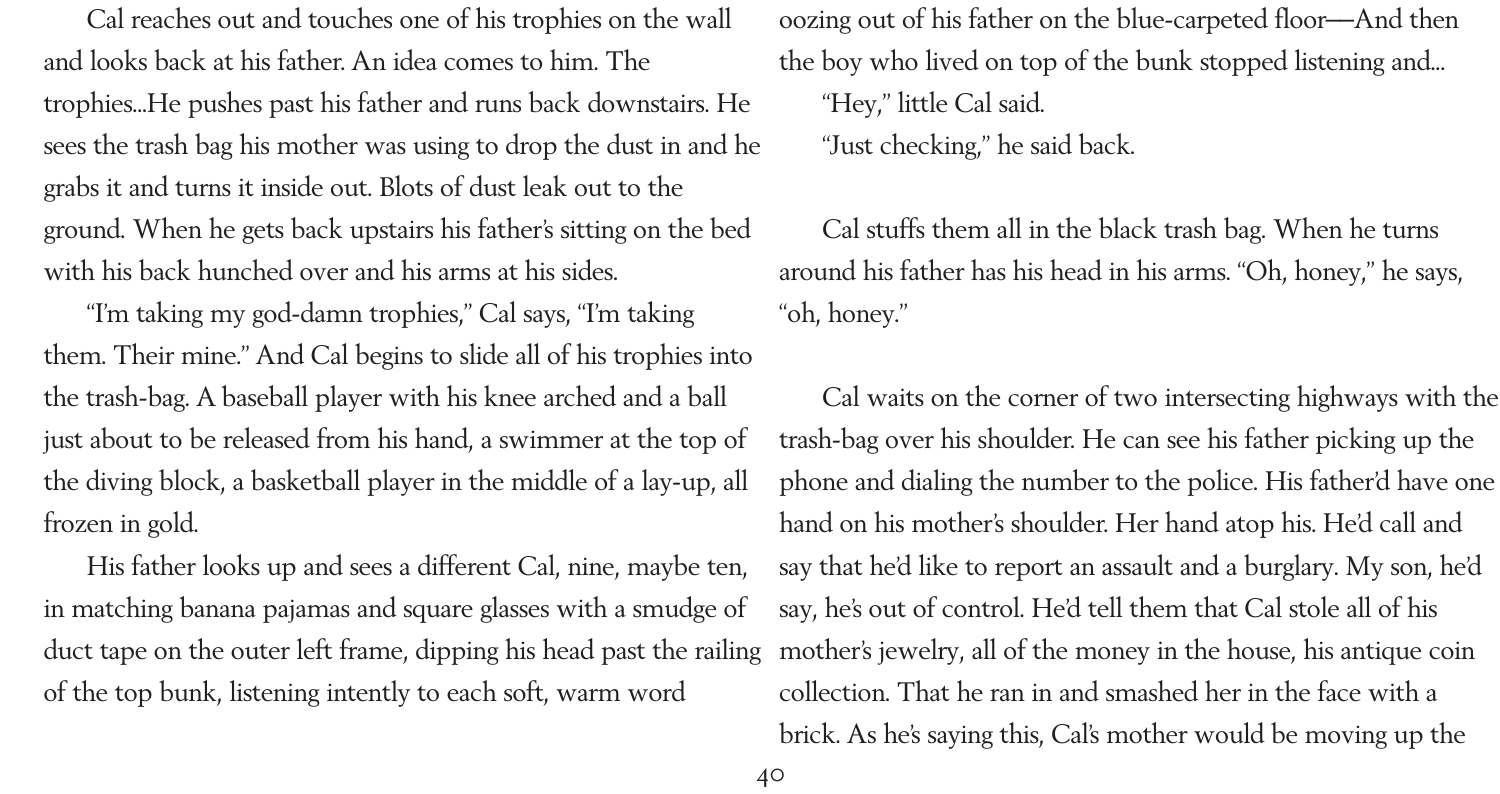steps into her room. She'd grab her jewelry box, an envelope filled with money, two leather folders filled with coins. She'd run into the bathroom and empty her jewelry into the toilet. The gems would catch the light on the white tile just so and red and blue and green streaks would refract throughout. The rest would plop down into the drain. Next, they'd burn the money and bury the coins. The best is yet to come, and won't that be fine. Da-dadada-da-dada-duh-dum, Cal sings to himself.

The sun's beginning to set in front of Cal as the engines of cars hum by. Brushes of red over wide yellow streaks, purples and blues and pinks. Black shapes floating up and down through the colors. He sees the bus approaching from the South. PHL, the orange letters at the front of the bus flash, PHL.

The bus slows to a stop. The shocks release their swoosh of air and the doors swing open. Cal steps in and walks up the steps. He flashes the driver his ticket and walks toward the back. The bus is crowded, almost full. People of all color going home from work. Some dirty, others in aprons, slow, tired eyes. Cal uses the

bathroom in the back of the bus and then settles in a window seat in the back to the left. He leans his face against the glass and his breath fogs up the window for a second, and then clears, fogs, and then clears. There's an awful smell of fresh shit lingering. Cal leans away.

When the bus nears his stop he pulls down on the chord and stands up. A murmur goes through the bus as he moves in between the isles of red seats. Tucked into the back of his pants, five or six inches down from his jacket, a sleeve of dirtied toilet paper trails him. There's a dark smear on the outside. When he leaves, a woman who was sitting to Cal's right says in a low voice that she's never seen anything like that in her entire life. They all can't help but laugh.

By the time he gets into Philly it's dark. The rows and rows of stores are barred up, closed. The bars on the corners are just beginning to open. Their neon advertisements begin to glow. It's colder than it was before and windy. He pulls his hood over his head and moves towards Frankford Ave. When he gets to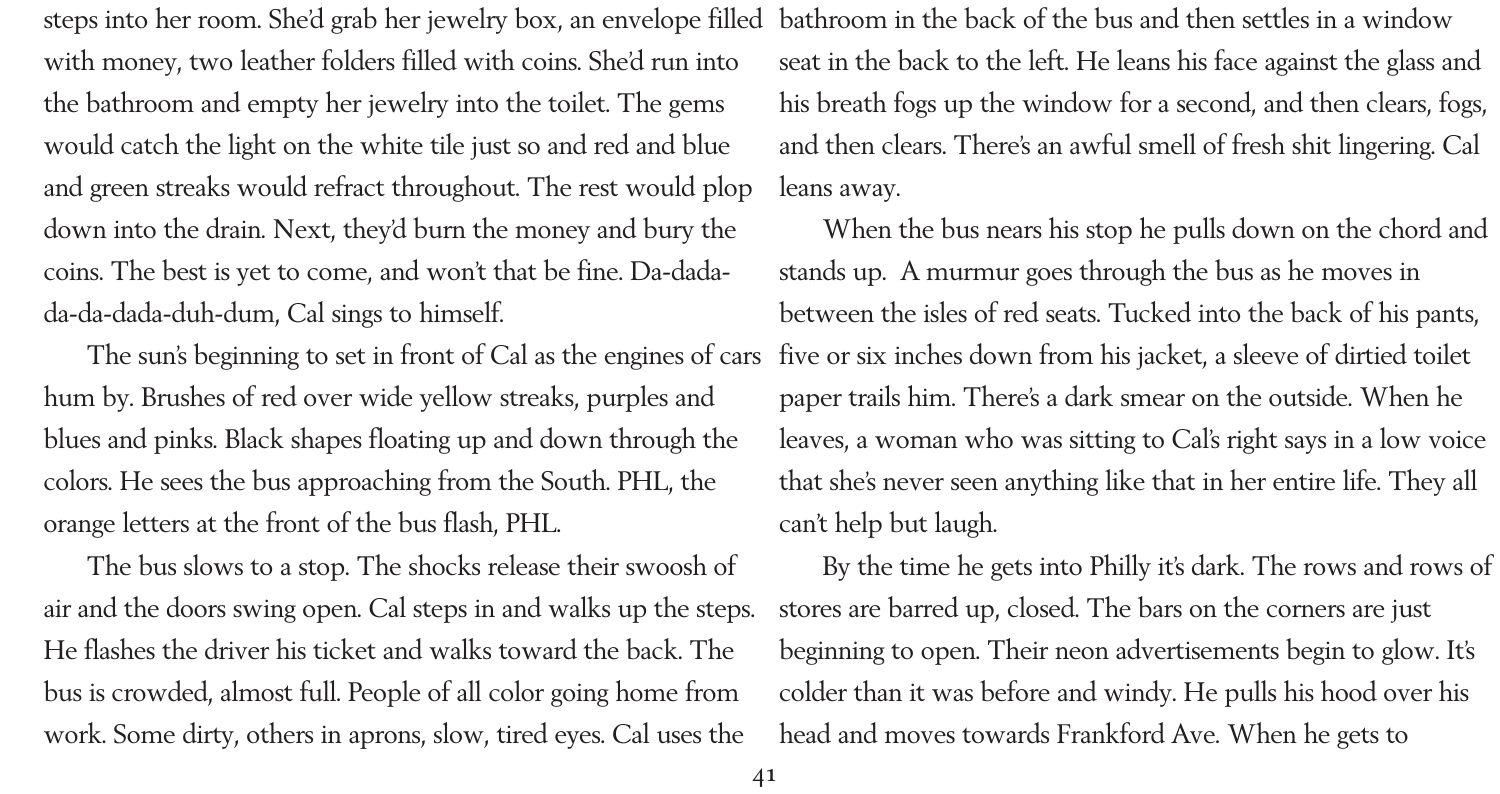Woodland, he moves away from the sidewalk and lights a cigarette. He stands in between parked cars and watches the people walk up and down. Some walk with their hands in their pockets and their heads down. Other's laugh and talk to their friends.

Cal flicks his cigarette into the wind and turns around. The sign on the door says, Woodland Money Loan. There are watches and rings and televisions in the window. Fur coats and leathers and shoes. He opens the door, a bell jingles, the guy behind the counter looks up.

An old man wearing an Iverson jersey is leaning on the other side of the glass. He has a black long-sleeve shirt underneath the jersey and jean shorts beneath. He's mostly bald, with a swirl of brown hair in the center of his head. One gold stud pokes through his right ear. His head's pointed up towards the ceiling, to the right of Cal. He looks up to where the man's watching and sees a smaller version of himself in the television, the trash bag sagging at the bottom over his shoulder, his hood up.

"What can I do for ya?" "Money," Cal says, "whatever you can." "You got something for me?" "You betcha," Cal lifts the trash-bag onto the table. The man nods and begins to sift through the trash-bag. His fingers are as thick and dark as eels squiggling at the bottom of a murky lake. As the man looks his bottom lip starts to quiver and his face turns red. The man glances at Cal and lets out a series of sharp, high-pitched laughs, one after the other, that surround Cal like a pack of wild hyaenas. Cal rubs his eyes with his palms and starts to shuffle back and forth on his feet. The man jiggles behind the counter, the trophies clink. Cal slams his hands down on the glass, leans in closer to the man, and flashes out a twisted yellow smile. Out of the tree of life, I just picked me a plum. Then he snaps his head back, opens his eyes wide, and squeaks out a series of high-pitched laughs, all the while bobbing up and down, all the while hooting. The two screech and howl over scattered golden trophies until the lights in the store begin to flicker.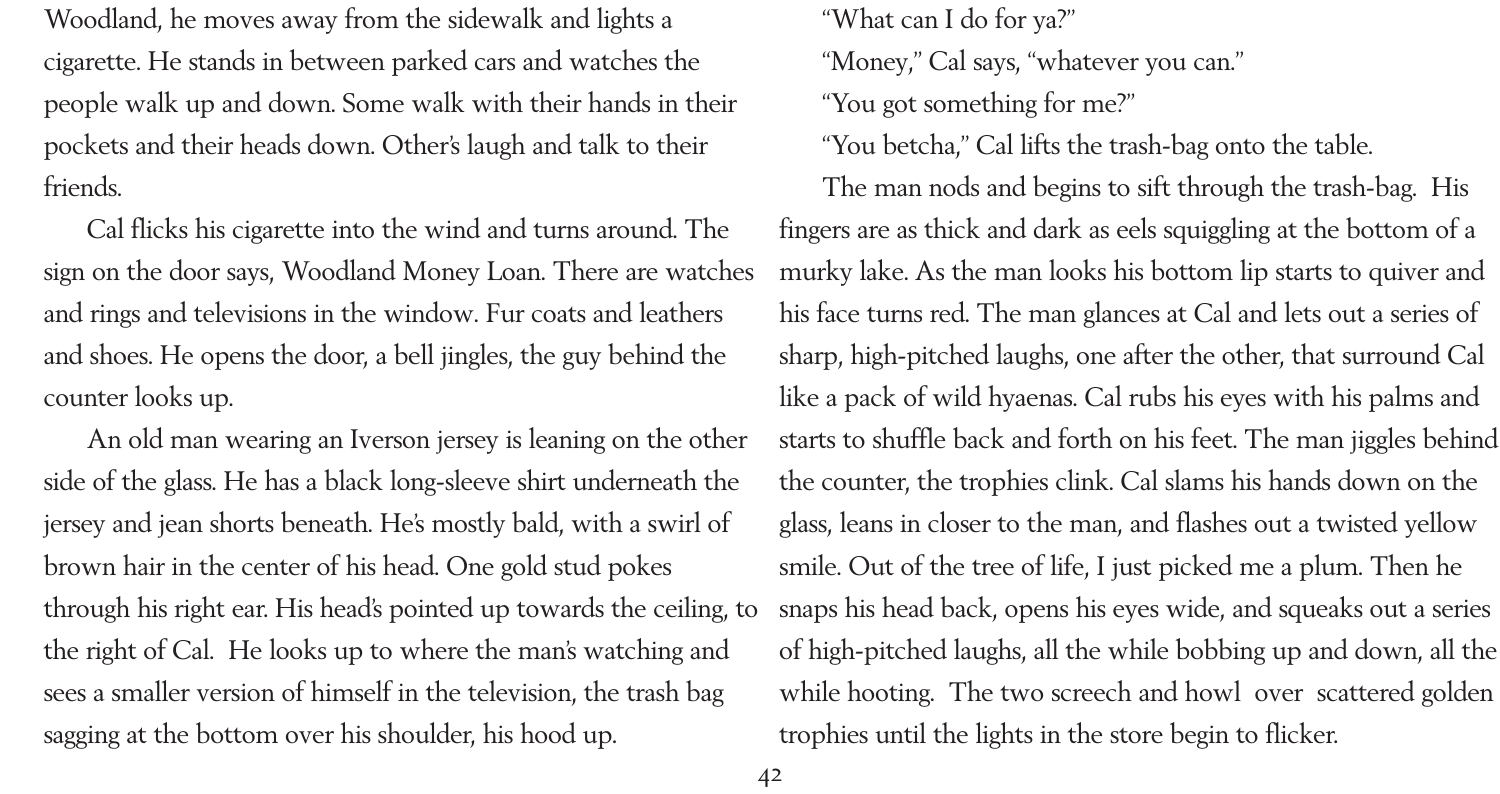- 
- 

## Sasha Green and the International Porn Conspiracy by KEVIN MUNLEY

Running late and running, Mark hustled through the oncoming traffic and was welcomed with an abundance of horns. She was standing above wearing the red coat she described in her email. The stairs added extra displeasure to his journey and sweat gathered in circles that descended down to his netherworlds. Finally there, an avalanche of words poured out of Mark.

 "Alicia, Sorry I'm late. The schedule for the bus was all wrong this morning and then when they finally came…Alicia, It's Mark. I can't believe we are finally meeting!"

The sweat had cooled but settled into pockets of Mark's flesh as they sat down together. The coffee shop was old and romantic. It resembled a Moroccan café and was assembled like a restaurant that years ago could have been filled with femme fatales and hardened private eyes. Mark had been here before, but never

with a companion. Although he wasn't aware, this place had seen an abundance of awkward and awful internet dates. The waitresses had become proficient in silently and sometimes not so silently judging others.

"So you're from Connecticut, right Alicia?" Mark deliberately said her name feeling that his knowledge of it had put him significantly ahead of the curve.

"Yeah, from just outside Hartford." "I love Mystic. It is like a postcard from New England." Mark responded. "Really? My grandmother has lived in that area for years." Explaining the menu to Alica, Mark felt comfortable and relaxed now. He made sure he was extra polite to their wait staff. He cracked a few jokes and made her smile. She seemed to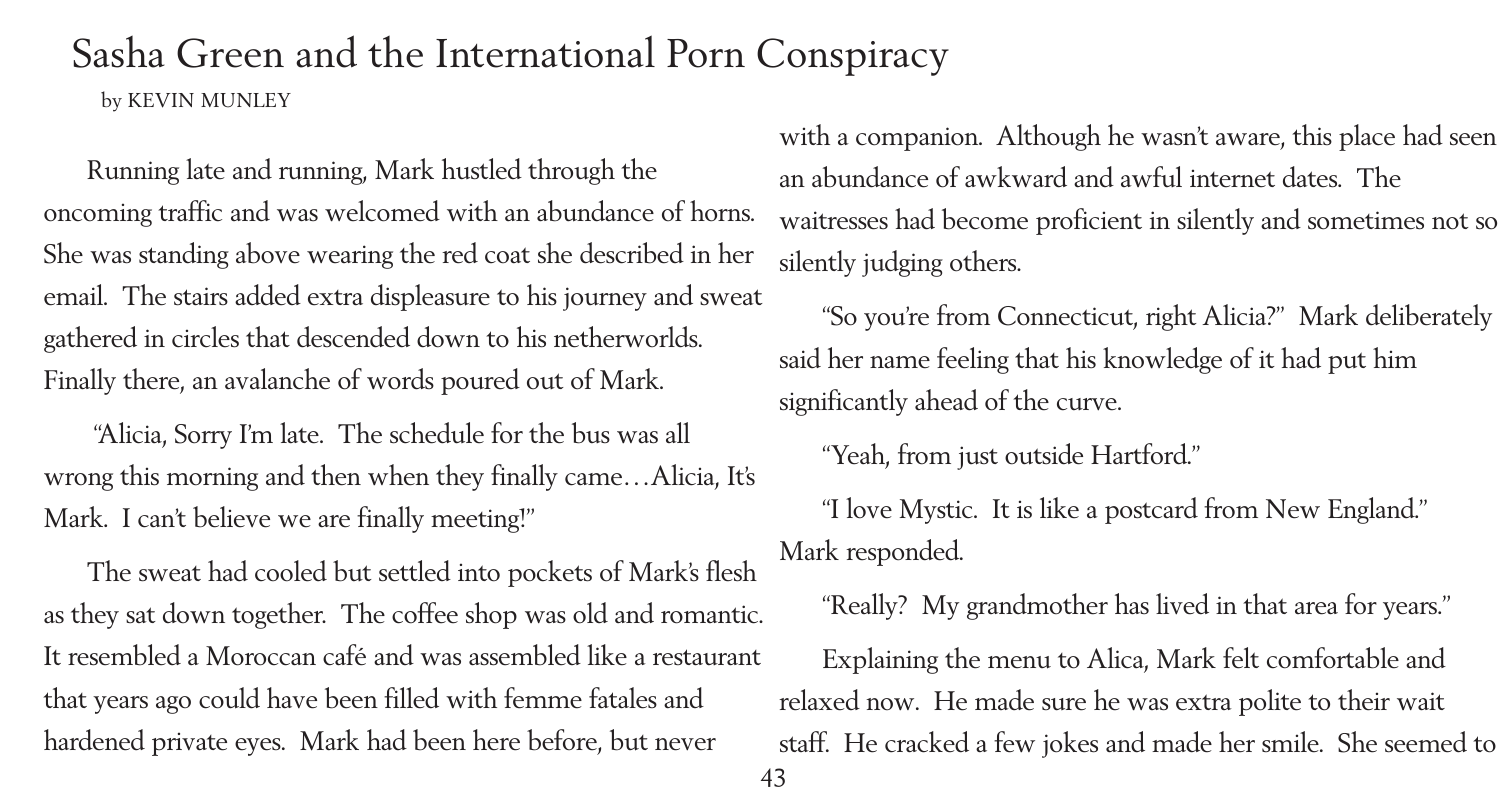becoming more comfortable with him, which pleased Mark. Smiling into her coffee cup coyly, she was more affable and pleasant than he had imagined.

One of the waitresses approached the table. "Are you Mark? There is a call for you."

"For me? That's weird. Excuse me Alicia, I didn't even know anyone knew I was here."

As Mark made his way to the phone, he felt significantly important. This phantom phone call couldn't have come at a better moment for emphasizing his importance to society to Alicia.

"Hello?" Mark said.

"Mark Fisher?"

"This is?"

"The International Porn Conspiracy. I'm Sasha Green."

"The what? I'm sorry, the *what* conspiracy?" you into hiding. Mark, they're coming for you." "Is this a joke? Because I'm not laughing!" Alicia.

- 
- "This is the IPC. International Porn Conspiracy. There is a bus line behind the coffee shop. I need you to get on the 57 bus and take it to Longwood. My associates will be waiting to take
	-
- "Listen pervert, I'm not fucking around. When you see the man with the trimmed mustache and the anchor tattoo, no one will be laughing. You better run. Tell Alicia I said hi!" *Click*.
- Mark's heart was pounding. Who were these people? The man with the anchor tattoo? Obviously, one of his friends was winding him up for laughs. He made his way back upstairs to
- When Mark returned to the table, Alicia was texting on her phone. Maybe she had asked her friends to make the phone call as a joke? It wouldn't surprise him. Why did he even try to go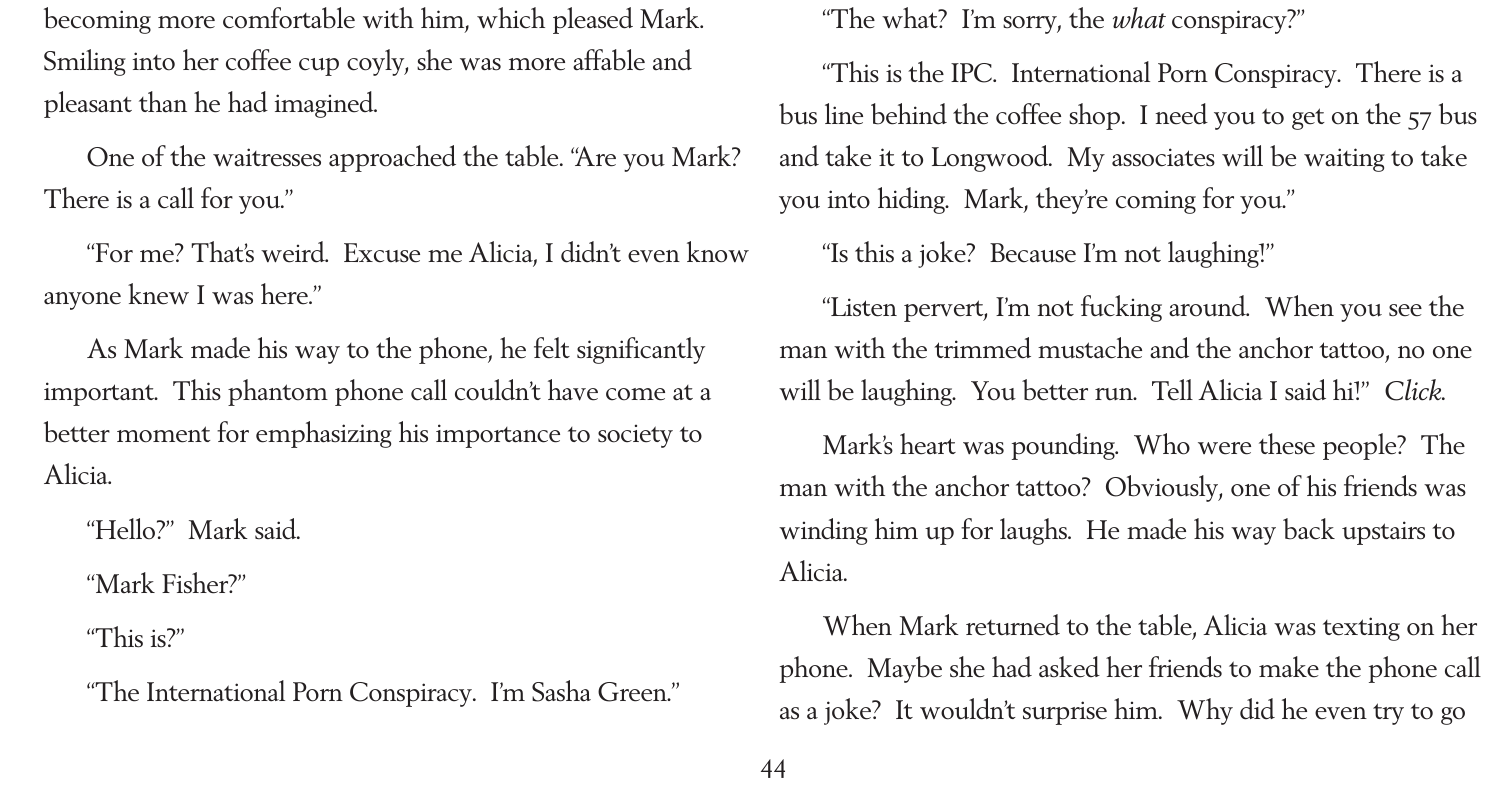on dates? He always had bad luck with women. Putting away the phone, Alicia looked up with a smile. Her teeth glistened white between her lips and her eyes peered into him. No, most likely she was just texting the details of their date to one of her friends. On the other end of the café, a customer working on his laptop rolled up his sleeves revealing the edge of a tattoo.

"Alicia, what kind of tattoo do you think that is over there?" "I don't know. Why?"

"No reason. The guy just looks a little bit like a seaman. Strange for him to be in here. We're so far from the ocean."

"What are you talking about?"

"Nothing. Are you done with your coffee?"

"Almost."

"Let's go for a walk. I mean, would you like to go for a walk?" "Sure, just let me finish."

as he hurried up. "I'll go get the bill. My treat!"

- Mark almost knocked over a grandmother walking past him
- Mark journeyed with Alicia through a maze of crosswalks and changing streets; he had grown quieter and was rattled by the phone call. He would have to discuss this in his therapy. Why didn't he deserve a normal life with normal relationships? Warm winds gusted around them as they progressed, blowing them back and forth with each step. If he just kept talking, he could manage
- Talking just about you on a date was a big turnoff. Women love to be shown that you are interested. *Don't look at the breasts*, he told himself. *Don't look at the breasts*. Alicia's breasts were freckled and filled the front part of her dress. *Don't*! He didn't look at the breasts and launched an onslaught of questions.
	-

the whirlwinds and hellfires that were raging within him.

"Do you like the people you work with?" "Do you want to go back to school?"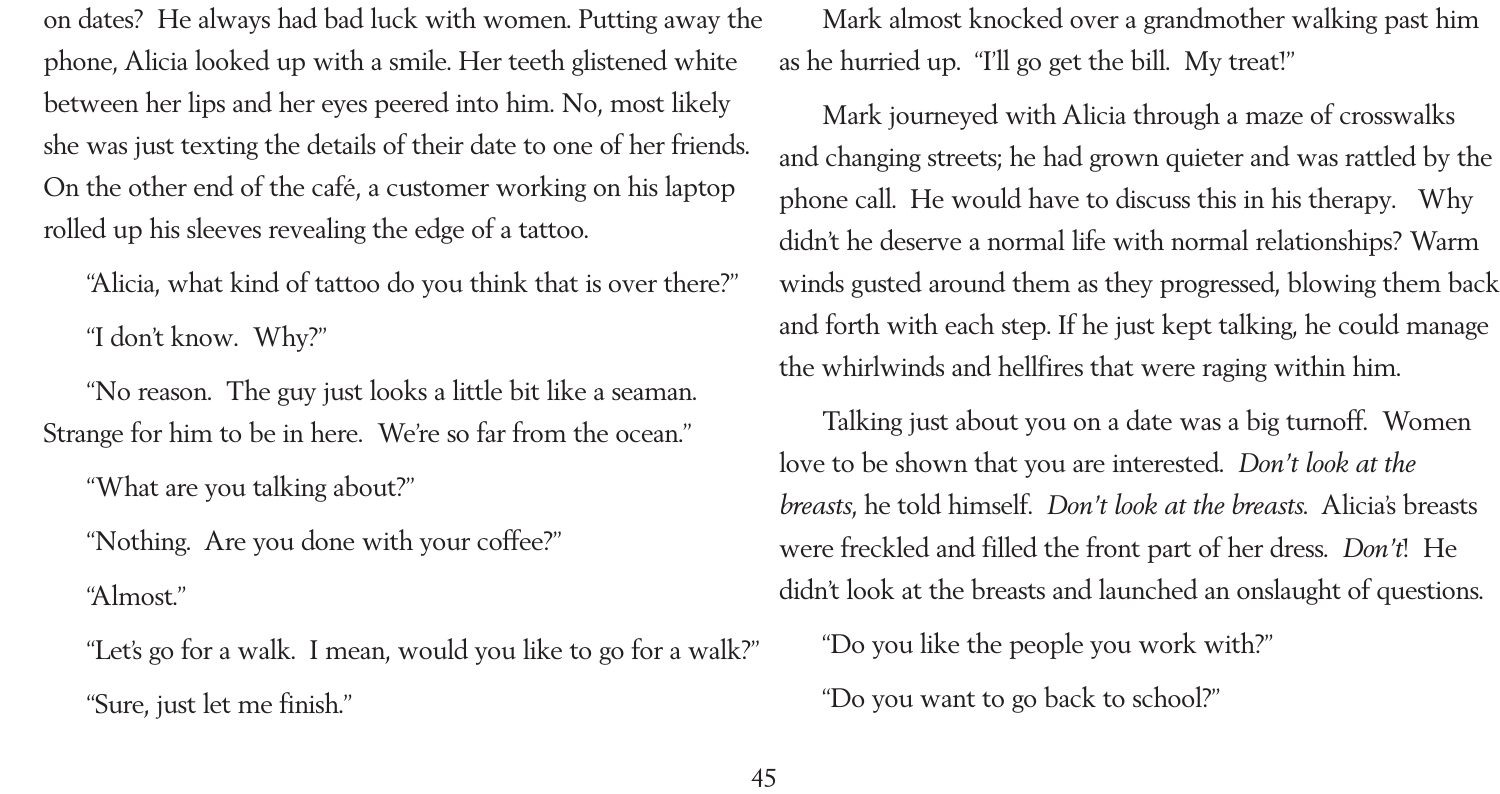"How did your parents meet?"

"Do you want kids?"

"Would you ever want to settle down?"

He was content that he had outrun, whoever was trying to make a fool of him. The International Porn Conspiracy? Was that what the caller said? He had to admit it was a pretty clever joke though. There was a park bench just past Broadway that Mark would often eat his lunch on. Typically alone, he would read his paper here and devour his lunch in silence. He often sat here and watched the young urban mothers walking by with their children and occasionally, bored with the articles he was skimming, he would wonder what kind of men were their husbands. Mark motioned towards the bench and Alicia joined him.

"Have you met anyone else from this site?" Mark asked.

46 "Hi." Mark said unsure if he had any change. some food?" Alicia responded.

"A few people. I'm just scared i'll meet a real weirdo. I don't date people off the internet much. How about you?"

"Me either. I'm not really much of a dater."

woman," Alicia said. "I wonder if she is a drug addict?"

- 
- A homeless woman dressed in layers of rags and clutching a garbage bag smiled at Mark from the other bench. "This poor
- Mark suspected otherwise: "she probably has mental health issues." The woman was talking and laughing to herself
- Crap, he made eye contact. Would his bad luck never end? Great, she is coming over here. Alicia and Mark looked up at the disoriented woman now looming over them with a crooked face
	-
	- "I'm really sorry I don't have any cash. Maybe we can buy you
	- "I want it. Give it to me." the haunted woman shrieked.
- "I'm trying to find some. Just a second." Trying not the make any more significant eye contact, Mark was rummaging through

smile.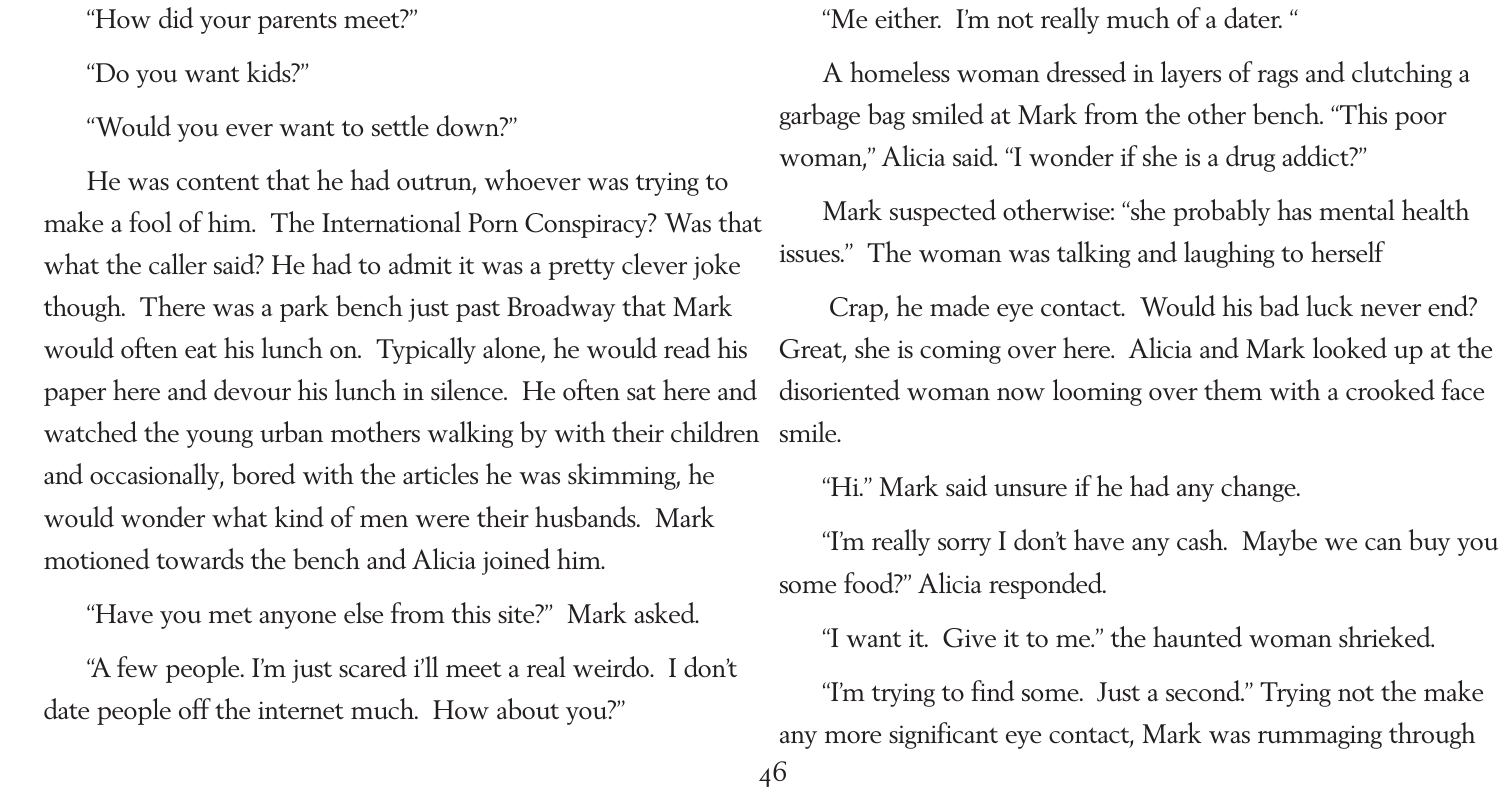both of his pockets desperately to find change amidst the candy wrappers and debit card transactions. Meanwhile, the woman continued to sway back and forth buoyed by the wind and inner turmoil.

"Not that. I want your balls, if you have any." The withered being leaned in and breath her foul odor on Mark's pants. "Want to party?"

"Jesus, no. Go away Mark" yelled.

Ignoring Mark, the homeless woman's hands gyrated around the center of Mark's legs, shaking from the excitement of lust and the abundance of medication.

"Christ," Mark yelled. "Come on Alicia."

The vagabond wasn't done though, and as Mark and Alicia tried to relocate, she began to beat Mark with trash. Coffee cups and fast food splattered behind Mark and Alicia as they fled, drowning the woman in her own slushy waste. Although Mark

and Alicia were now away, she continued to shriek in internal pain.

"He's gotta tattoo and he's going to fuck you. Porno, porno, porno."

Was she talking about the man with the anchor tattoo? Who would involve this crackpot in on their jokes? Mark felt pressured to deny her insinuations.

"Come on Mark. She's crazy." Alicia said as they fled through the park back on to the streets. Quiet and unsure, they found themselves crossing the river into a less crowded section of the city. Rain had began to fall heavily down upon them. The heavens were wrathful and wet. And as they approached Raven Books, a used bookseller that Mark had frequented; he thought it best to seek shelter. During his intense questioning earlier, Alicia had stated her third-favorite author ever was Flaubert because of his "complex human relationships."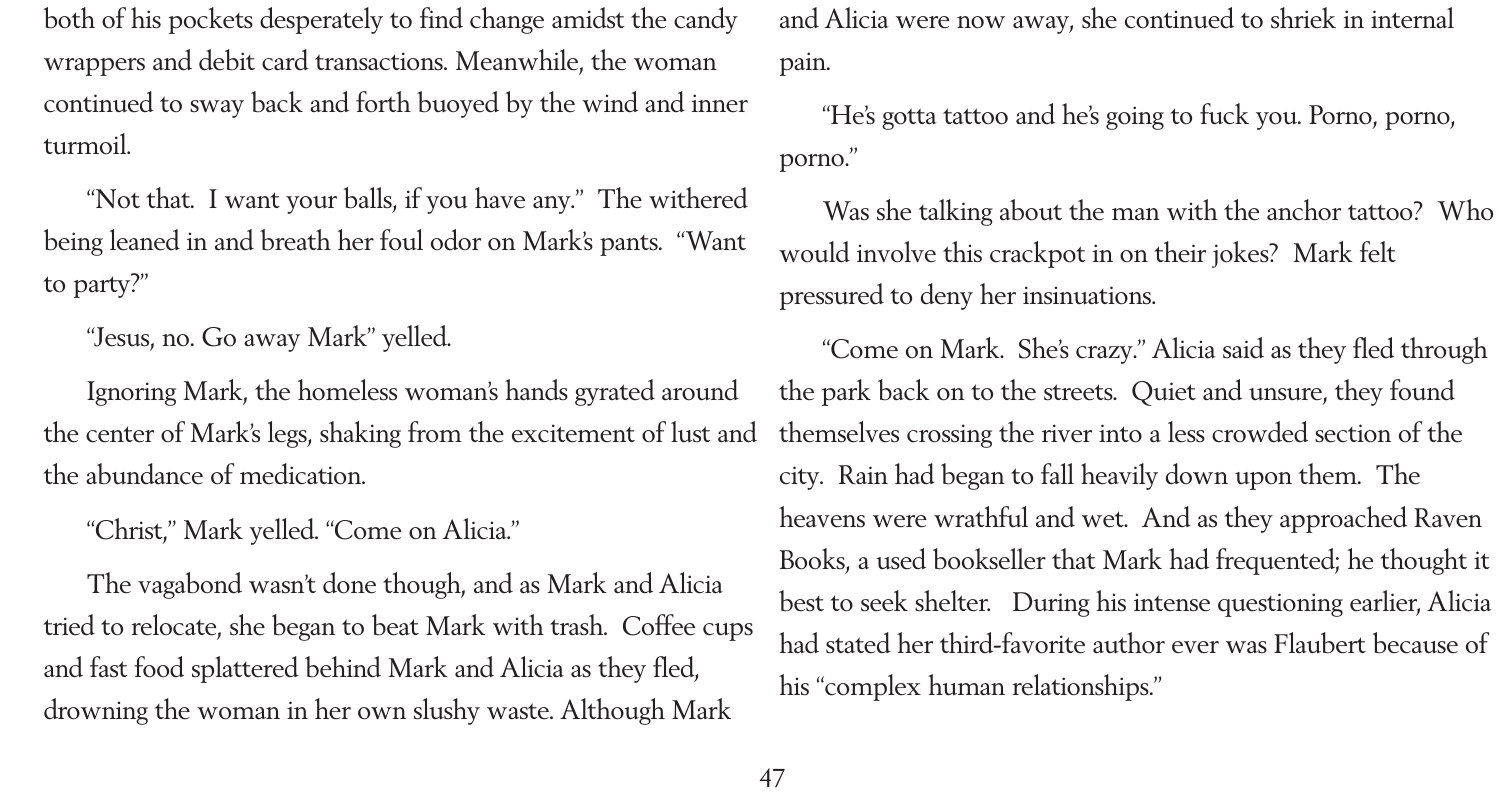As Alicia wandered aimlessly through the aisles of books, Mark had an idea. There had to be a copy of *Sentimental Education* somewhere in the store. Mark tried to traverse the "H" in the author's alphabet, but his path was blocked by a man in a tan trench coat. The obstruction wore oversized pants that were adorned in unnecessary pockets - each pants pocket from foot to thigh was crammed and bulging. The man in the trench coat appeared to notice that he was spotted. Pretending to read a hardbound copy of *The Inferno*, his eyes followed Mark from the discount section to the classics and over to the generalized fiction bookshelves. Mark noticed Alicia was elevated on a bookcase ladder and was leaning in for a distant book.

"She's got a great ass, doesn't she?" The strange man said without moving his mouth.

"Excuse me?" Mark snapped.

The strange man smiled and continued reading Dante, ignoring Mark. "No, not like that. We need to talk telepathically.

The walls have ears and possibly surveillance equipment. Plus there are agents everywhere: VDI, CIA, UTI, and the IPC. Are you going to try it with her?"

Oh no, not this again Mark thought. Desperate for answers, Mark tried to play along. He sat down and focused himself. "Try what?"

"Your new technique of course! The one Interpol leaked to the Vatican which started this whole mess with the Porn Conspiracy- the brave new position that will change human sexuality and pornography consumption forever and set us free from bland penetrative intercourse! I really do admire you, sir!"

Mark was confused. He didn't know anything about a new technique. Does masturbation even have techniques? There must be some mistake. Why was the universe so intent on ruining his date with Alicia?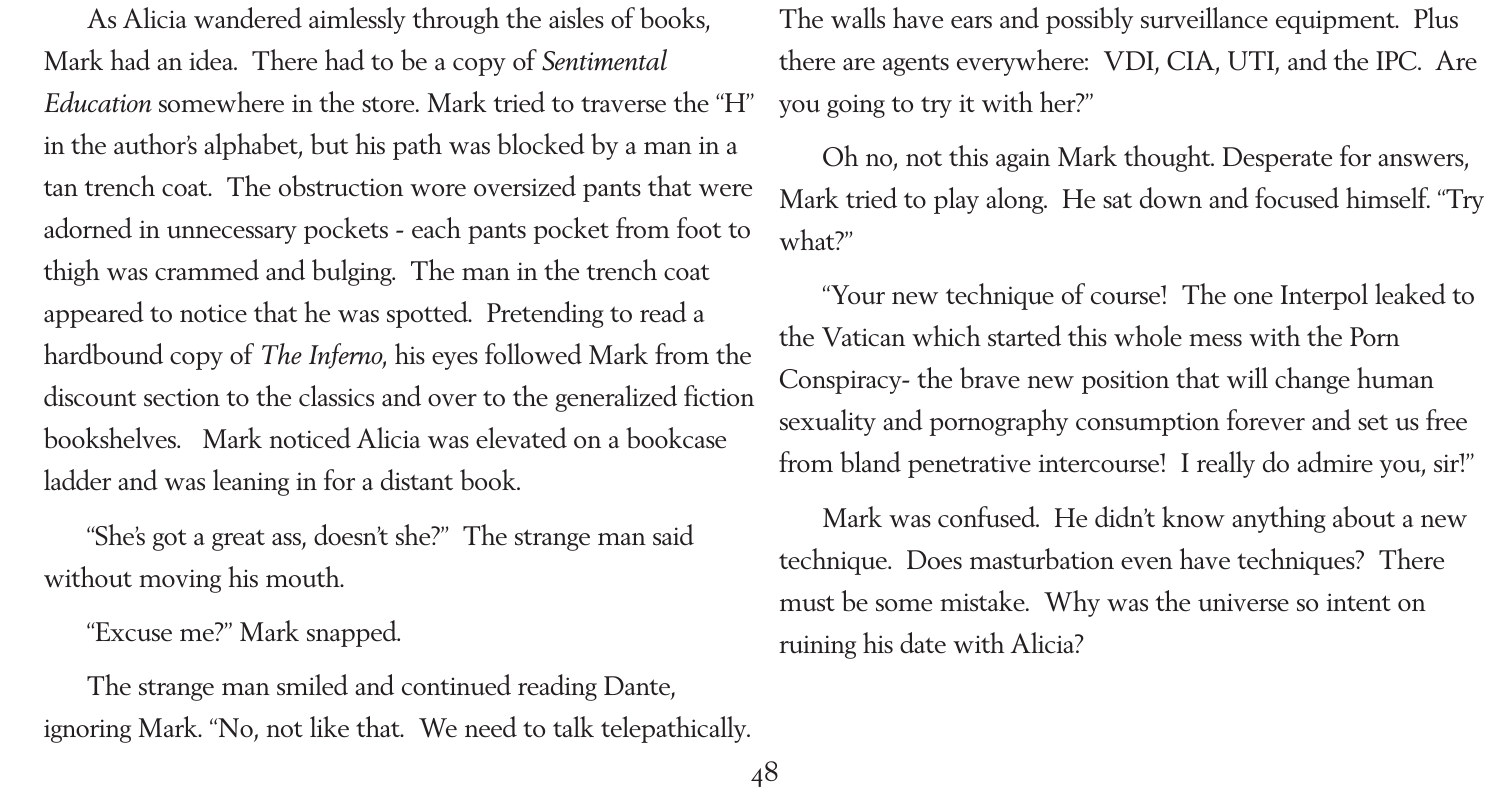in the trench coat. "Don't worry, I'm a material plane virgin. I wouldn't ever steal your technique. But there are others that seek to exploit your genius. Fuck, they've found us!" The man with the trench coat threw his copy of *Inferno* frantically at Mark and scuttled like a crab around a stack of paperbacks, dropping dildos from his bulging pockets. Tucked behind the books, he poked his head out one last time to offer excuses to the confused hipster working behind the counter. "Those sex toys aren't mine."

As his mind raced frantically, it was invaded again by the man love. She would soon forget she had ever gone on a horrible blind date with MaFish85. Forcibly grabbing Alicia's hand, Mark pulled her towards the exit. He looked at Alicia terrified beside him. "Trust me, we have to leave. This is for you. I know you love Flaubert."

Mark couldn't take it anymore. The telepathy, the phone call, the mind reading, and now this large man in the trench coat collapsing in front of him. Mark snapped. He had longed for death for a long time and would happily accept it now, if today was the day. From out of the corner of his eye, Mark noticed that Alicia was smiling at him, unaware of the dangers around them. No, he wouldn't allow the conspiracy to hurt Alicia. She had a life ahead of her. She would meet someone else and fall in

They fled down the road to the Longwood area. Perhaps it wasn't too late, perhaps Sasha would be there. He had seen all of Sasha's movies and would recognize her immediately. He would just explain, he had no technique and was actually pretty bad in bed. As he dragged Alicia, through the crowds and city streets, people would stop and stare, convincing Mark that the conspiracy was moving in for their final strike. Mark scanned the horizon, waiting for reality to crack open at any moment. Agents of porn, SWAT soldiers, and disembodied sex organs loomed behind every corner, but when would they strike? At times Alicia would try to pry her hands free from Mark, but at others she looked resigned to her fate as his prisoner. Should he leave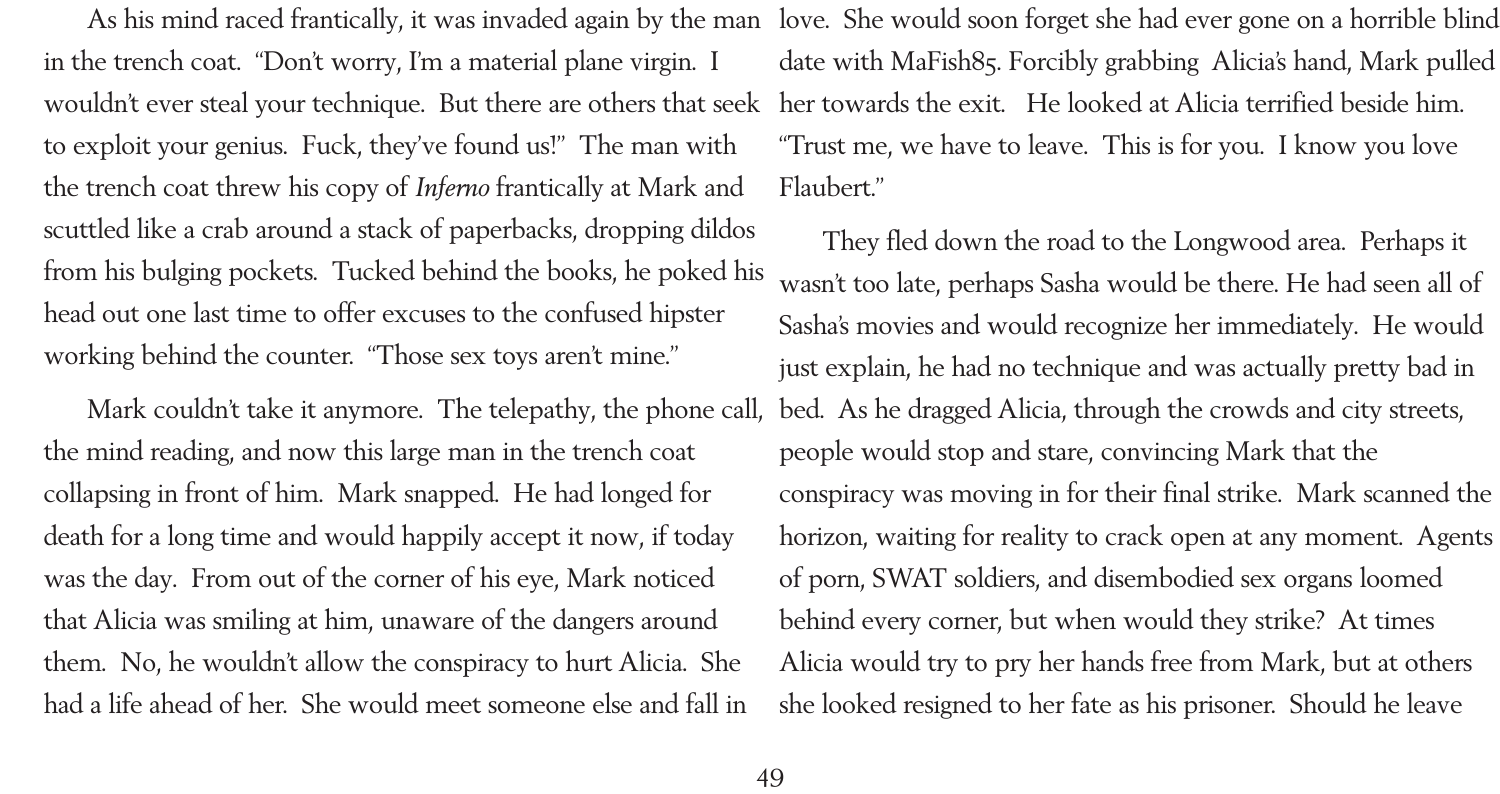her behind? He didn't want to be alone when they came for him, but he was hurting her. What would they do her? "Fuck. He's here!" Mark yelled. A man with slight facial hair and an indecipherable tattoo blocked their way.

"Why don't you let her go, man? You're hurting her."

A crowd had descended around them, probably all agents of the conspiracy. Mark was trapped.

"She's scared. Just let her go."

Panic and terror were in Alicia's eyes. Recognizing that there would probably not be a second date, Mark dropped her hand and fled into the streets through flashing blue lights and a dark angel choir of horns. A car skidded and knocked Mark to the ground- darkness. All things considered, it wasn't that bad- just excruciating weight and an explosion of pain. Death, finally, it was over. Would anyone mourn him? Maybe his mom? Maybe Paul and Matthews from his support group?

When Mark awoke he was in a padded room. The melodious voice of the trench coat man rung in his head, "Wake up. Wake up. "

From the halls, he could hear teeth gnashing and souls suffering throughout the unit. Looking around him, Mark saw what looked like a boiler room converted into a psychiatric ward. The heat was immense. He must be near the furnace.

"Can I come in?"

*Where am I?* Mark wondered.

The door opened and a doctor in a white lab coat stepped in. Beside her was a woman about the same build and look of Alicia, but slightly younger. Her face looked blank and her eyes glistened emptiness.

"Sasha Green?" Mark stammered.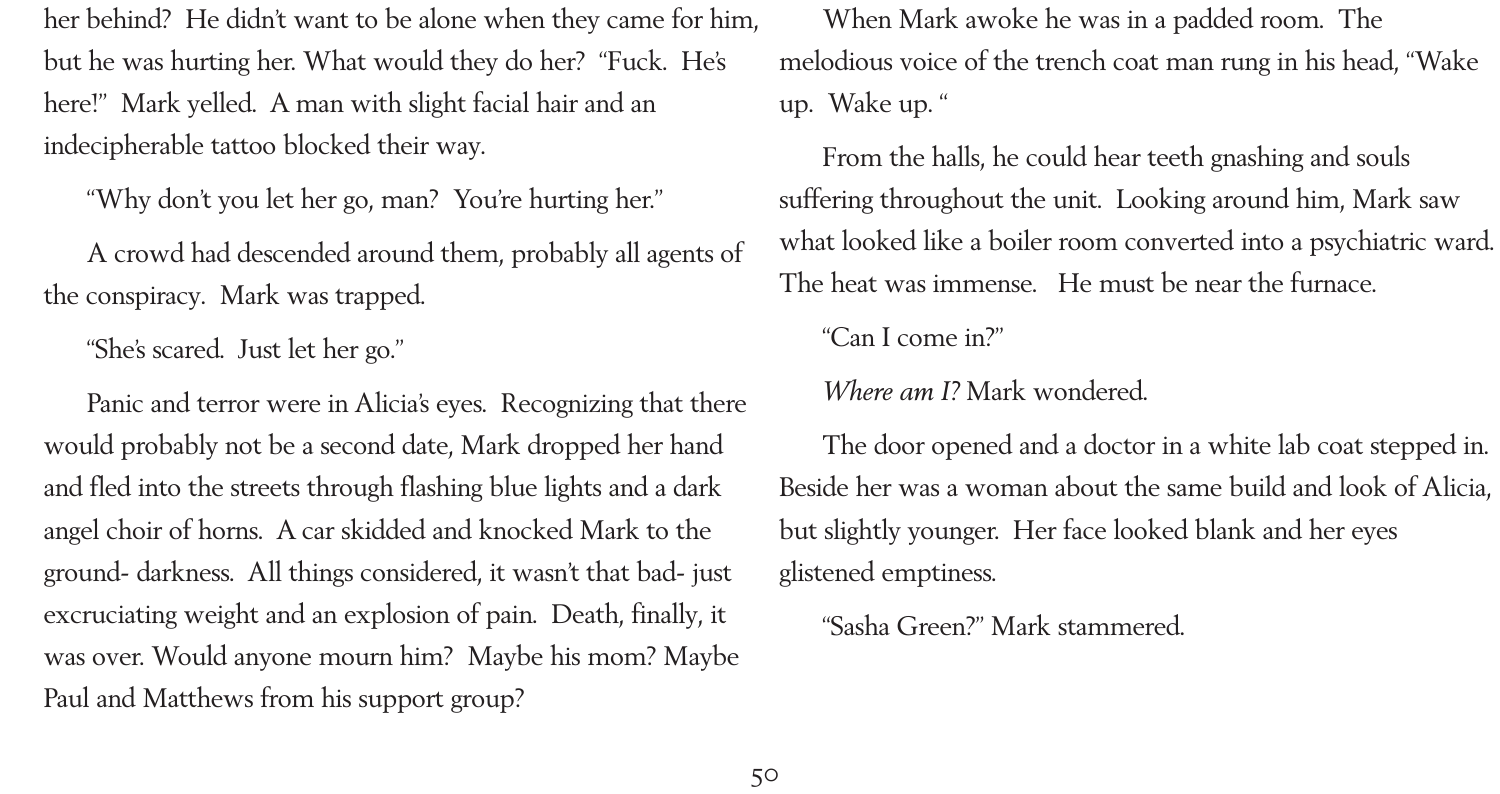

"It was a good thing we got there when we did. We were able to extract you before the agents moved in. How are you feeling?"

"My head- it's so foggy."

"We had to enter the cortex to disseminate the technique to the populace. Sorry about the headache, but you hid it deep in your subconscious. You should have seen the sensation it created on the web! You've got production credits of course. You are quite the celebrity know. There is fan mail, which the nurse will bring you later. We just need more. More tits! More cocks! More of your brilliant sexual fantasies!

"I'm sorry more what?" Mark said hands holding his aching head.

"She's for you. It's our gift. See what you can come up with on her. Alicia had to go home. But we figured she would be a better and younger substitute anyway. Don't worry, we took care of her brain." Sasha turned to the girl beside her. "Stay. Stay. God, she is dumb, but see what you can do with her. We expect great things from you."

"More positions. We start production this week. Any ideas?"

"Is Alicia okay?" Mark said looking at the tall slim girl beside Sasha. She could be Alicia's younger sister, Mark thought. The

girl returned his stare with silence. Droplets of saliva formed around her quivering lips and rolled down her chin. "Who is that?"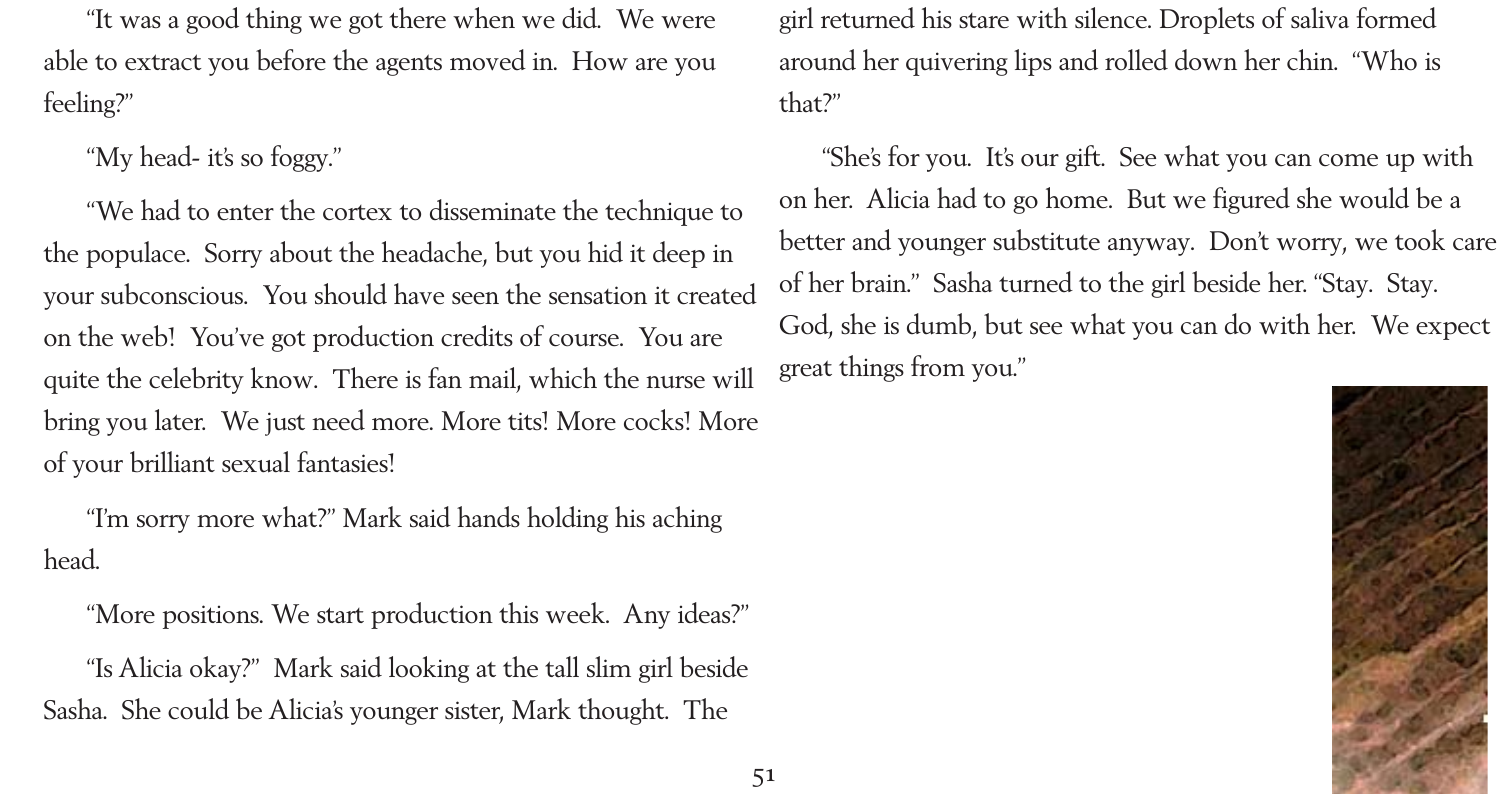## Where the Water Is

by ANJOLI ROY

In the dark water, daughters don't swim straight. Grandmother, mother, daughter, back to grandmother again. Twisted fins splash, gills curl water, wake waves. In the dark water, daughters don't swim straight. Such stubborn fish. Pull forward. Arch back. In the dark water, daughters swim spirals to hold our past, to guide us, the water, forward again.

**\* \* \***

52 Maybe ancestral languages spoil after one generational step, when the second generation has both feet planted on foreign soil. The tragedy of week-old curry or a crusty lemon meringue pie

Grandma is my only grandma, because I call my other grandma thakurma, which is grandma in Bengali. Even though grandpa called grandma Großmutter, we never did. Maybe that was because his parents were from Germany, while mine are from San Diego, USA, and Khulna, India.

lost in the back of a moldering American fridge.

*Come over here*.

Maybe those languages skip over murky descendants like stones over water. Maybe we're the water, waiting for those cold tongues to touch us, hoping this time that we'll get something

# warmer than English.

*I want to tell you a story.* Grandma met grandpa because of a duck! Did you know

that?

*It was a Sunday. There I was, driving with the blooming duck in my lap.*

She picked him up off the side of the road! *. . . It was moments like this when I feel the hand of God in my life.*

Grandma never complained. That's because she lived through the depression. That's like a really, really long time. I wonder if she was really, really sad. *But I'm getting ahead of myself. I don't know how to tell a story!*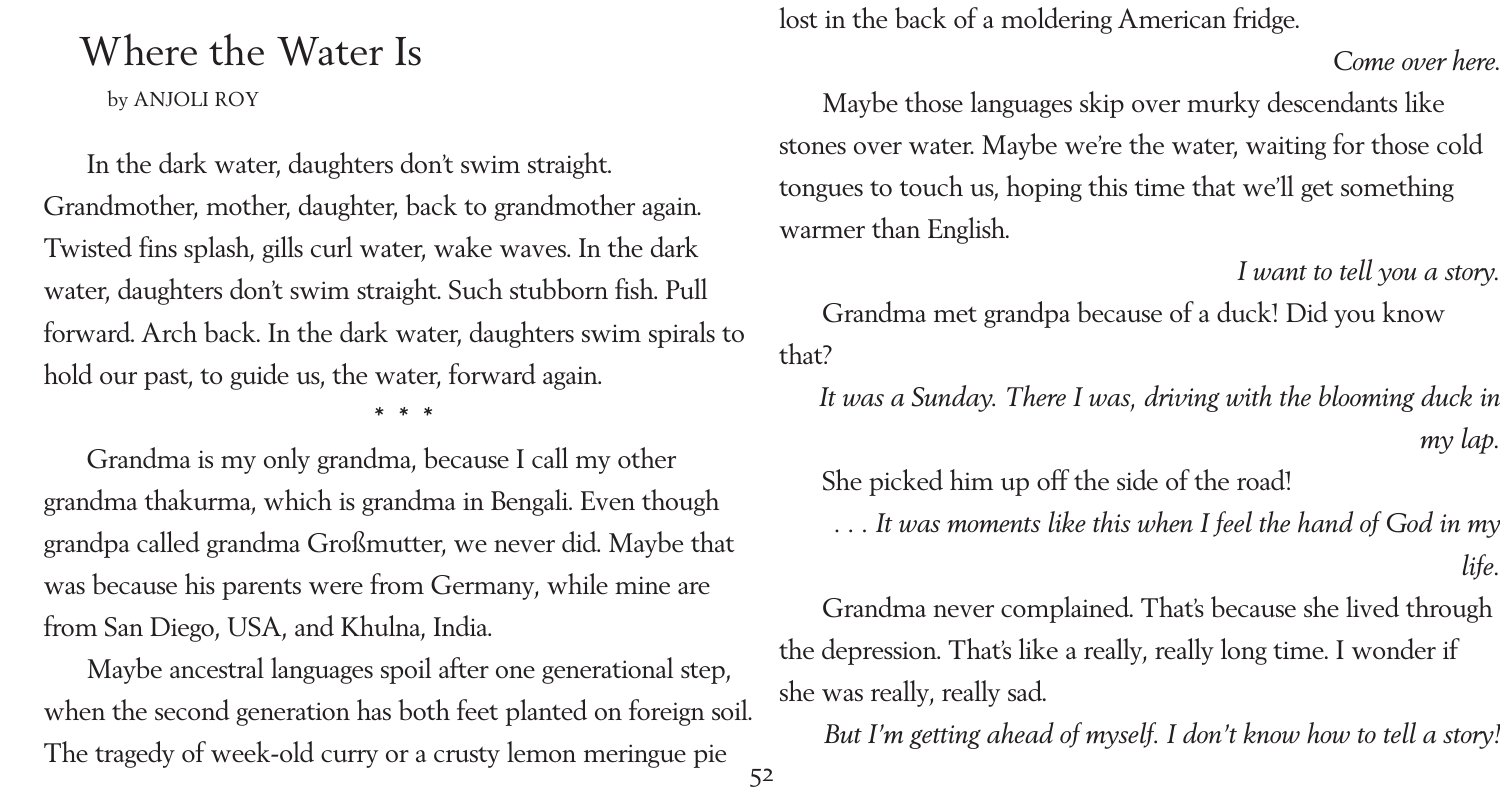What is this story if not the tinny recording of Grandma's voice stuttering on your tape recorder? The voice of your sisters, your mother, disagreeing with you about the details? The telling and the retelling, the un-telling and the telling again?

A fragment of words and phrases torn up over time in addled memory, knocking about like loose change in a forgotten coin purse.

A story where, in the end, she couldn't remember his name anymore.

*Remember that nice man? He was such a nice man*. Maybe Grandma told you this story so you'd look for more than a man who could read your body like a sentence. Maybe she wanted you to have more words than that. Maybe Grandma wanted you literate.

**\* \* \***

It'll come to me a little bit later. It's starting to occur to me how strange it is that it's my dad who few weeks before when Dad was in New York for business, though I'll stay with the guy for another six months). I'm itchy at home, am checking my Nokia constantly, grabbing at calls from my boyfriend like he's air and home is that dead-water wade pool. The 2.5-hour drive from Pasadena to Escondido for an afternoon dinner at Grandma and Grandpa's. Mom's not with us. makes these trips to see my mother's parents. Maya's home from college in Atlanta. Joya is chasing Rab and Momo, her dear boys, across the thick carpet of Grandma and Grandpa's living room, scolding Grandma's collection of brittle seashells out of little boy fingers. Her soon-to-be-husband Ben is there too—he's a good guy who she's known since high school and who has been in love with her since then, even though she only recently noticed him. The boys are tumbling over each other in the plush water of Grandma and Grandpa's wall-to-wall carpet. My sisters and I still wrestle

I'm home from college for winter break. I'm with a guy who's not *the* guy (my dad's uninvited assessment. I'd introduced them a here too despite our basically-full-grown-ness. There is a promise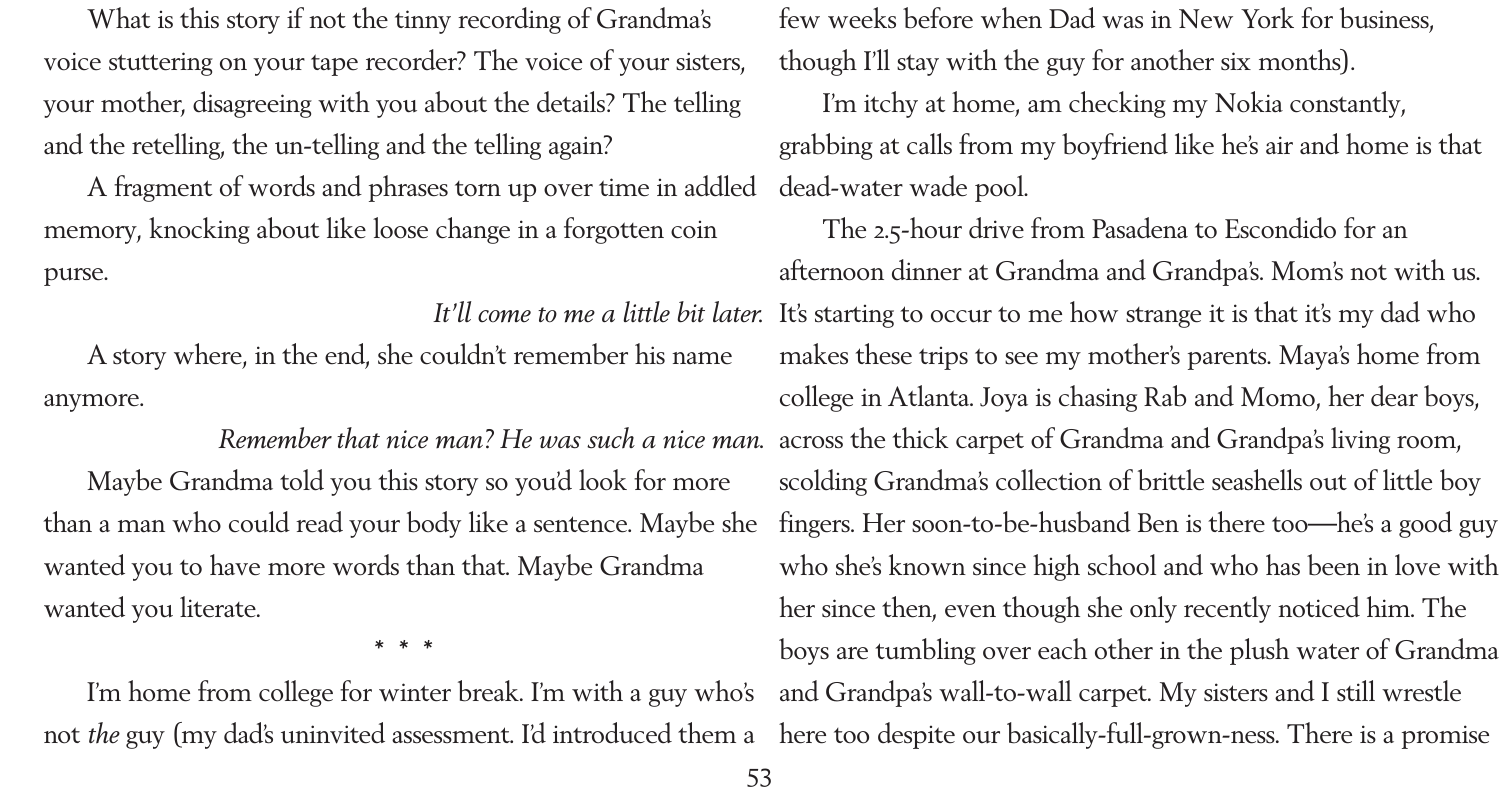here, but one it's not safe to trust yet.

Chairs pushed back from linoleum floors. I'm clearing plates. When Grandma starts clearing with me, I pretend not to see Grandpa's hand graze Grandma's bum. She smiles, swats at him half-heartedly. Grandpa's orange potassium pill fizzes a water glass. Grandpa looks hollowed, his collarbone too loud, his voice a lowercase O, cancer cutting at him, the sharp sparks pulling him back.

I move to join the rest of the family in the living room, where as kids my sisters and I would gum up with sweaty palms the full-wall picture window that looked out on lazy cars slowing at the four-way stop of South Beech Street and East Fourth Avenue.

Grandma stops me under the arched doorway that leads to the basement. A mounted plastic fish that one of Grandpa's fishing buddies gave him a few Christmases back is stuck on the wall. It used to sing, but doesn't anymore. Grandpa heads out to the living room.

*I want to tell you something*, she says. Eyes magnified behind

thick glasses, her paper fingertip skin cold on my forearm. I look for my sisters. She pats my arm. We sit back down at the kitchen table. I hope it's not another *Daily Bread* she wants me to look at. I hope it's not a verse she wants me to read with her. Even in all of my agnosticism, I feel bad for hoping this, but I hope anyway. Joya is loud-laughing in the living room. Something about a duck. Easter. The 40s. What?

I watch Grandma closely but don't hear much. I hold my ribcage, keep my gill flaps closed, not wanting to offend her. Blah blah, something about World War II blah-blah, about Uncle Gordon in Florida for the Air Force blah-blah, and Grandma went to Hawai'i— Momo is howling in the living room. What about Hawai'i, Grandma?

Grandma went to Hawai'i because her big sister, *what was her name? It'll come to me a little bit later. That's right Virginia Mast!* (Not her blood sister; her nursing school big sister who was one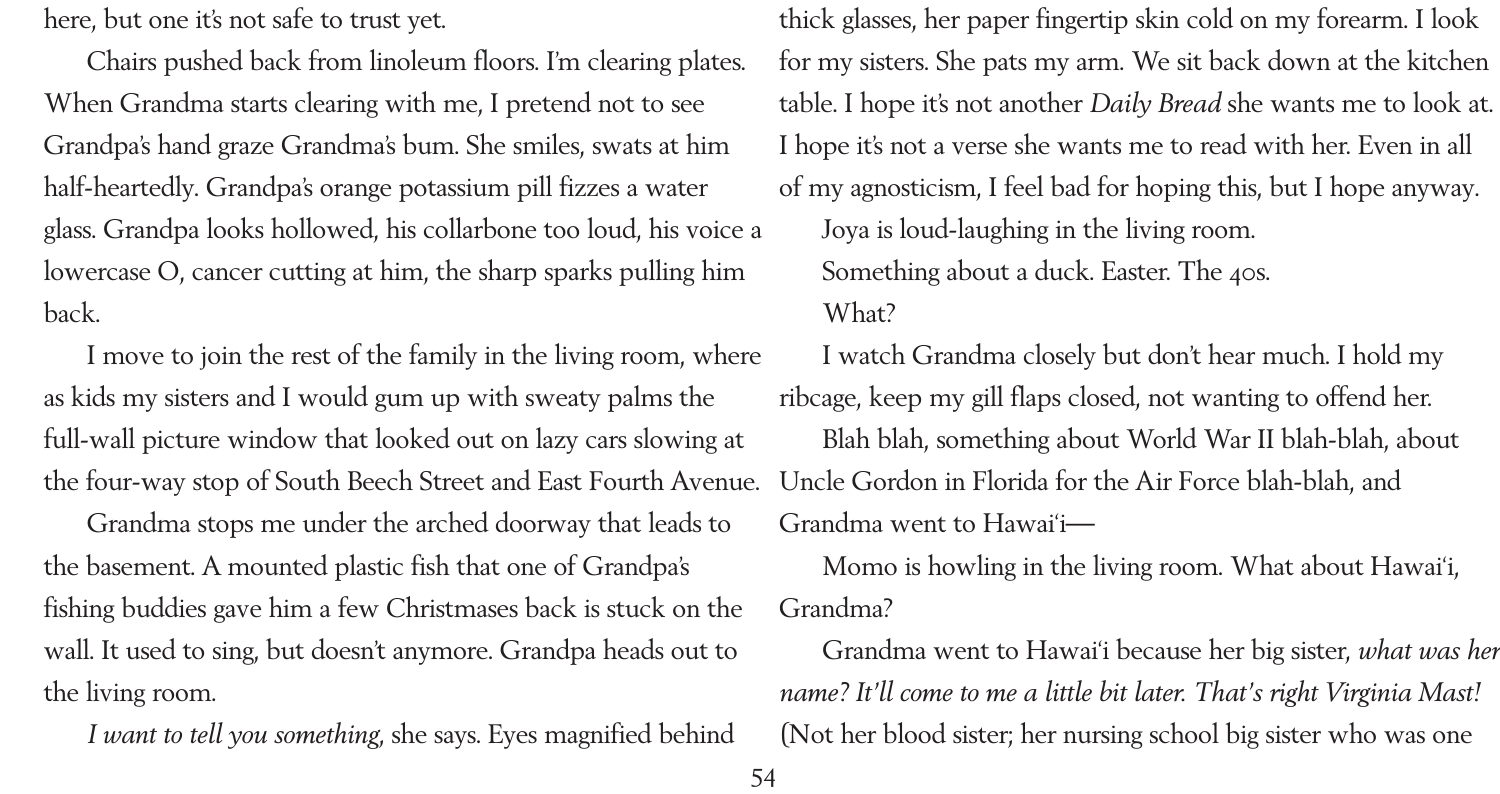year above her.) *Anyway, Virginia had moved there because there were plenty of jobs and dates* (dates!) *too if you wanted them*.

Grandpa's big old laugh is bouncing off the picture-window. Grandma left San Francisco on the S.S. Lurline, the same boat Grandpa would take a few years later when he was shipped out, *but I'm getting ahead of myself*, she says, laughing in high-pitch.

Hawai'i was wonderful. Parties on the beach, so many friends, learning about aloha, nice folks who took good care of her and each other. A cliff (the pulley?) with wind so strong it turned a well-dressed woman inside out? Upside down like the waterfalls on something called the windward side? Something about watersheds in mountain cavities. Something about dating military men? (Grandma!) Something about a family called the Kempers who Grandma stayed with. Folks who took care of her. How she worked at a hospital called Tripler in the maternity ward for army wives.

*The husbands were never around*. Grandma's words like highpitched water sprinkled on dusty scales. *The head nurse said that*

*as long as they were there to lay the keel, we'd take care of the rest!* I don't get the ship reference, but I laugh anyway, getting her gist. Something about how names were published in the paper. Something about folks coming and going, how you'd have to have your named published in the paper before you left port. Something about debt collectors and keeping people honest. I want to go wrestle with my sisters. I check my phone under the kitchen table. No messages. Uncle Gordon with a one-month leave so he was coming home to San Diego. Uncle Gordon, Grandma's favorite brother. She'd only been in Hawai'i six months, but she took the Lurline back home at the end of November 1941 because she wanted to see him. It'd been so long! She docked back in California and heard that Pearl Harbor had been bombed. Honolulu on fire while Grandma rocked on a boat, lurched toward home. All those friends back in Honolulu to worry about. Uncle Gordon called back to his post. Grandma asked to take care of his brand new car, and Gordon obliged, and Grandma suddenly in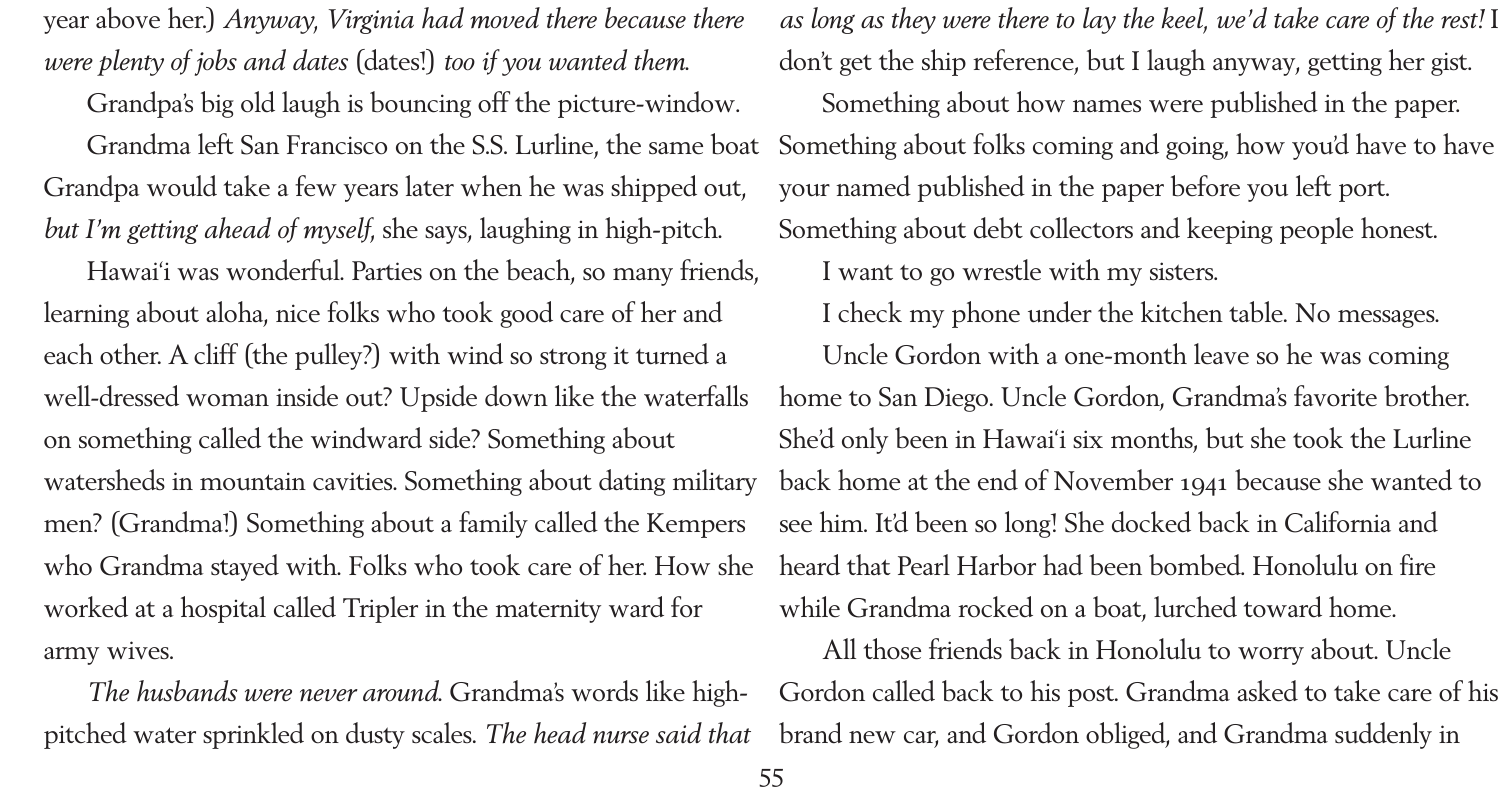56

the Navy.

*What I want to tell you about is in March, though, but I don't know how to tell a story*.

I pat Grandma's paper hand, feel myself settling down.

One of the other nurses in Grandma's bunk in Balboa got a duck somehow. Cute for a while but not for long. Pooping *everywhere*.

*I told them about my mom's orchard, said I could take it there*. All her bunkmates so relieved. Grandma heading back to Escondido from Balboa. *The blooming duck in my lap, all over that car*.

*You know, I listened to the radio. They told us to pick up any army men we saw, take them home for a meal since they were so far from their families*.

(For a *meal*, sure.)

*I was used to picking up a bunch of guys* (Grandma! [The desire to read into *everything*])*. You know, to take from the base to the local bar, but there wasn't anyone this Sunday except two guys.*

*I pulled over. Hold this duck, I said. That was the first thing I said to them! I handed that blooming duck to the guy who sat up front in the cab with me.*

Grandpa? I'm feeling the water, finally. She smiles, looks at the plastic fish, mounted at the wall*. I asked them where they'd like to go, if they had a bar in mind, and this young fella who I'd given the duck to said, well, I don't drink. He said they were just a couple of guys from New York. That they'd arrived recently and didn't know what there was to do out here. Well, I remembered how nice all those folks had been to me when I was out in Hawai'i and I asked them if had they ever picked an orange. When they said no, I took them to my mother's house*. Rab is calling for me from the living room. Momo is crying. Grandpa is scolding someone, Momo most likely. I am leaning forward, holding Grandma's hand. I want this to swallow me whole.

Grandma stands, gives the kitchen faucet a good twist shut. She walks back over to me. *This is when I feel the hand of God in*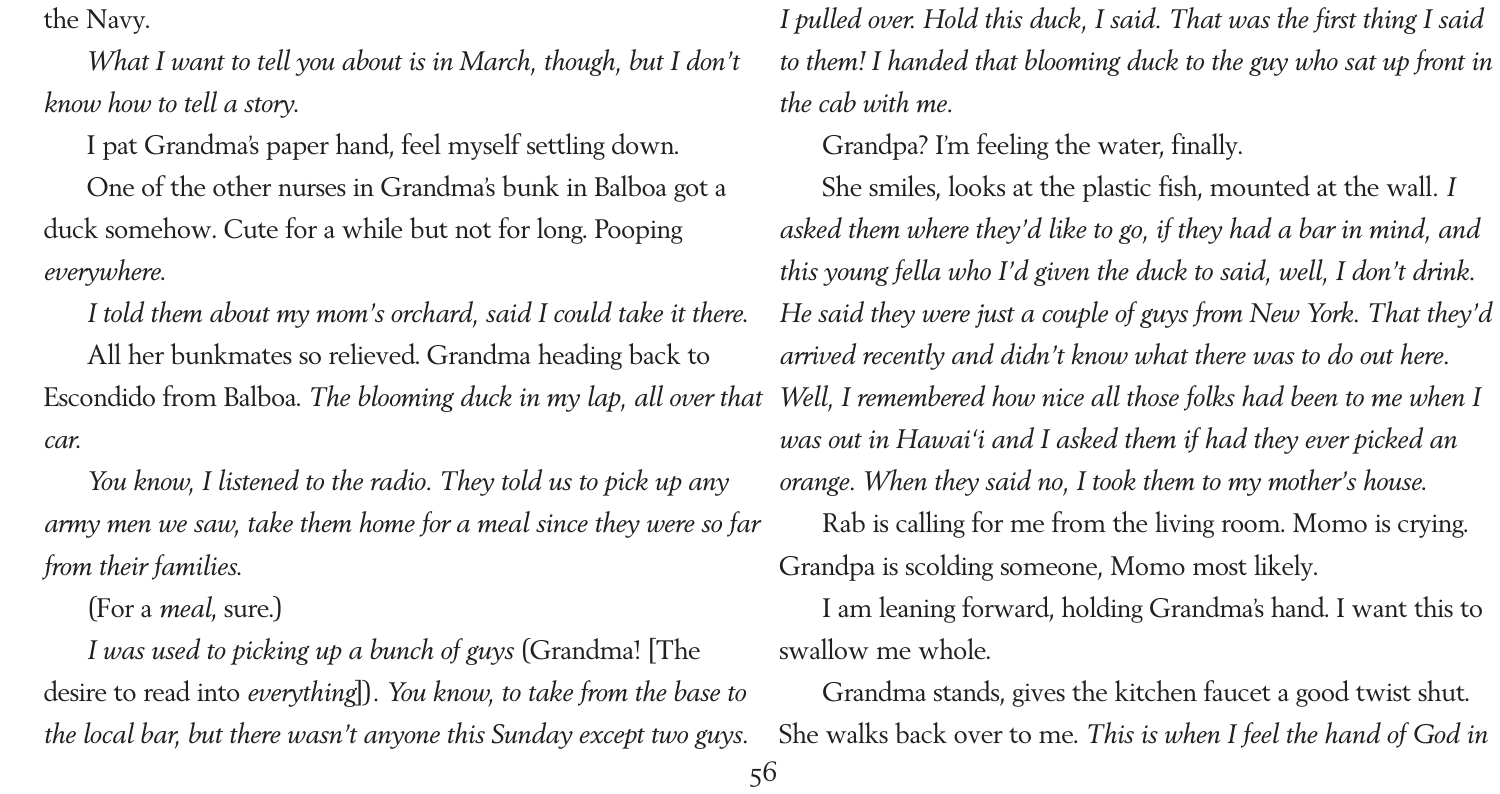*my life. You see?* she says. *The smallest decisions, they can change the rest of your life*.

That was the end of our first storytelling session. I was 19. **\* \* \***

*Grandma met grandpa because of a duck! Did you know that?* I'm talking to my sisters in our dad's kitchen in Pasadena. Maya is scrounging in the fridge. Joya is sipping at a fat glass of hot tea.

*Yah*, Joya says, smiling warmly. *It's a good story.*

Momo, Joya's youngest, toddles into the room, looking puffy faced and ready for bed. She scoops him up and he pulls on her shirt as the two of them head to the back bedroom. *It's good to have you home, Anj*, Joya calls over her shoulder.

Ben is reading a story to Rab in my old room. Maya is making a plate.

*Can you believe she picked him up on the side of the road?* I say.

Maya shrugs. *Propaganda. They could have gotten people to do anything they wanted at that time.* She drops into a chair next to

me.

 *I was thinking about writing the story for her*, I say. *Oh yah? That would be really nice, Anj*. She takes a big bite of the cauliflower, potato, and pea dish that is our favorite.

**\* \* \***

What happens if, in the course of writing a story about her, you turn your grandmother into a fish? And what if you turn the duck that brought her to your grandfather into a warm-bellied ship?

If grandma is a fish, and grandpa is his aluminum skiff, I am the knife blade separating scale from skin. I am a drag of red jellied belly bits across the cement pathway outside their house, where crystals sprinkle rainbows in yellow afternoon light the way candles dance dark across warm walls. I'm the cold cavity, borne within.

I'm looking for where the water is.

**\* \* \***

Grandma kept the story going when we spoke on the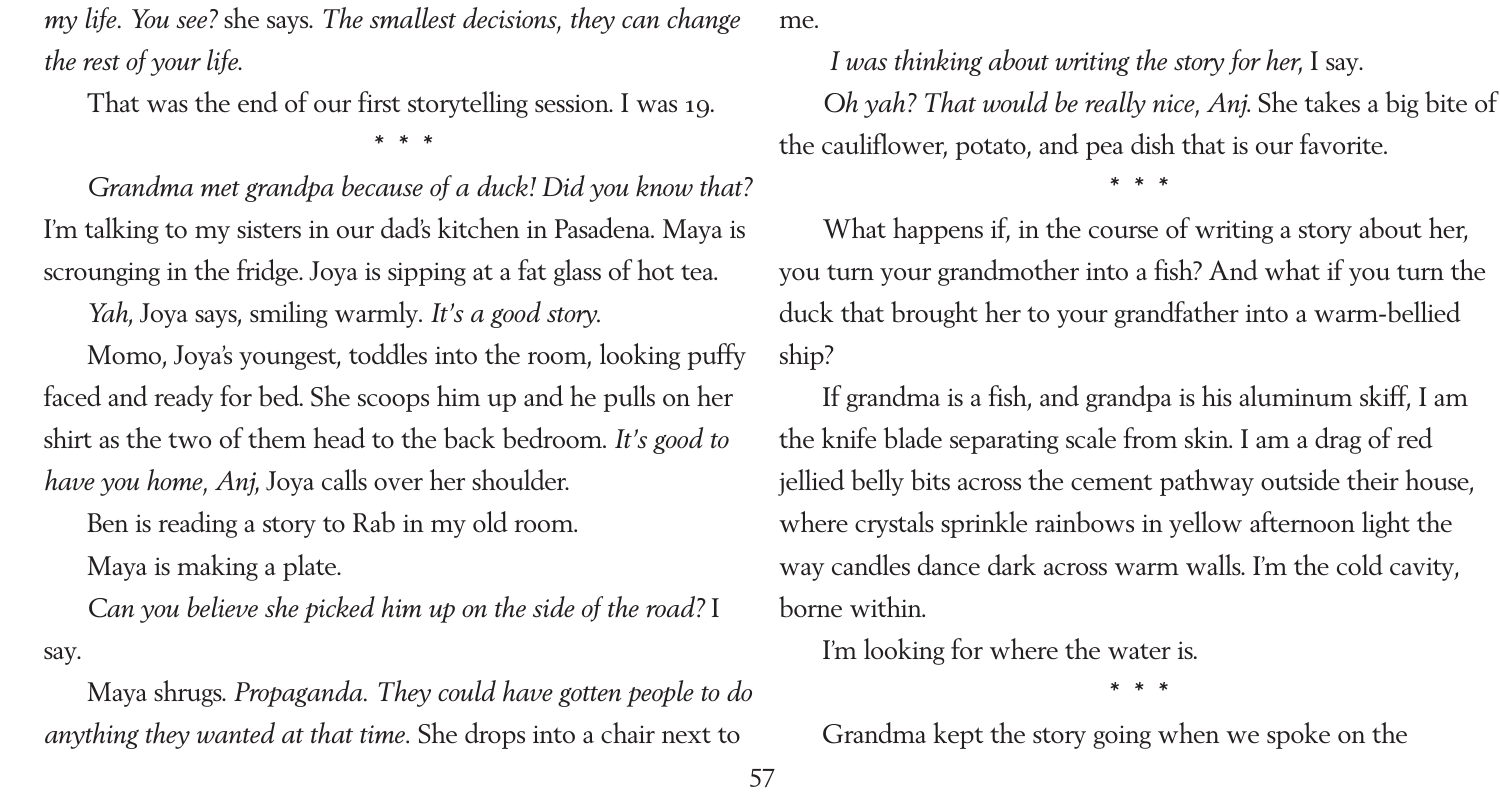telephone for birthdays or holidays, in her cramped cursive in her birthday cards that she sent across the country from Escondido to New York York to me.

> *Happy birthday, Anjoli! Know that your Grandfather and pray for you every day. We love you very much. Love, Grandma P.S. Remember, you're at that age!*

Grandma watering me with this story again until the words were heavy and full inside me, until it was all around and through me, until my fins cut water like deserts never existed, like love was always there.

She gave me these words so many times, she started drying up herself.

When Grandpa died. When Alzheimer's started its cruel bleaching of bones.

**\* \* \***

*How long was Grandma in Hawai'i again, Momma?*

A long pause. Her wireless landline crackles. An ambulance races on the street below my living room window followed by the NYPD. *Two years, I think, sweetheart*. *But she wasn't in Honolulu during Pearl Harbor, right? I thought she got there in '41? Well, she certainly left before the bombing. That was why Uncle Gordon was called to post and she got to have his car. Right, right*. *Listen, you'll have to ask her again, sweetheart. When you're home, though. Her hearing is going the way of her memory, I'm afraid.*

**\* \* \***

I knew that if I didn't accept the story, make room for it in my heart and mind as truth and acknowledge it as such, it would be lost for good.

I angled for details like I wasn't desperate for them. Like I wouldn't be lost without them. Like I could live without them. Like I didn't need water to breathe.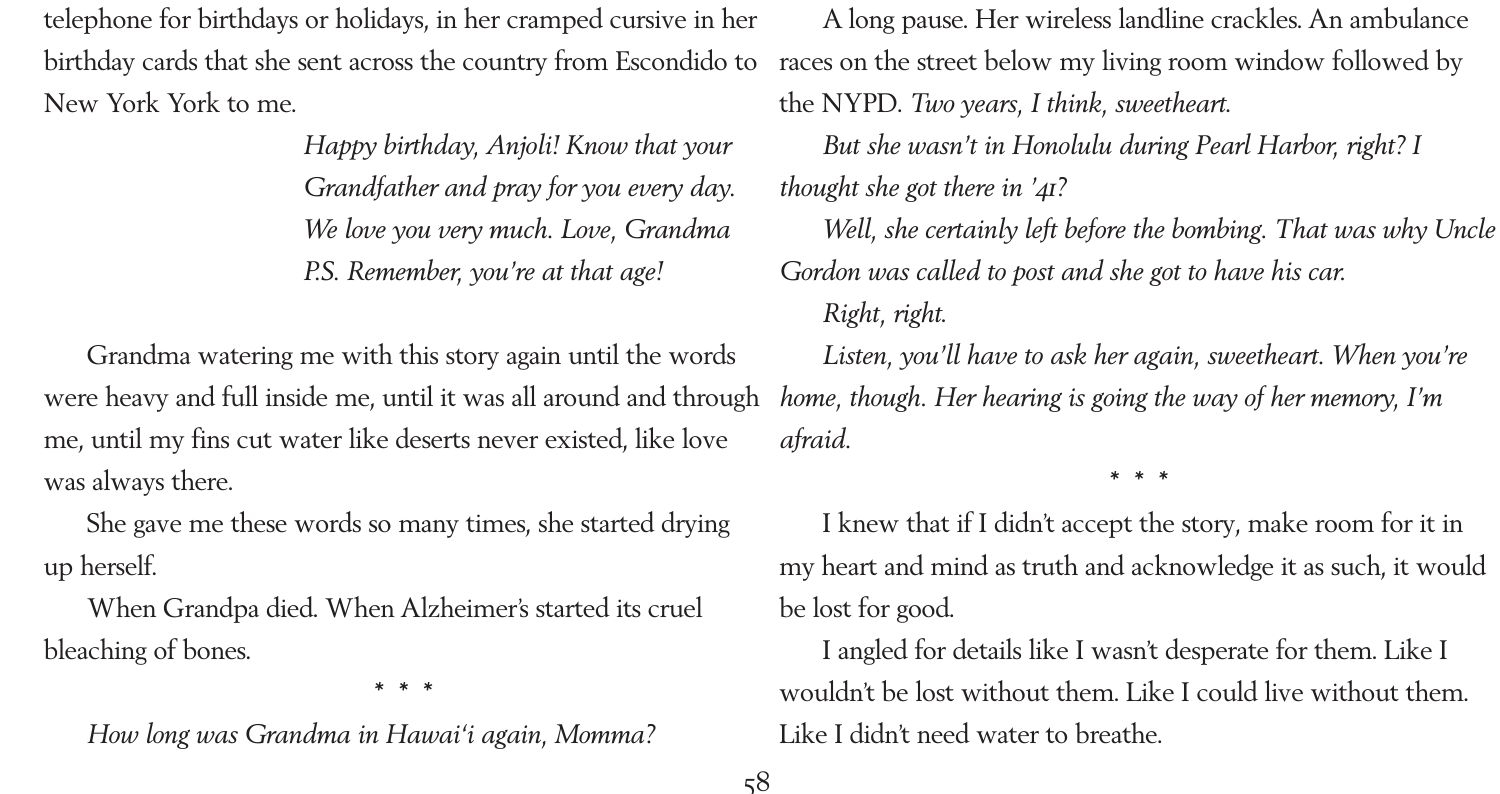**\* \* \***

The next time I was home, I used a tape recorder like cheap buckets all over the house, captured what I could until the roof gave way. Grandma came up to Pasadena with my mother's sister, Ginger. The two of them had brought Grandma's Hawai'i albums to help job Grandma's memories. We set up shop on my father's dining room table.

*You see, in my day, photographs didn't really last the way they do today. So, I never bothered to buy a camera. My friends sent me all of these.*

The pictures were black and white, mounted on a black paper background. Grandma's fingers ran over them.

*Grandma, why was it a big deal that you dated Grandpa again?*

*Well, to begin with, he was a Catholic*.

I nodded vehemently, understanding that that was a big nono then for her, being that she was a Protestant. It probably would have been like interracial marriage back then, maybe just

with one degree less on the severity scale. *And then he was also a corporeal. I was an ensign, an officer, that is. So that just wasn't done either. Even to run around in the park wouldn't have been acceptable*, she says. *If I was in my uniform, anyway.* So, they were friends. How it wasn't until Grandpa took his one-month leave back to New York that she realized how much she missed him. He'd asked her before he left what he could bring her back. *Hoes*, she said. *I wanted black nylon hoes*. *A racy gift to ask from a friend, wasn't it, Grandma?* She patted my hand. Silly granddaughter. *Bob wouldn't take any money from me, and I felt bad about that. They weren't cheap*. *He was gone for a whole month*. I nodded along, remembering this bit of the story and how it would connect to the next about what she did when he was back in California. Grandma trailed off. *I dated some real jerks when he was gone*, she said.

I thought I heard her wrong when she said this. If I didn't have her saying it on tape, I probably wouldn't believe she did.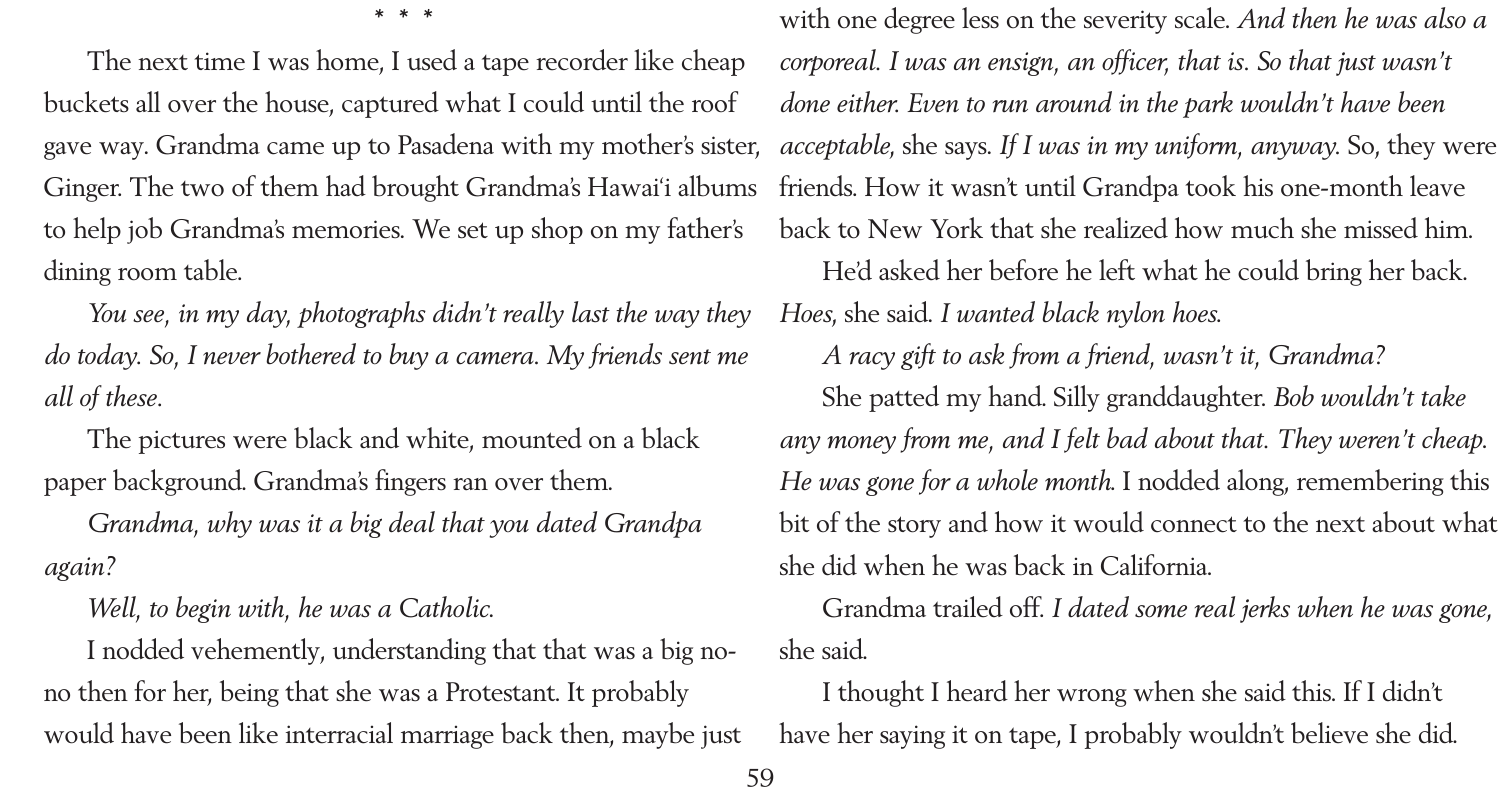She shocked me when she said this. Not only did it crack my perfect image of Grandma and Grandpa, post-duck, but Grandma never complained or called anybody a jerk. Ever. What had these guys done to my grandma?

**\* \* \***

I'm a freshman in high school and am coming home from a high school party. I am climbing the dank driveway up to my father's house, where my friend has dropped me off. The moon is playing in the oak tree branches and the playhouse looms darkly in front of the bamboo forest. The manmade wade pool dug a few steps from the playhouse's front door is filled with leaves.

When I was little and the family was still together, that was where Mom would hose me off when I came home too muddy for the clean inside of the house. Eventually, she filled the shallow pool with water from a nearby hose and dumped in a clutch of goldfish that the raccoons clawed out as easy as salad from a buffet tray. We drained the pool then, when the mosquitoes started taking over, when Mom moved out to live with the first

of her boyfriend's, when Dad started getting engaged, when my sisters went away to college, but I never stopped getting bitten. As I near the house, I fight the urge to run inside and slam the sliding-glass door shut behind me. There are wolves in the bushes, bodies ready to grab me into the shadows, all kinds of menacing, fast-running things that I've actually never encountered in real life. I am singing "Jesus Loves Me" to myself quietly, even though I'm not Christian, because that's what Grandma told me to do ever since I was small when I was scared, and I still believe it somehow.

When I collapse into my bed, I drop like a stone into the shallow clutches of sleep, my heart still racing. I am tired from drinking the better part of a forty and fending off my boyfriend Chris, who is determined to take my virginity, which I refuse to give him. I am swimming through something I learned in bio that day: about how girls are born with all of the eggs they'll ever have in their lives. That this was completely unlike boys, who make and dispense of sperm throughout their lives. I scribbled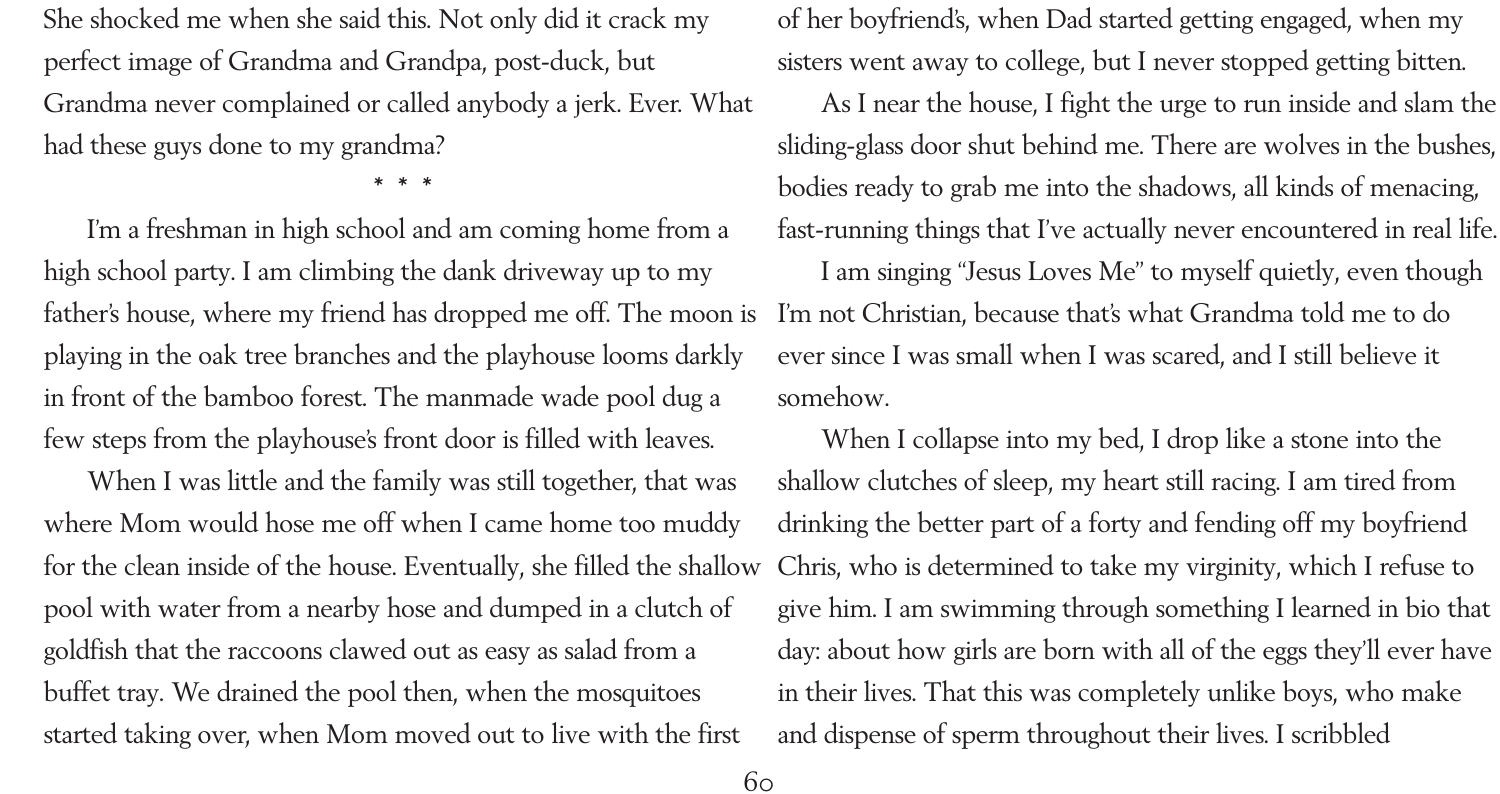- 
- 
- 

to California. She didn't confess her feelings to him right away. There was that Catholicism to contend with, for one. So Grandma started talking to Grandpa about God. *Do you know where you're going when you die? I asked him. Now this is something a marine was thinking about a lot, and your grandpa*

something in the margins of my spiral notebook about how crazy *was a marine. When he told me no, I told him I did, and that got* that is, that we are like nested dolls, that to carry a girl baby is like *him listening*. carrying all of your potential grandchildren too. That, in that sense, granddaughters are a grandmother's route home. And vice versa. A matrilineal, genealogical connection. That night, I have a nightmare about a crying baby moved across the house by monsters that leave picture books in our mailbox. We find them in the morning. This is when I learn that love is a barbed-wire necklace. **\* \* \*** The tape recorder crackled and Grandma was talking about when Grandpa's one-month leave was finished and he came back Grandma agreed to go to Grandpa's church with him since she wanted him in hers. (She was the daughter of a mission builder; she knew how conversion worked.) She met with his priest and went head to head with him on Bible verses. *I wanted to marry him. I think you should know what I'm talking about*. She laughed at that and I laughed too, though I felt something pinch in my chest. I was dating a man I'd been with for several years, who a few years later I'd split from. Would I have to find a religion, finally, to be in a relationship that would last? My partner at the time was terribly religious. I was terribly not. I knew I couldn't ask Grandma this.

The flock of my now three nephews whirred past where Grandma and I were hovering next to the dining room table at my father's house. The usually smooth surface of water ribbonned, tore. Was that me or the water? Grandpa got to see then that Grandma knew her stuff and,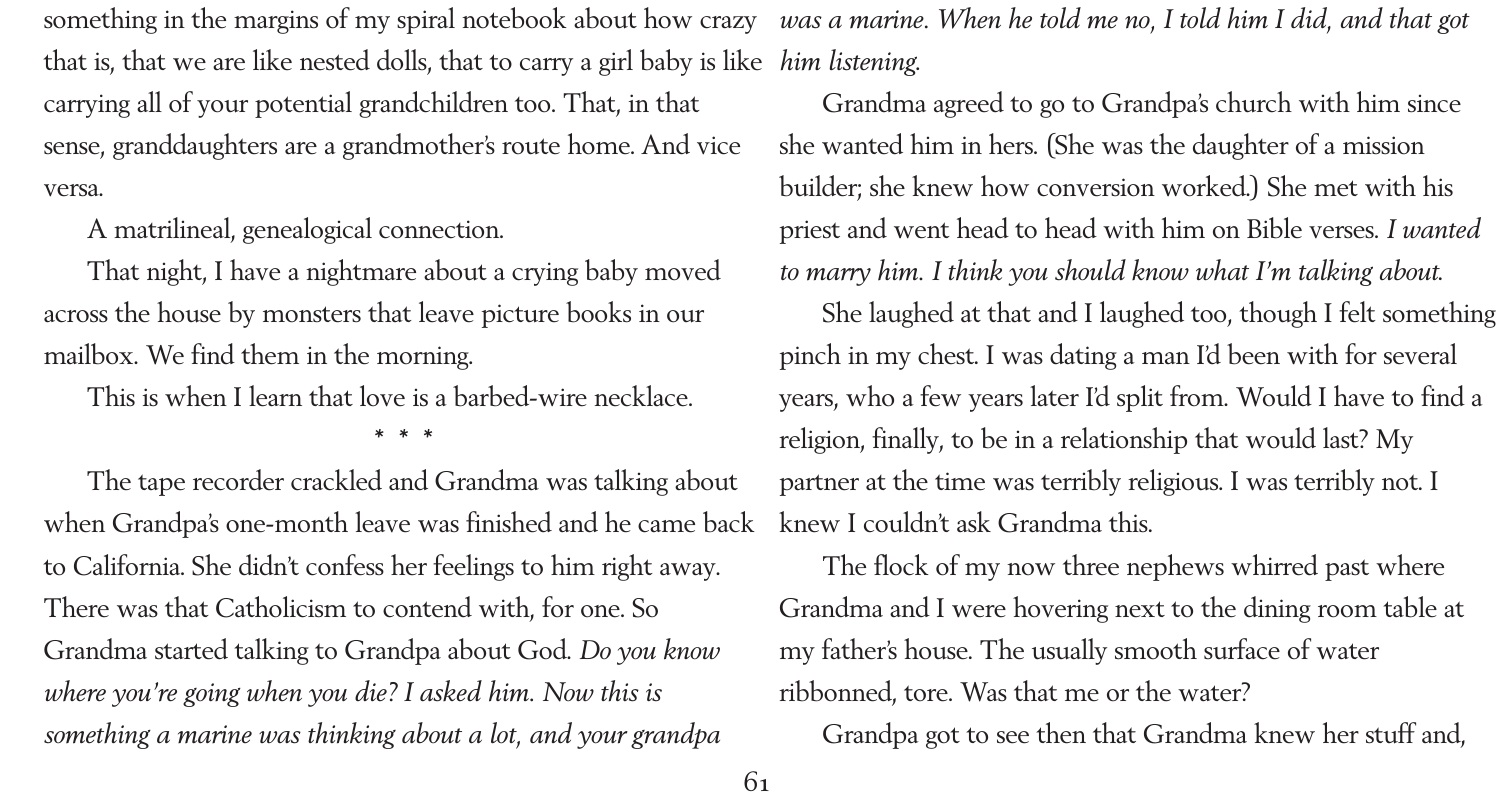surprisingly, his priest didn't. Also, Grandpa liked her picture of a forgiving God rather than the fire and brimstone one he'd been raised with. He converted, and they started dating officially. They spent all their free time together. The war waged somewhere in the periphery and the two worried silently about when Grandpa would be shipped out.

*Have you checked the board?* one of the nurses in Grandma's bunk asked her one morning.

*I told her no.*

*Well, your name's on it!*

The inevitable hadn't happened, the impossible had. They'd been so busy worrying about when Grandpa would be shipped out, they'd forgotten that of course Grandma could be shipped out too. Grandma called Grandpa for the first time ever—*you just didn't do that*—and Grandpa went AWOL from his post, *something he just didn't do either*.

*I told him the only way I wouldn't get shipped out was if I was engaged*. She'd laugh at this, blushing at her forwardness even

more than a half-century later. *I still feel bad about that too.* What was worse, she'd said, was that since he'd just spent all this money on her hoes, she'd been the one to put up the money for her engagement ring.

*The Navy released me when I told them I was engaged. They didn't take married women. The head nurse asked me who I was engaged to. When I told her a marine, she said it'd never last. Phooey! We sure showed her!* Grandma laughed at that too, and I couldn't keep my arms from wrapping around her. She never muscled like that.

This was my favorite part of the story. They were married a year, living in a bare beach cottage by a small stream that one day flooded their kitchen. That's when Grandma learned that Grandpa could build things, and what a talented fisherman he was. He was a freediver who, in one breath, would touch down to the ocean floor with a chisel and hammer and knock abalone off their rocks before they could suction back down. When he had them loose, he'd stick them on his swim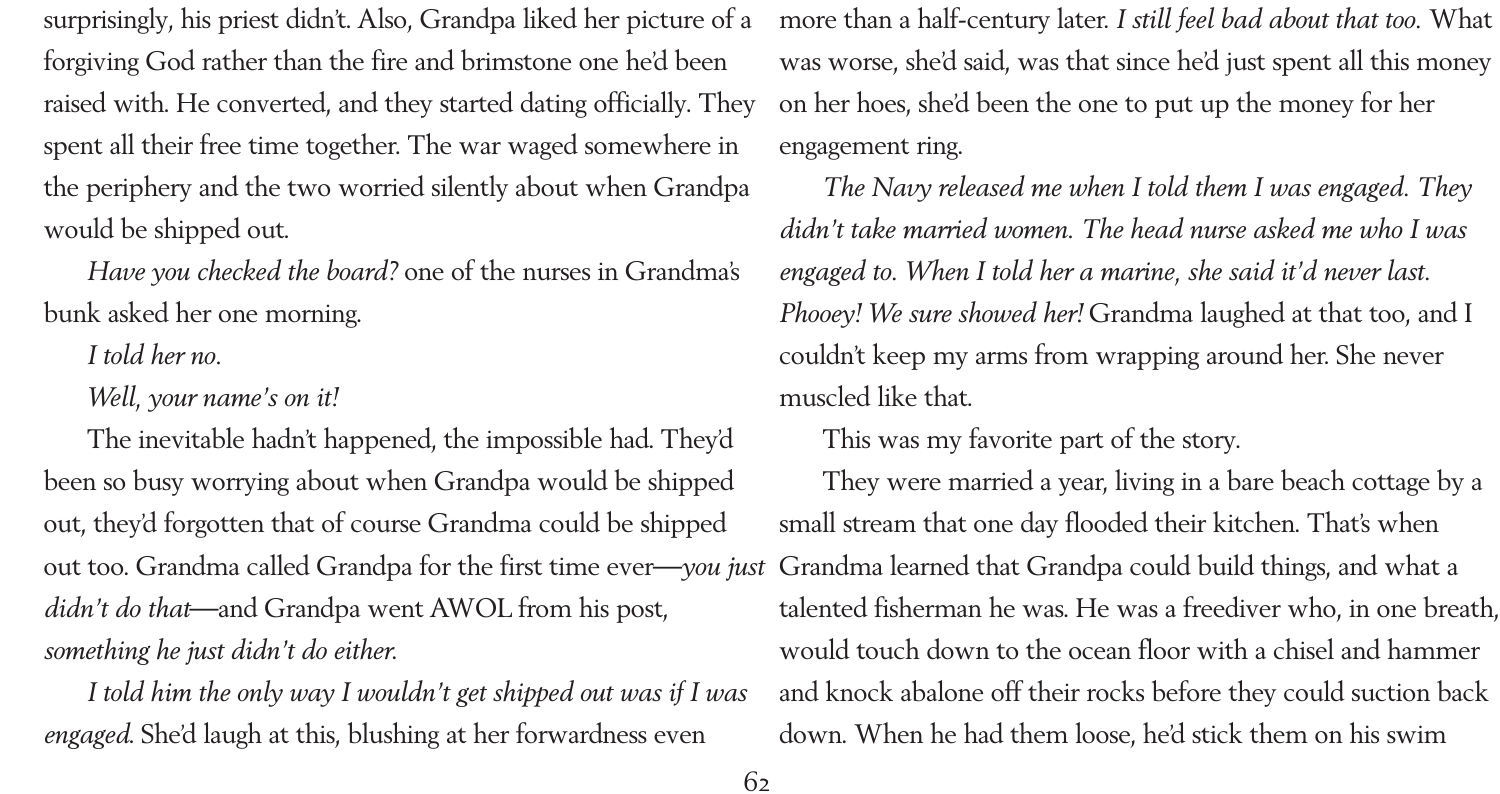trunks and swim back to the surface. Walking out of the water, he must have looked like a beautiful (I've seen the pictures) mollusk-ed sea monster.

Grandma would batter the abalone. Grandpa would inlay the shells into a coffee table that he and Grandma would still play cards on, long after Grandpa had passed away.

On the day of Grandpa's funeral, when we all took turns weeping in Grandma's kitchen, Grandma told me the rest of the story.

*One day your grandpa came home and said tomorrow's the day. He was getting shipped out. So, anyway—*that was the phrase my Grandma-who-never-complained would use when something too hard was happening that she didn't want to dwell on—*when they finally boarded their trucks and Bob said goodbye, I watched the truck where he was and when they got out on the road, I went out and I kept going up until I got behind his truck and he was sitting outside looking back so I drove all the way down to the entrance of the ship, from Miramar down to the base. When we*

*finally got to the base, they turned in and I couldn't go. That was the end, so I had to keep going straight ahead. That was the worst day of my life. So, wooooooo!* she uncharacteristically mimed crying hard here. *I cried and cried! It wasn't fair—we were just getting started! Here the Lord had given the man He'd made just for me, and he was getting taken from me! That's why now,* she'd said, water flowing down my face, filling me*, I can't cry. Not like I did that day. I cried my tears for your grandpa that day. The Lord gave me more than fifty years with that man after that, and I'm grateful. He gave me a man He'd made just for me. And I got to love him and have my life with him all these years*. *And, anyway, in a little bit of time, I'll get to be with him again!* A few years later, in her telling, she did.

**\* \* \***

Can a story hold us together? Grandma wanted it to. To give us a story that we needed even after our parents split and Joya was in danger. To nurse us through the heartbreaks and worse that we would endure.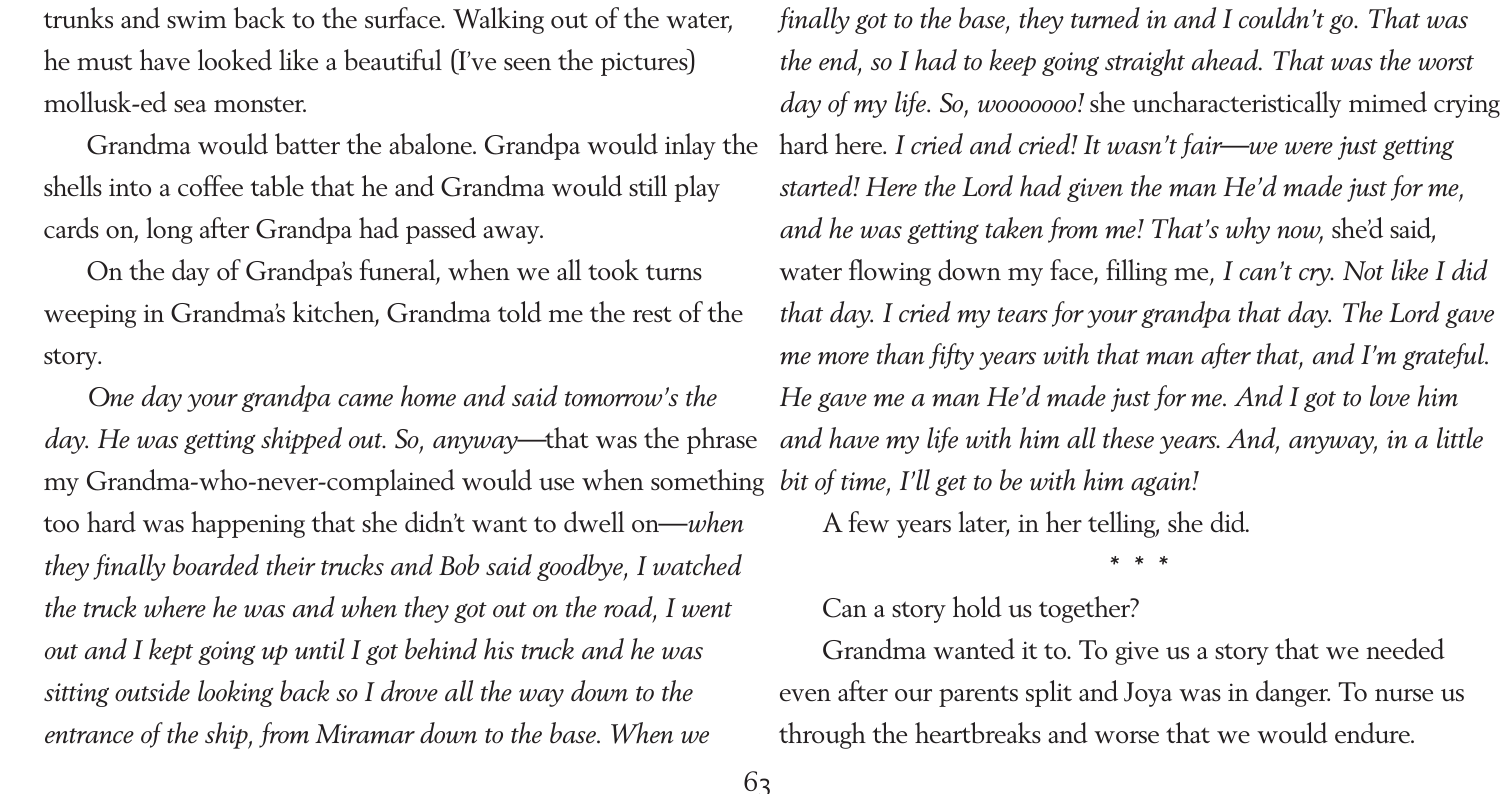Grandma wanted to give us everything, even if that meant she had nothing left.

It was her favorite story to tell. It was her last story, the one that brought her back to the present.

*You're at that age now*, she'd start, hoping that was enough to weave the story back into us, even after it had been lost to her, that promise that there was a way forward, that the dark water would hold us together.

Grandma had been waiting for my sisters and me to be 19 our whole lives, so she could tell us this story. One on one, one at a time.

I keep thinking about what a long time to wait that was.

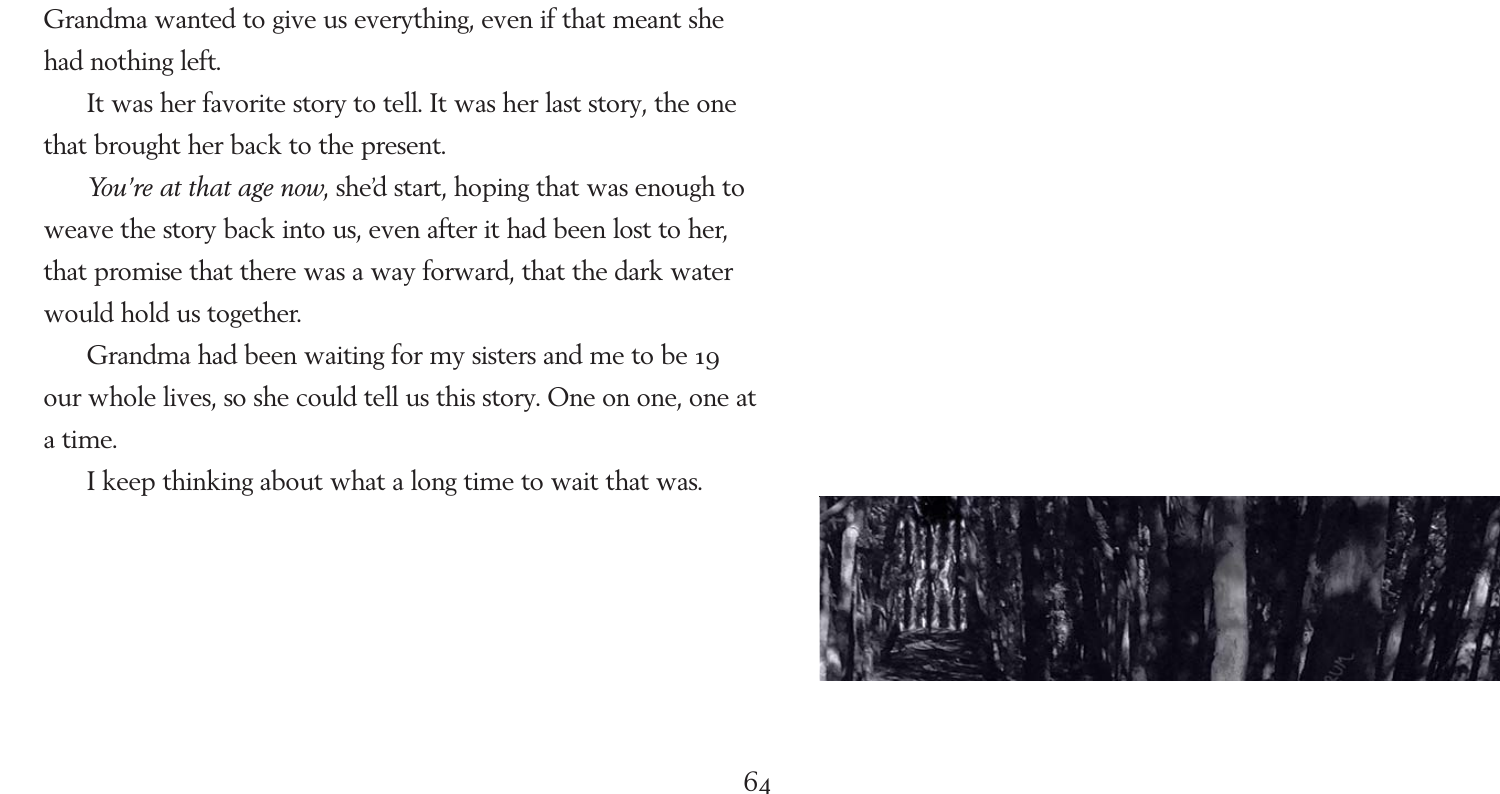### Watched Pot

by CAROLYN ZIEL

Last night after we made love Bill went outside to wait for the rain.

He stood on the flagstone patio , hands in the pockets of his white terry robe , watching the oncoming storm hover in the distance. She was moving in her own time.

I opened the back door and leaned outside? "A watched pot never boils." I said. ? But I knew , if watched long enough , it would boil. Bill stood patient , planted , like a tree whose roots are thirsty for wet. "I felt a drop ," he said.

This morning the house is quiet,

except for the sounds of sleep and wind and rain.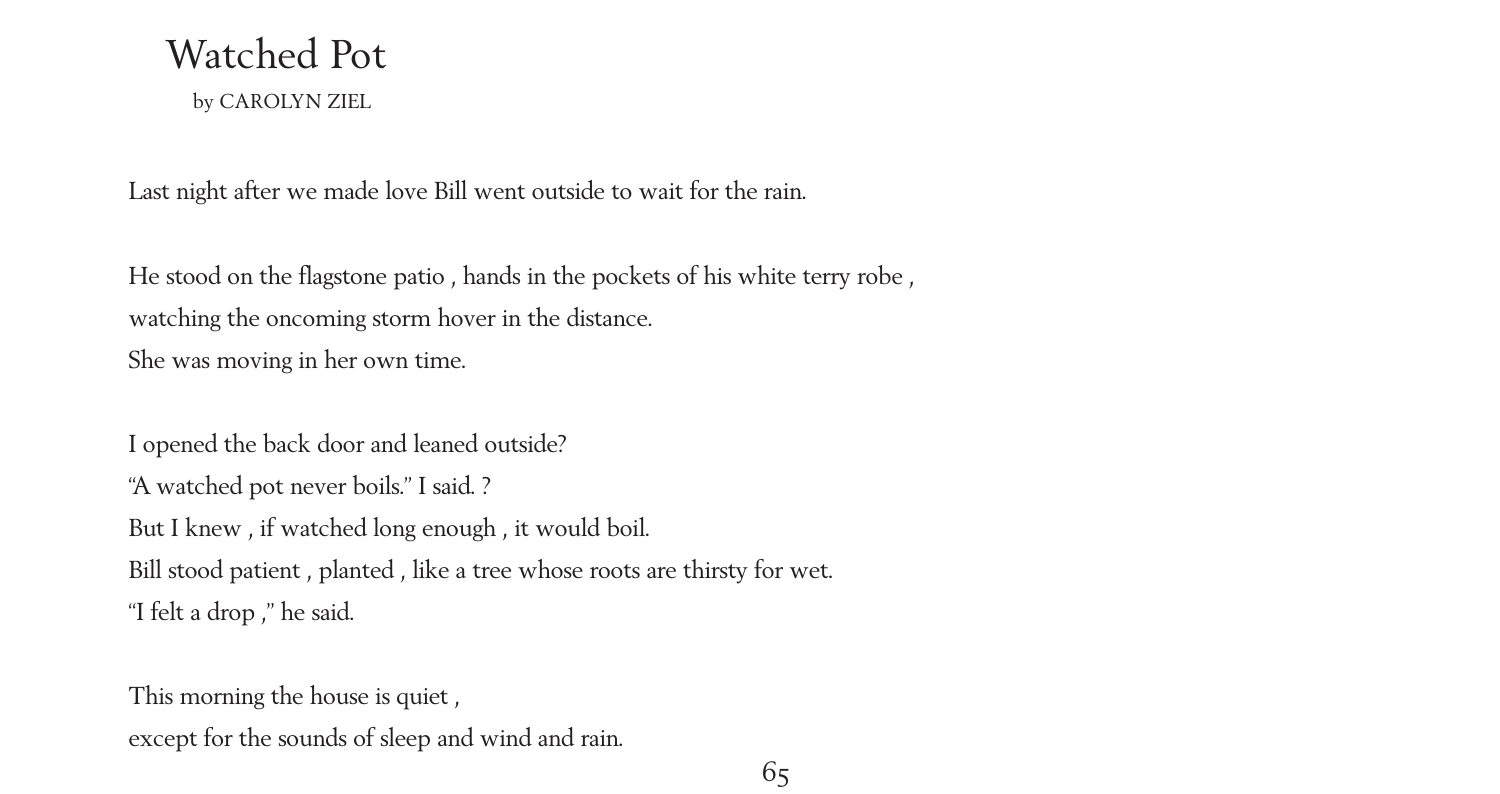

pictures of splintered trees ,

pictures of floating cars , flooded and stuck in muck ,

pictures of sand bags and empty beaches and businesses shut down ,

a flash of yellow earthmover slogging through mud?

and inevitably dramatic coverage?of swift water rescue from the quick rising LA River.

Later , I'll dress for weather. New winter boots water resistant , lined with fur. Ultramarine raincoat that matches nothing. I'll walk , head down , to the car , open the trunk and dig for the umbrella.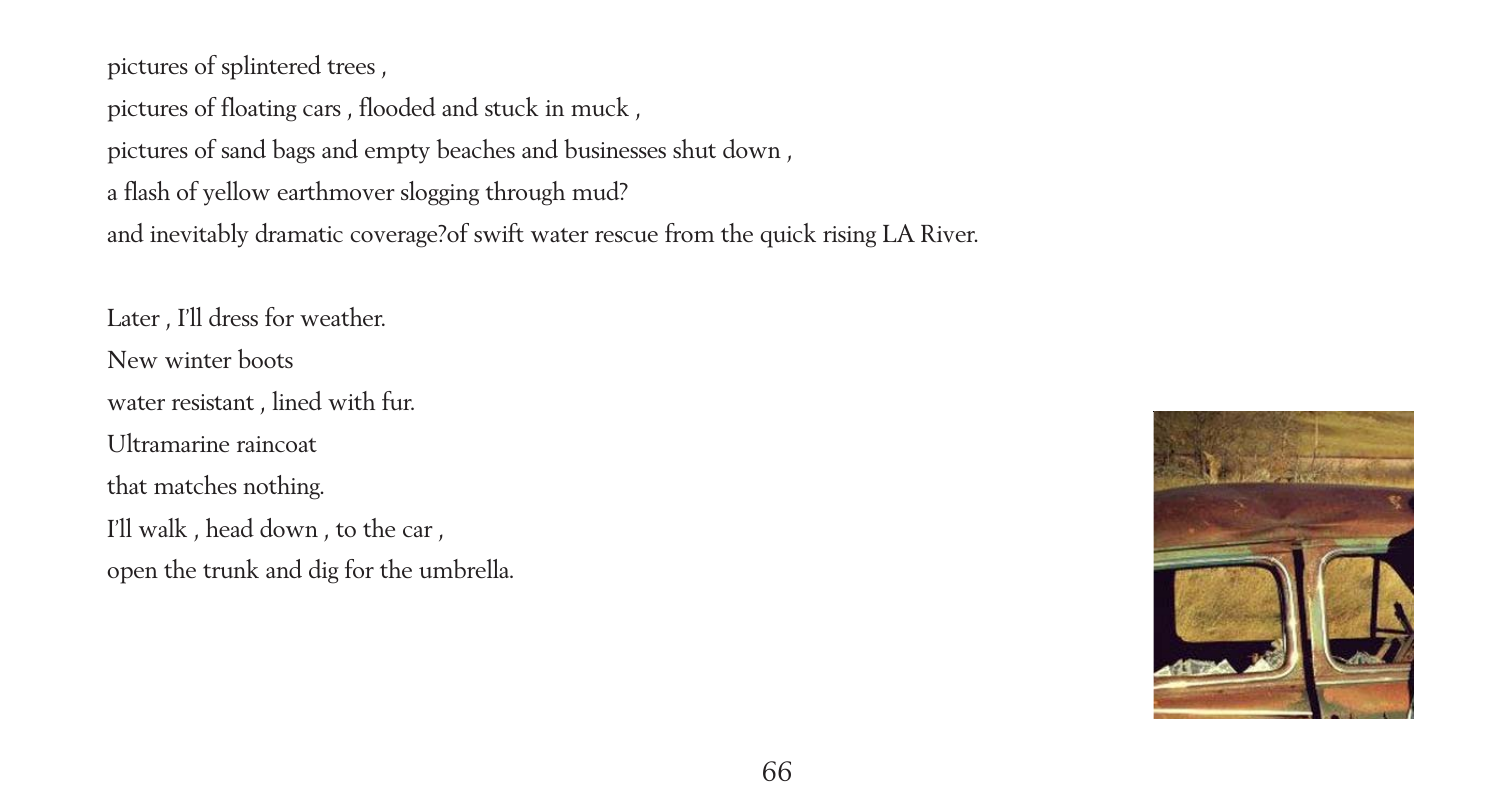#### The Boogereater by NICK HILBOURN

Alissa was ready to burst. Glancing at the classroom ceiling, she seriously considered Jasso's suggestion that she could become a rocket, that this was best method of escape. Right *now,* she thought, I should do it right *now*. But something about the drone of the classroom held her back. Some feeling she couldn't accurately define: the air was too heavy, she wasn't wearing the right shoes or wasn't positioned correctly? No, she thought, that's not *it*. Just an uneasy feeling in her stomach that she was never able to pin down. Not yet, she thought. Her legs jittered under the desk, popping lightly on the balls of her feet, making light tapping sounds. Just not yet. It was frustrating, but that was that.

Mrs. Hepburn was facing the class and looking straight at her. Her hands folded like she was keeping a puppy from protruding from her stomach. Her eyes glimmered by the reflection of the

sun on her glasses and she sent laser beams to keep all the students in their seats. Alissa looked to Lansing on her right, whose hair had been ruthlessly combed and soldered to his skull by his mother, most likely. His eyes were connected to Mrs. Hepburn's fingers by a string and whenever she lifted her hand his head followed. He was like a puppet. Alissa smiled whenever she thought about him. Jasso didn't like Lansing, but Alissa thought he was adorable, like a doll. Sometimes, just after his hair was cut, his parents wouldn't put gel in his hair and his bangs would curl up slightly over his eyebrows. Alissa thought it was beautiful. Her own hair was too thick, too oily, too curly. Nappy. Ugly. She thought about running her hands over his head, cutting Mrs. Hepburn's strings and marrying him. Jasso rolled his eyes whenever she talked about that.

If she was going to rocket through the ceiling, then she would take Lansing with her. After Lansing, she might take Lydia at the front of the class. Lydia had curly black hair that fell just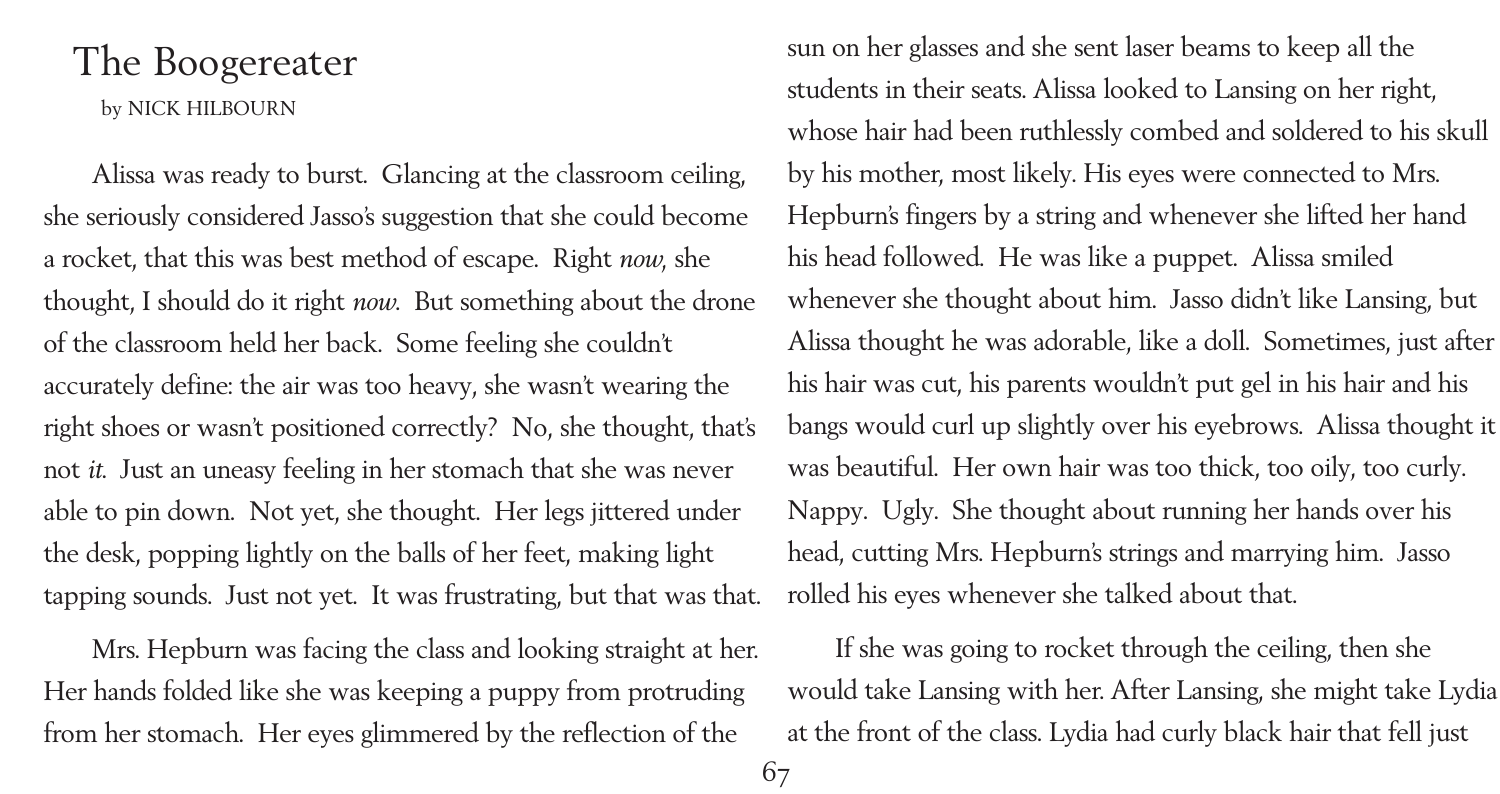above her butt and whipped up at the end like a coat hook. Her hair would look pretty when they were flying through the air. Alissa would let her sit on her back, in front of Lansing even, just so the black curls would fall over her ears and tickle her nose and mouth as they flew through the air. Beautiful hair. Lansing and Lydia, *but no one else*. All the other boys in the class would probably try to crash her into the playground equipment and all the other girls would talk about how nasty the smoke coming out of her was.

Outside, part of the school was already at recess. That was first lunch and Alissa thought that they weren't very good at recess. No one was on the jungle gym hanging upside down. This was the best part of recess. No one was running with their arms held out. This was how you got started if you wanted to fly. They were on the swings or the slides and some of the boys were playing baseball with a stick and a pine cone or racing from the monkey bars to the sandbox.

Alissa turned back to the classroom and Mrs. Hepburn was staring at her. She felt warm inside, like someone with cold hands had suddenly ran their fingers up her spine. The laser beams. Mrs. Hepburn turned away. Alissa pressed the side of her left nostril and felt a sharpness. She dug up her nose and discovered a large crusty booger on the right side of her left nostril.

She tried to pull the booger out in one go, but it was higher up than she had previously thought. The higher she went the more she thought she might poke her brain and Jasso had told her that this had actually happened to a kid much older than him. He said that the kid had poked his brain out and couldn't do anything anymore. Just wandered around with a blank stare on his face and his parents wished he'd never picked his nose to begin with. This bothered Alissa to hear, but she knew that it was just Jasso telling her to be careful. He didn't need to worry, she thought. She'd done this before.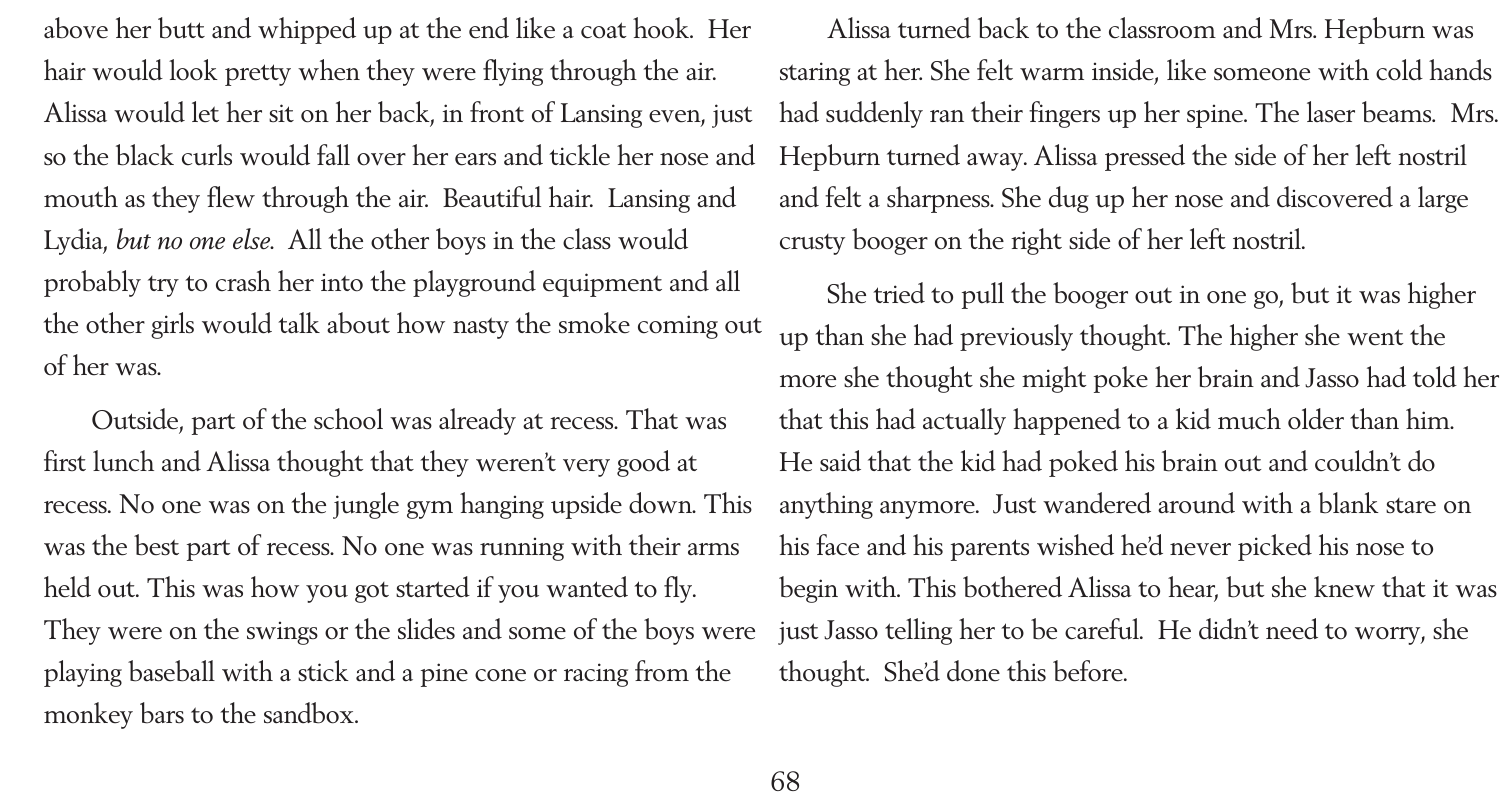Yesterday, she'd told Jasso that she was seriously interested in becoming a rocket. He shook his head and said that she was always trying to rocket away somewhere, but she never knew where she was going. "It doesn't matter where I end up," she said. Jasso laughed. "Well, that parts important. But I'm surprised. I didn't think you'd really be interested," he said. "But I am. I think it's the best way." "It *is* the best way. If you want to leave as soon as possible, but you've got to have enough fuel to make the *whole* trip. You should eat a lot and be in good shape. So, you should start running." "But I don't want to race with the boys during recess?." Jasso shook his head. "That's not what I meant…*I'll* train you." Alissa smiled and nodded. "Okay," she said. "Next recess," Jasso said. He had been sitting on the couch when he'd told her that. They had been pretty much alone in the house: their mother in her room with a cold washcloth over her face and the television on but neither of them watching it.

"But where are you *going*, huh?" Jasso asked, biting a piece of beef jerky off and chewing it with his mouth open. He had a

whole slab in his hand. He had probably bought it at the gas station down the street. He loved beef jerky, but when he finished his breath smelled terrible, like an old stink of puke. So, Alissa sat across the room because she liked to talk to Jasso, but not when his breath smelled like beef jerky. It smelled like long car rides their family used to take. The whole car smelled like it because their dad liked beef jerky. That's why Jasso liked it because their dad chewed it. He had also said it made a great fuel, but Alissa said that she'd have to find something else because the smell of beef jerky made her sick. "But Alissa, *where* are you going to go?" he asked again and Alissa didn't know what to say. "Alissa!" She jumped and swung her head around quickly. The classroom was suddenly in front of her again and she felt dizzy. Things were moving apart as if the floor were increasing in size, things were separating from themselves. She could see table legs and tops, but they were scattered all over the room and getting farther and farther away from each other. Mrs. Hepburn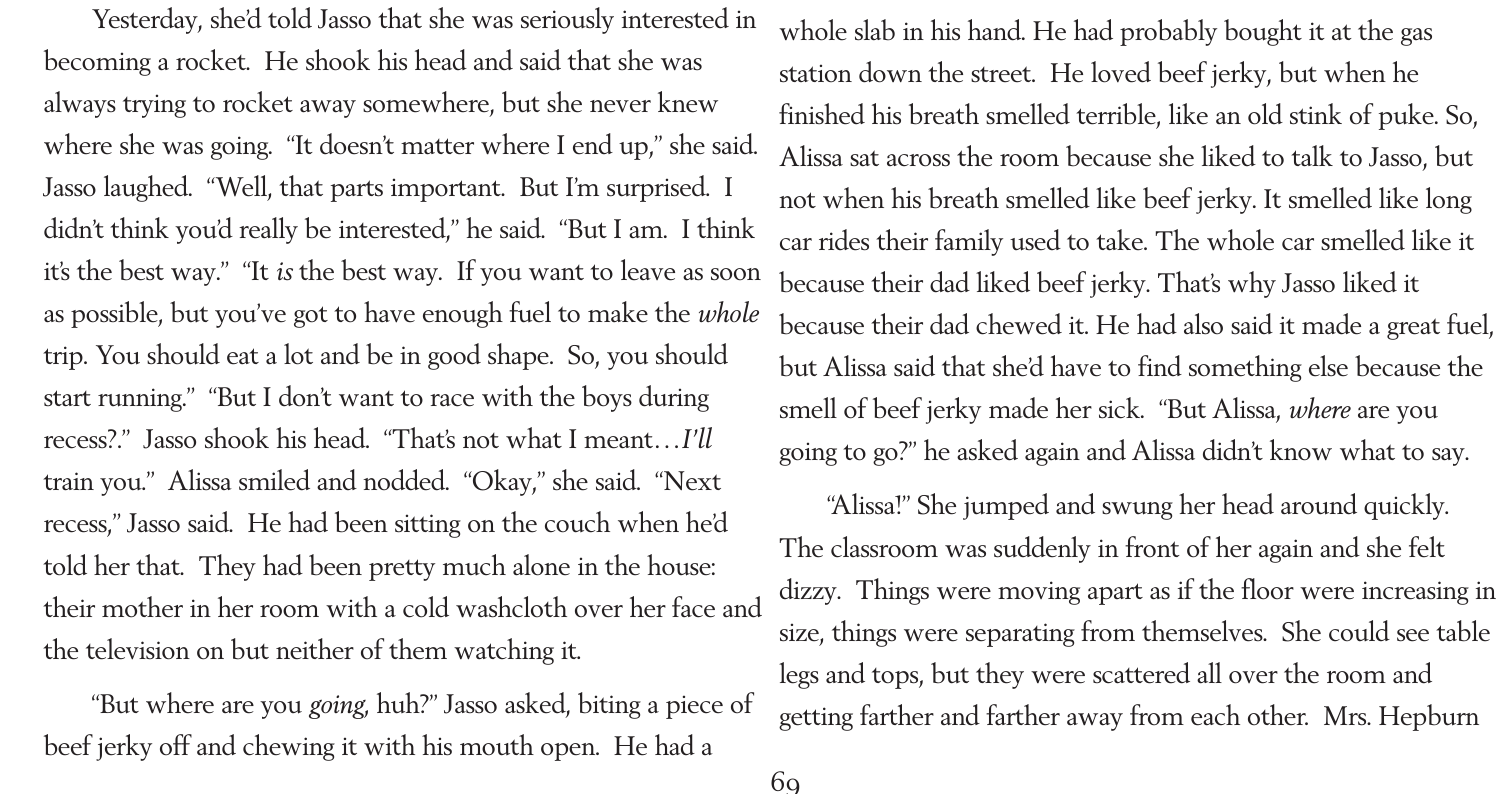shot a laser beam at her and everything suddenly slammed together. Alissa jumped, quickly withdrew her finger from her nose and placed her hands on her desk. She had not retrieved the booger and now she could *really* feel it, but Mrs. Hepburn was staring at her so she could do nothing. She picked up her pencil up and wrote the cursive "I", lower case and upper case. The booger stung at her nostril now and she couldn't concentrate. Even though Mrs. Hepburn was staring at her, she needed to get it out.

Jasso said that he picked his nose all the time when the teacher was looking. He said that he always held his hand up to his cheek and slid his pinky finger into his nose. Alissa thought she would try this. She put her right hand on her cheek and slowly inserted her pinky finger. Mrs. Hepburn's eyebrows did not raise and Alissa knew it'd worked. She smiled. Once she'd asked Jasso how he knew so much about nose picking and he had said, "I've been doing for a long time." "How long?" Alissa had asked.

Jasso ripped off a piece of beef jerky and talked with his mouth full again. He did it on purpose, she thought. "I was picking even when I was inside momma's belly." "Really?" Alissa scrunched her nose because the smell of his breath had reached her even though he was across the room. "Until she spit me out."

Alissa had the booger on her pinky and she was drawing it out very slowly. Mrs. Hepburn hadn't noticed a thing. She glanced around the classroom to see if Lydia or Lansing had seen her. They stared straight ahead. She heard a knock on the window and out of the corner of her eye, she saw Jasso. She smiled and wanted to wave, but she didn't want get in trouble with Mrs. Hepburn. He saw her and waved. Jasso was always waving to her because he didn't have to go to school. Every kid she knew had to go to school, but Jasso was special. He was invisible.

Jasso saw Alissa's finger up her nose and he put a finger up his nose, too. A booger slid along the sides of her nostrils and Alissa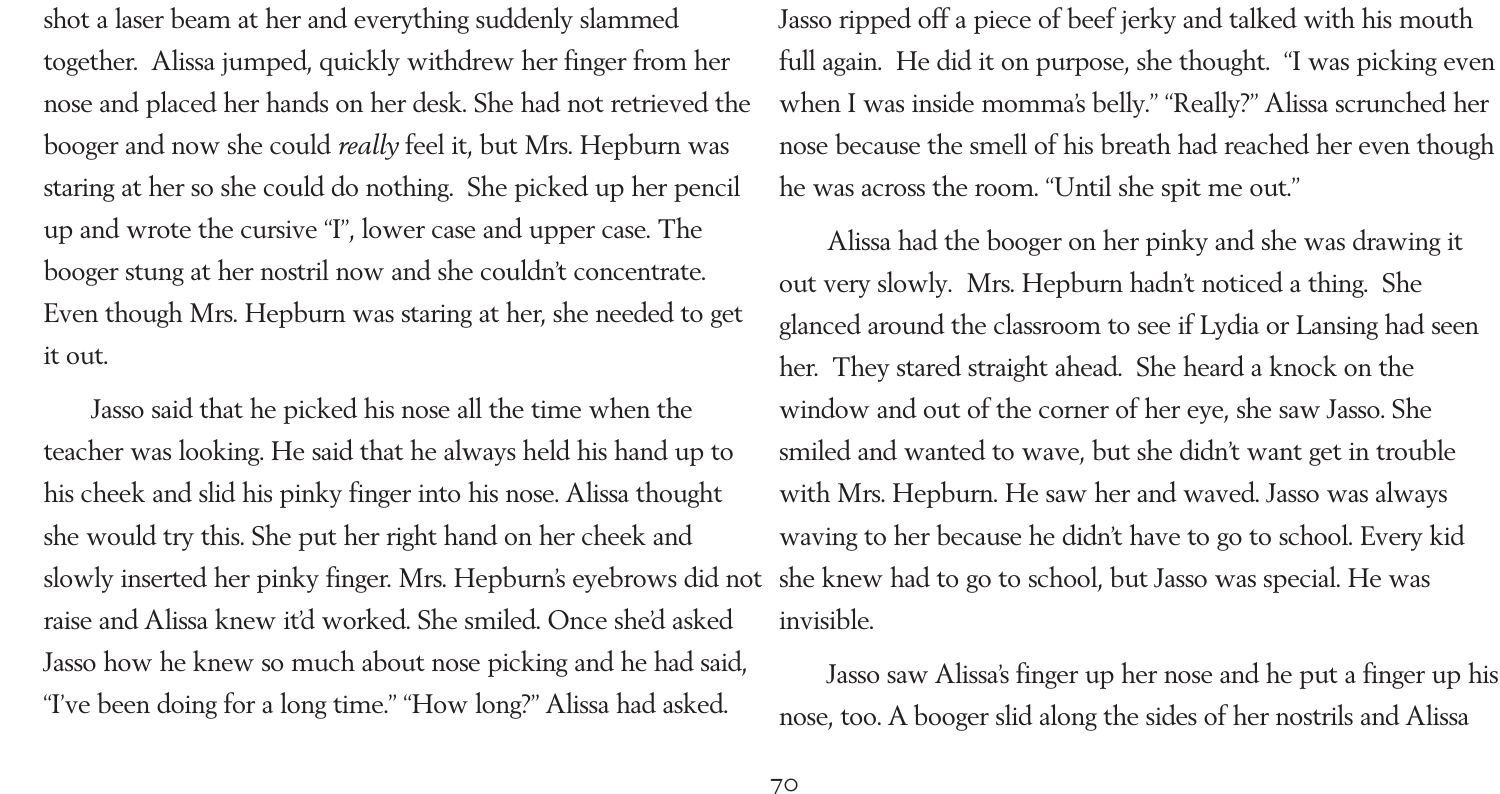smiled. She looked at it. It was the biggest she had ever pulled out of her nose. Mrs. Hepburn wasn't looking at her anymore. She was writing more cursive on the board. Alissa waved her booger at Jasso. He nodded and grinned. Then, he pulled his finger out. His booger was wider than her hand. It came out of his nose like a magician's handkerchief. He held it up in the air like it was a prize fish, swung it back and forth, floppy and wet. That was what their father did when they were at the lake house three summers ago. He caught a tiny fish and waved it around. It was floppy and wet and the water hit their mother and them in the face. They were all in a boat together and he put the fish close to his face and did a voice like it was speaking. Jasso couldn't do that right now because you couldn't hear anything through the window, but he did something *more* amazing. He held the booger in the air, waved it over his mouth and winked at Alissa. Then, his jaw disjointed until it was nearly as big as his head and he swallowed the booger whole. Alissa clapped and giggled.

"Alissa!" Alissa jerked her head in Mrs. Hepburn's direction. "Pay attention. Are you writing in your handwriting book?" Alissa nodded. "Good. Keep it up. Recess will come after lunch. Right now we *concentrate*." "Yes, ma'am," said Alissa and looked at her book until it appeared she was paying attention. When Mrs. Hepburn turned around, Alissa looked at the window again and Jasso was hanging upside-down. His legs were wrapped about the windowsill. Alissa knew that was dangerous. Mrs. Hepburn would surely see him. Jasso shook his head. He knew what she was thinking. Alissa smiled. "Oh, I forgot," she said softly to herself.

Jasso told Alissa one night before she went to sleep that he could tell what people were thinking. "How did you learn how to do that?" she asked. "It happens when you become invisible. Thinking is invisible. Once you're invisible you catch everything else that's invisible," he said and hopped on top of her bed. "Really?" "Yeah, I can see daddy, too." "Is he here?" she asked and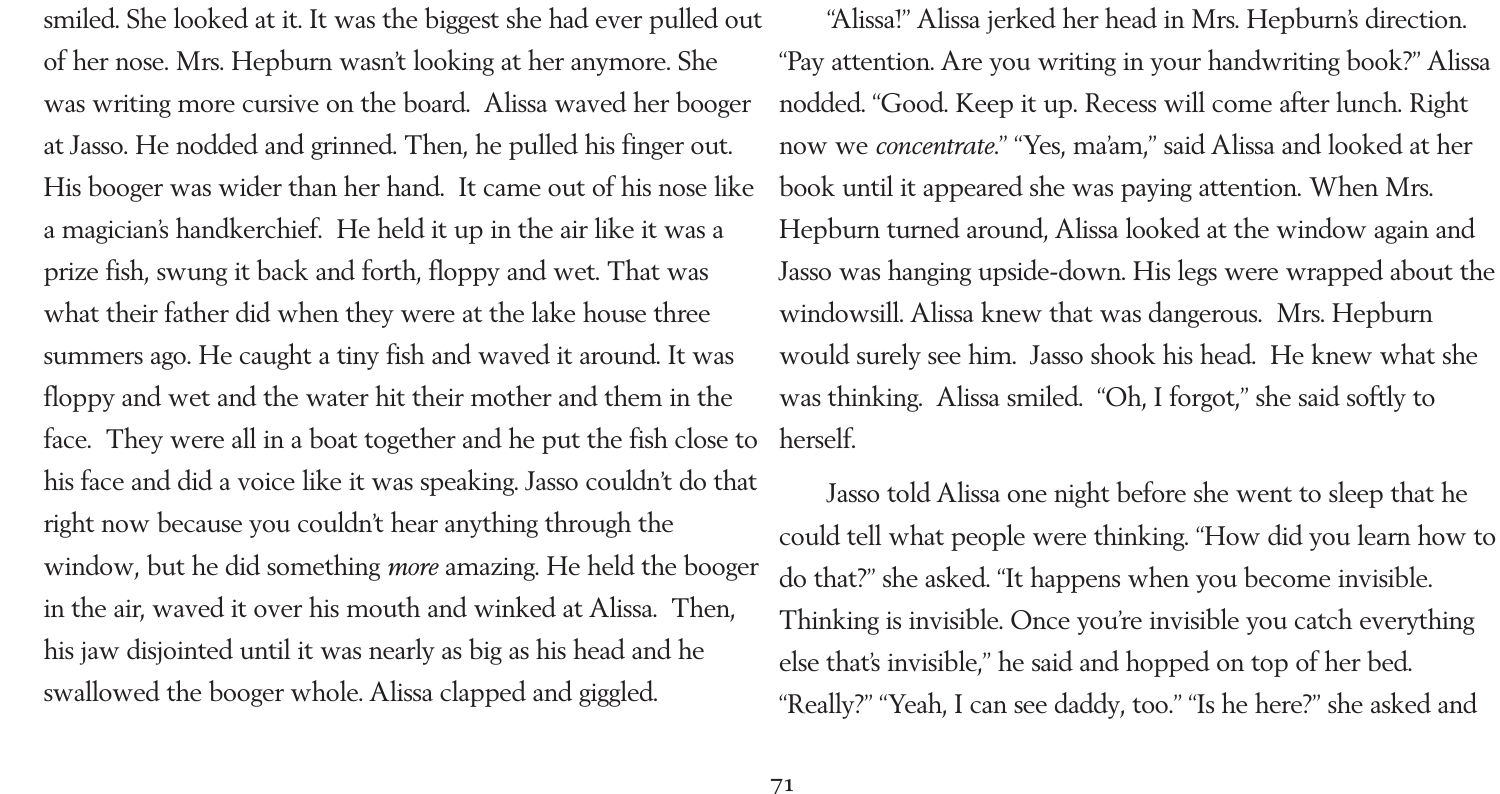curled her legs against her chest, wrapping her arms around them and looking around the room quickly. She hadn't seen her father in several months. Jasso back-flipped off the bed and landed on his hands. "Of course. He's really mad that I backflipped on the bed, but he's glad you're in bed. He says I should stop bothering you so you can go to sleep." "Don't. I don't want you to go. I *like* when you're here." "I know. I can read your mind."

The first lunch kids were heading back inside. Their recess was over. Jasso jumped down from the windowsill and pointed to his nose and then to Alissa. He was pointing to her booger and she showed it to him. He clapped and gave her a thumbs-up, then he leaned back and opened his mouth wide. Alissa nodded and smiled. She looked at the board. Mrs. Hepburn was writing the cursive Z and told the rest of the class to do so. Alissa did so, holding the pencil in such a way as not to accidentally wipe off the booger.

The bell rang and the students stood up at once. Lansing was pulled so tautly on Mrs. Hepburn's string that he almost fell forward when he stood and Lydia's hair bounced up and down when she stood. It was so beautiful, Alissa thought. She looked toward the window and Jasso was there. She smiled because she knew he could read her thoughts and she pointed at Lydia. Jasso gave her a thumbs-up. Then, he pointed to his mouth and Alissa nodded. Mrs. Hepburn was wiping the board so she quickly slipped the booger into her mouth and swallowed. She made a thumbs-up. Jasso jumped up and down on the windowsill, laughing.

At lunch, Alissa sat by herself. She wanted to sit beside Lansing or Lydia, but they sat with their friends so that there wasn't an open seat, so she ate by herself instead. Jasso wasn't there and her stomach hurt. He always made her feel better. When her father had made her sit on his lap, Jasso had been there. Each time he'd been there. He made funny faces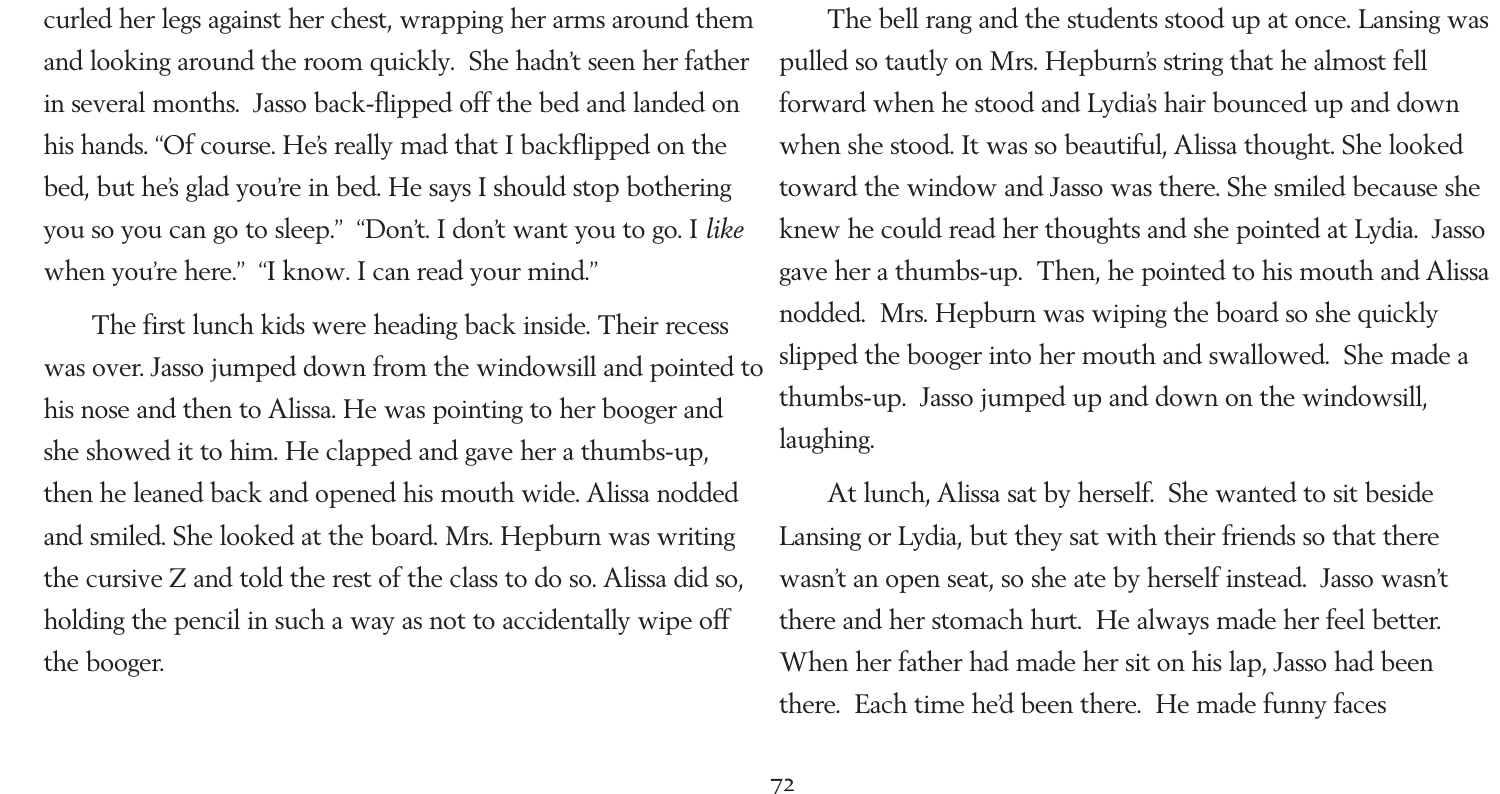whenever she felt like crying. "*Shh*. Just look at me," he'd said and pulled the corners of his eyes and mouth together with his thumb and forefingers. "Okay," Alissa said. The room was dark and had stunk of beef jerky.

Outside, he tapped her on the shoulder and then hid when she turned around. "I see you!" she said, even though she didn't. But she felt he was there. Suddenly, he popped up right in front of her face. She squealed and then giggled. "Where *were* you?!" she asked. "Where? Not in the lunchroom. I hate school lunches." "It wasn't so bad today." "Never. Those lunches make you puke!" "No they don't…do they?" "Sure they do." "What should I eat then?" Jasso grinned, pulled out some beef jerky and bit off a huge slice. Alissa scrunched her nose, but she didn't care what Jasso ate as long as he would walk beside her. "I don't think I could ever eat that," she said. Jasso rolled his eyes and looked down at the ground, biting a piece of beef jerky and chewing it thoughtfully. "Okay, I got it. This is how you get fuel. If you

won't eat beef jerky, then eat your boogers. It'll help you." "How?" "Because you're eating yourself. The more of yourself you eat then the less of you there is. And soon you'll become invisible like me and then you'll be able to rocket." "And I can take anyone I want?" "*Well*…." Jasso said, and took another bite of jerky. Alissa was at the jungle gym. There were a couple of kids sitting near the top. They stared at her and then talked to each other. Her stomach hurt again. Jasso climbed up the jungle gym and hung upside down. He wiggled his finger for Alissa to come inside and she did.

"Who do you want to invite?" "Lansing…or maybe Lydia." Jasso shook his head. "They're not light enough. Just one person, anyway. You don't want to weigh yourself down and crash." Alissa nodded, watching Jasso do tricks on the jungle gym. He hung from a bar with one thumb, grabbed another bar with his ankle and then swung himself through the air to a bar on the opposite side. But Alissa wasn't amused. She suddenly felt very serious.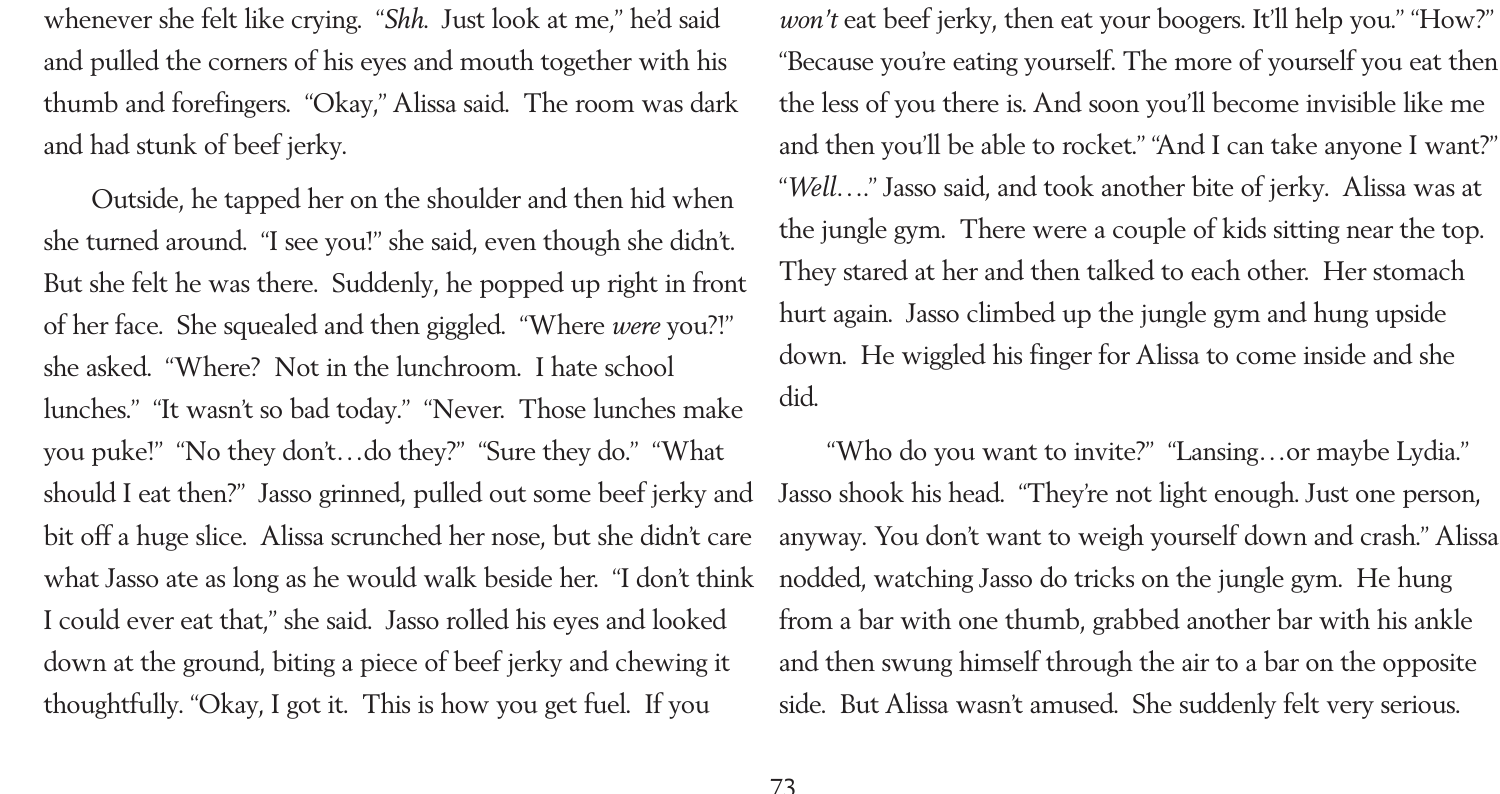"Jasso…were you always invisible?" Jasso took another bite of jerky before he spoke. Alissa scrunched her nose again. "People could see me when I was first born, but I decided I didn't like that, so I just ate my whole body right then. Then I was invisible." "But how did you know how to do it?" Jasso shook his head. "I knew I was born for it. Some people are just born to be *invisible* and some have to work at it. Daddy, he worked at it for a long time, but now he's here. Soon you'll be here, too. And then you'll be able to see him." "Is Daddy there right now?" "You wanna see him?" Alissa looked down and pouted her lips in thought. Then, she shook her head rapidly. "No thank you." "But you *will* see him." "When?" "I don't know. Momma, she's almost done it." "Really?" "Yeah, she'll be here soon." "So, I'll be alone?" Jasso clicked his teeth. "Alone? I'm here. You won't be alone." "I don't want to be alone." "Well…there's not much you can do about it…momma's coming so you better start eating beef jerky or boogers." "I don't like that." "It doesn't matter." "I know," Alissa said and her shoulders tightened. "I don't like momma

anymore. And if you go, I won't like you." Jasso said nothing, climbing up and down the jungle gym silently. Alissa thought he looked like a spider crawling across its web. He did it so smoothly, backward and forwards without a pause, without a sound. He smiled at her and made a thumbs-up. She glared at him.

The kids at the top of the jungle gym were crawling down, staring at Alissa and speaking to themselves in low voices. One of them was Lansing. Her face felt warm and she didn't wave. She felt like she had to use the bathroom, but she didn't want to leave without Jasso. She always talked to him when she used the school toilet. "Jasso?" She looked around, but he was gone. "Jasso?" Alissa wandered around the playground until recess was over, but Jasso never showed up. He didn't knock on the window during class in the afternoon and he wasn't sitting beside her on the school bus or jumping on its roof. She looked out the window to see if he was racing the bus on the side of the road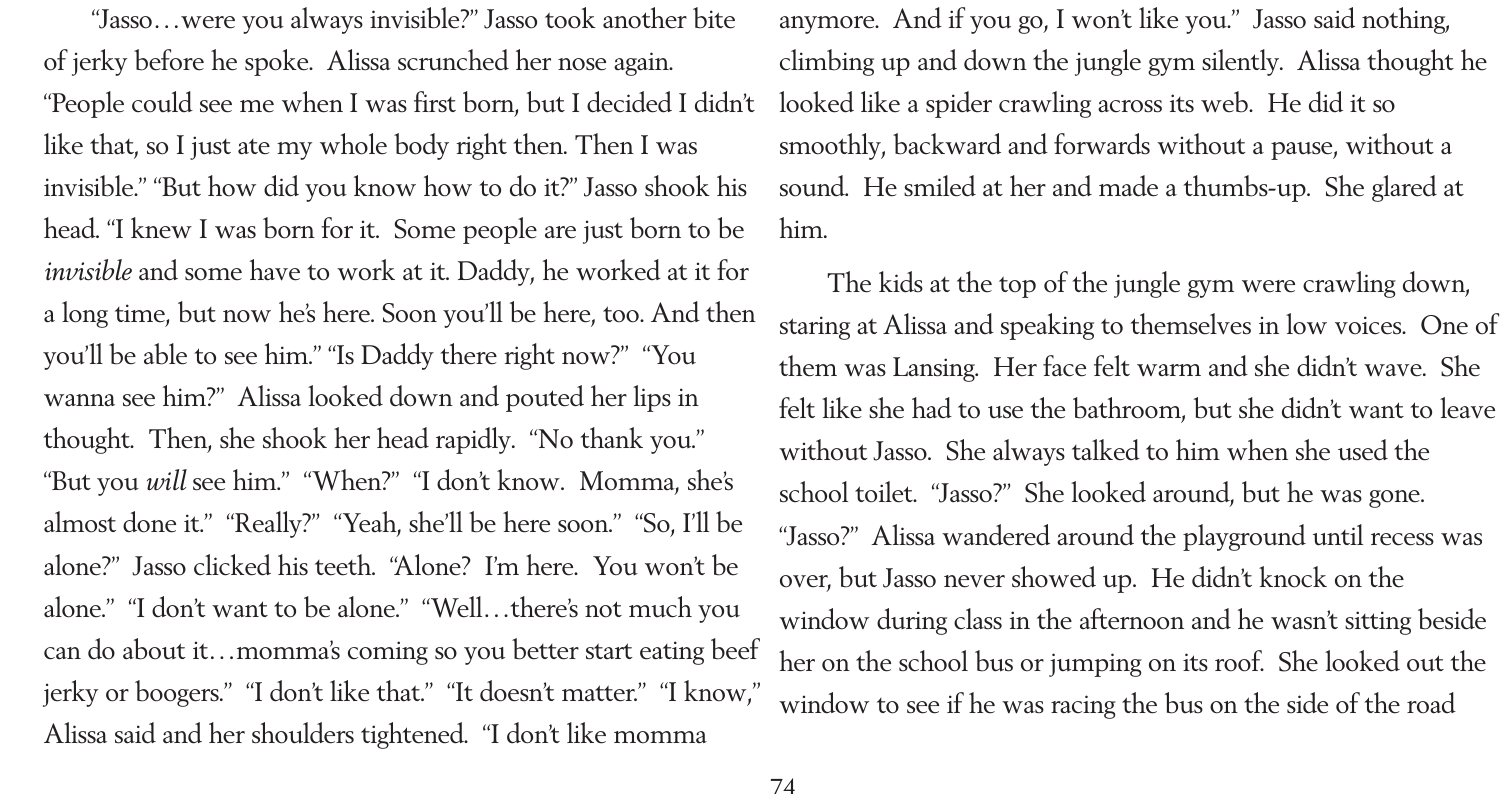(which he sometimes did so he could beat her home). But he wasn't there.

He wasn't at home either. And he was *always* there, hiding under Alissa's bed or speaking to her from the closet. Her mother didn't see him and didn't like it when Alissa spoke to him, but Jasso said that that was because she was jealous. He didn't say why she was jealous, but Alissa thought that it was because she wasn't invisible yet.

She lied down on her bed, putting her back to her mirror hanging on the wall, even though there was a blanket over it. She wanted to crawl under the covers and take a nap, but she didn't feel sleepy and she also felt a little scared of closing her eyes. Am I alone?, she thought. She sat up and hugged her knees to her chest. An uncomfortable tingling sensation encircled her ear, like someone was blowing air on her. She knew it was her reflection, staring at her behind the blanket. "Stop it," she said, but it continued to stare. She got up and walked into the living room.

Alissa didn't see her mother and she didn't answer when Alissa called out her name. Still, she was home. The house had a scent when she was there, just like it did for Jasso. Her mother's scent was freshly vacuumed carpet, even when the carpet hadn't been vacuumed. Jasso was crayons, at least it used to be. She used to love when he was around because it was like sticking her head in a box of crayons and taking a really big sniff. It changed when he'd watched her on her father's lap. She watched him to keep from crying. Her father was sitting on her bed, facing the mirror, and she could see everything that he was doing to her. His fingers trailing down her chest and then under her skirt. But worse was her reflection, staring at her from the mirror. It was her reflection that seemed to keep her there, that refused to let her leave. The eyes. (Not *her* eyes, but the eyes of a dead bird on the sidewalk, frozen in a look of horrific surprise. It was her reflection and *not* her father, she thought, that had made her want to cry. But this wasn't right either. It was something she couldn't accurately define.)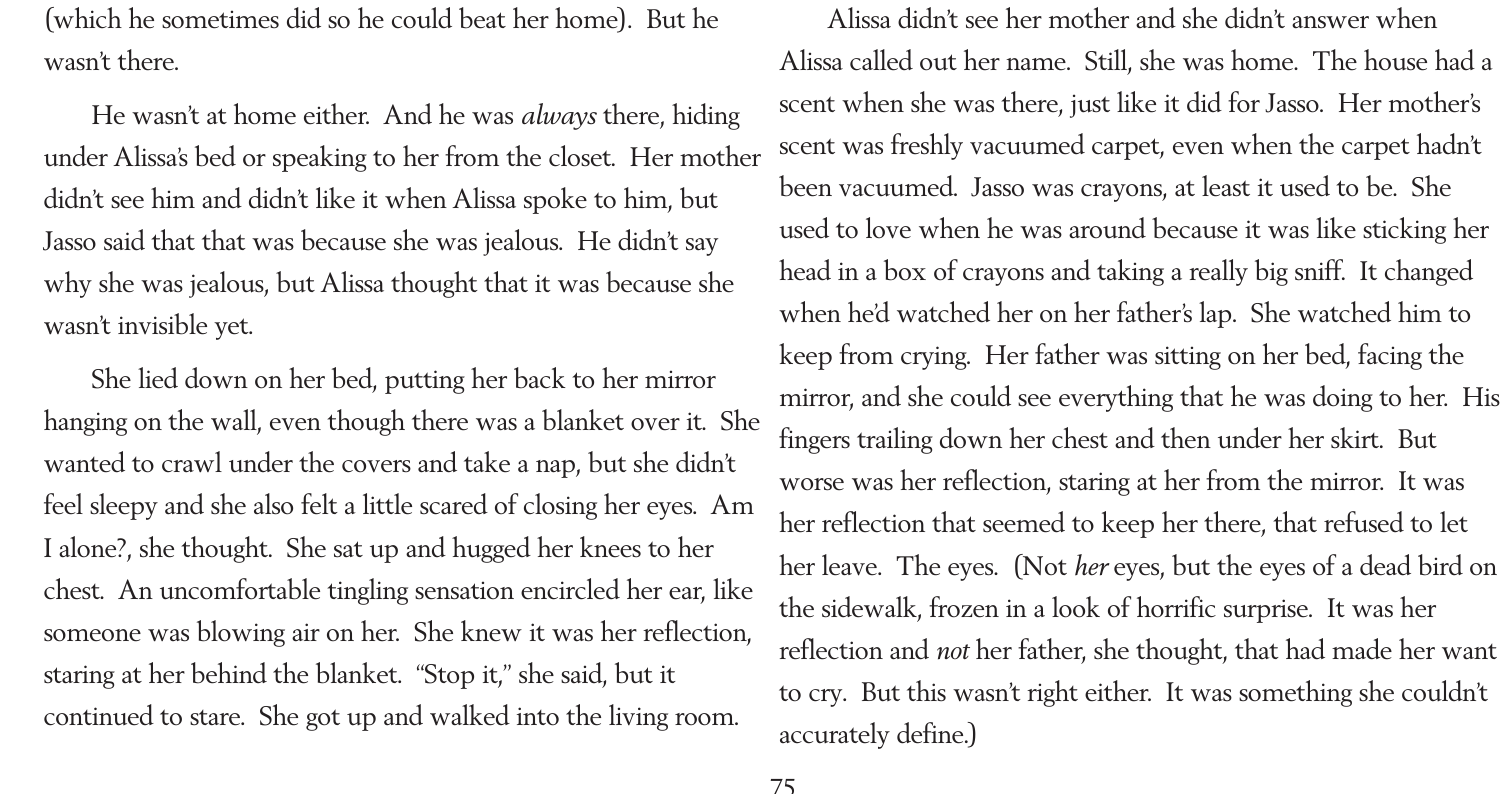Alissa's stomach hurt again and she thought about Lansing. She wished that he hadn't been with the other boys watching her talk to Jasso. Now she was sure that he wouldn't speak to her again. She laid face down on the couch and tilted her head toward the television. The remote was on the coffee table. She turned on the television and watched images and sound move across the screen, but she couldn't organize them. Her head was warm, too. She felt very sad and, suddenly, she cried but only with tears. No whimpering or moaning like other times when

Then, Jasso came in and climbed her wall, falling off on purpose, making silly sounds. "Look over *here*, Alissa! Look at me!" And Alissa looked at him and it felt like she wasn't part of her body anymore, that it wasn't her in the mirror at all. Not *her* reflection. It was the television playing mindless images on the screen. (But that wasn't it.) She looked at Jasso and giggled. "Shh…" he said and held a finger to his lips. Alissa nodded and was silent. After that, Jasso smelled like beef jerky.

she'd scraped her knee or bumped her elbow really hard. Just tears rolling down her cheeks. She stopped trying to follow the colors and sound on the screen. She didn't want to organize anything. She didn't care. Slowly, her body curled into a fetal position and her eyes stared straight ahead without seeing anything. She dug her face into the couch and felt the tears slide down her cheek, some going into her mouth, some dampening the couch fabric.

"Jasso," she said, even his beef jerky breath on her neck would be nice. But she felt nothing and she moaned loudly. She didn't want to call her mother. She was angry at her mother because she'd leave soon, too. And then, she'd be alone. She was angry at Jasso, too, but she wouldn't be if she could see him again. If he would pop up from the couch cushion at that moment, her anger would disappear like a spit stain in the sun.

She sat up and her fingers rubbed the damp spot where her tears had fallen. Still warm, she thought. The house was very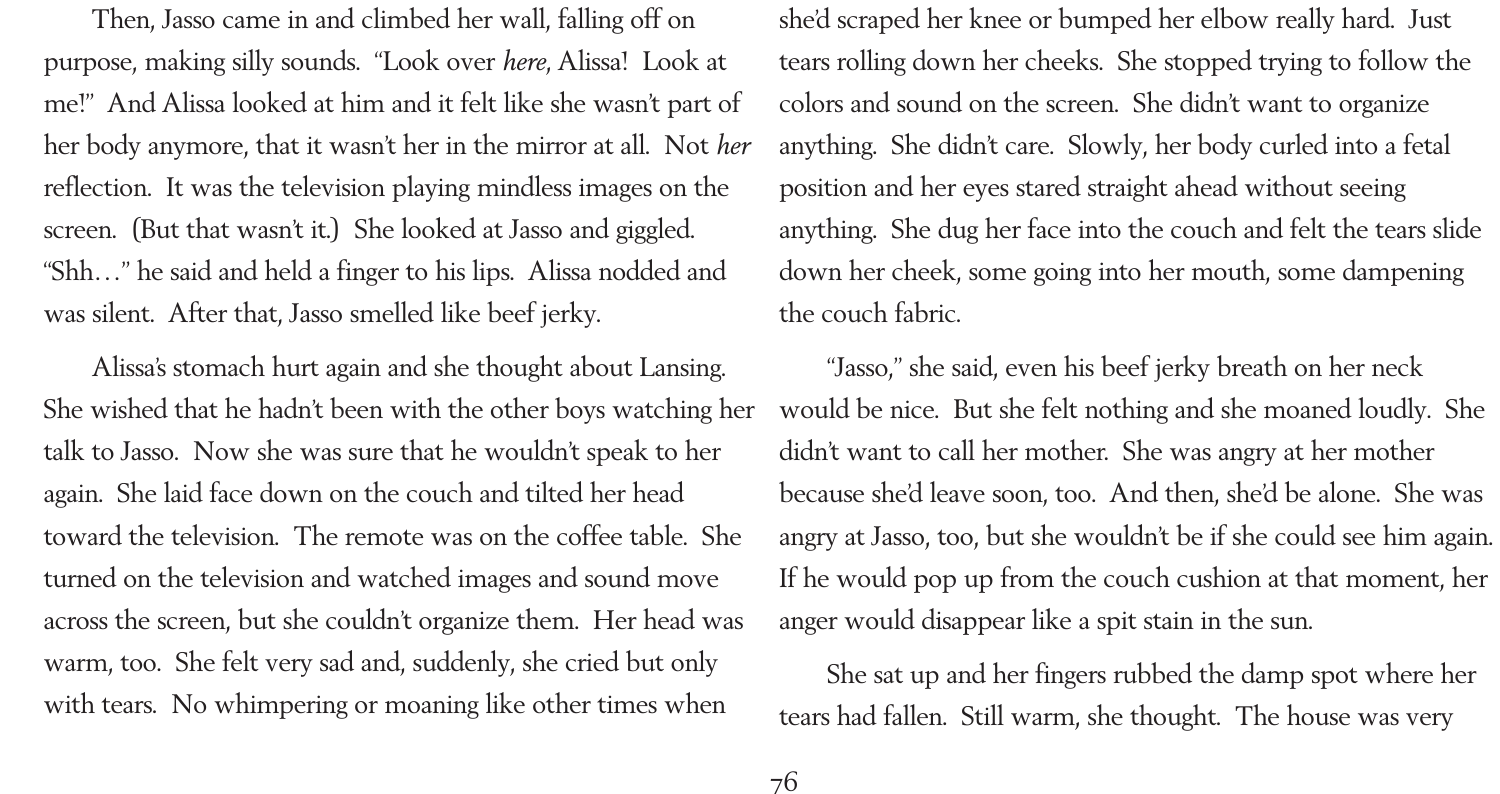large and empty now. And fake. Even with everything in it, it was fake. Like the cardboard boxes for packing in the attic. Nothing in them, even though they seemed filled with things. She felt hungry, but she didn't want to eat. Still, she stood up and walked into the kitchen. A jar of peanut butter was on the counter. The top was off. She ran her finger along the rim of the jar. A glob of peanut butter sat on her index finger, but the sight of it made her sick. She smeared it along the kitchen counter. The idea of smearing peanut butter all over the cabinets crossed her mind, but that made her feel sick, too. She stood still, listening to the house. A clock ticked somewhere in the kitchen or the living room. The refrigerator hummed quietly. I don't know what to do, she thought, but I think should *do* something.

The kitchen was very small now. The refrigerator, cabinets and counters all bunched together around the sliding glass door. Freshly cleaned, there were no streaks. Almost as if there wasn't glass there, as if she could walk straight through the frame. Only the faint, ghostly image of her reflection moved within it. Like it was trapped in the glass. She waved. It was very bright outside, but she didn't want to go outside. She wanted to be in a dim space. A small space. Smaller than her room. A place that would make her shrink until she no bigger than a grain of salt.

She walked to the sliding glass door, pressed her face against it. The clock ticked. The refrigerator hummed. Her cheek left an oily circle and she licked it without exactly knowing why she did so. Her reflection was in the mirror, slightly altered by the oily spot. Trapped in the glass. Her eyes and the outline of her chin. "Hello," she said.

The reflection said, "Hello." "I'm Alissa," she said.

"Hello, Alissa," the reflection said back.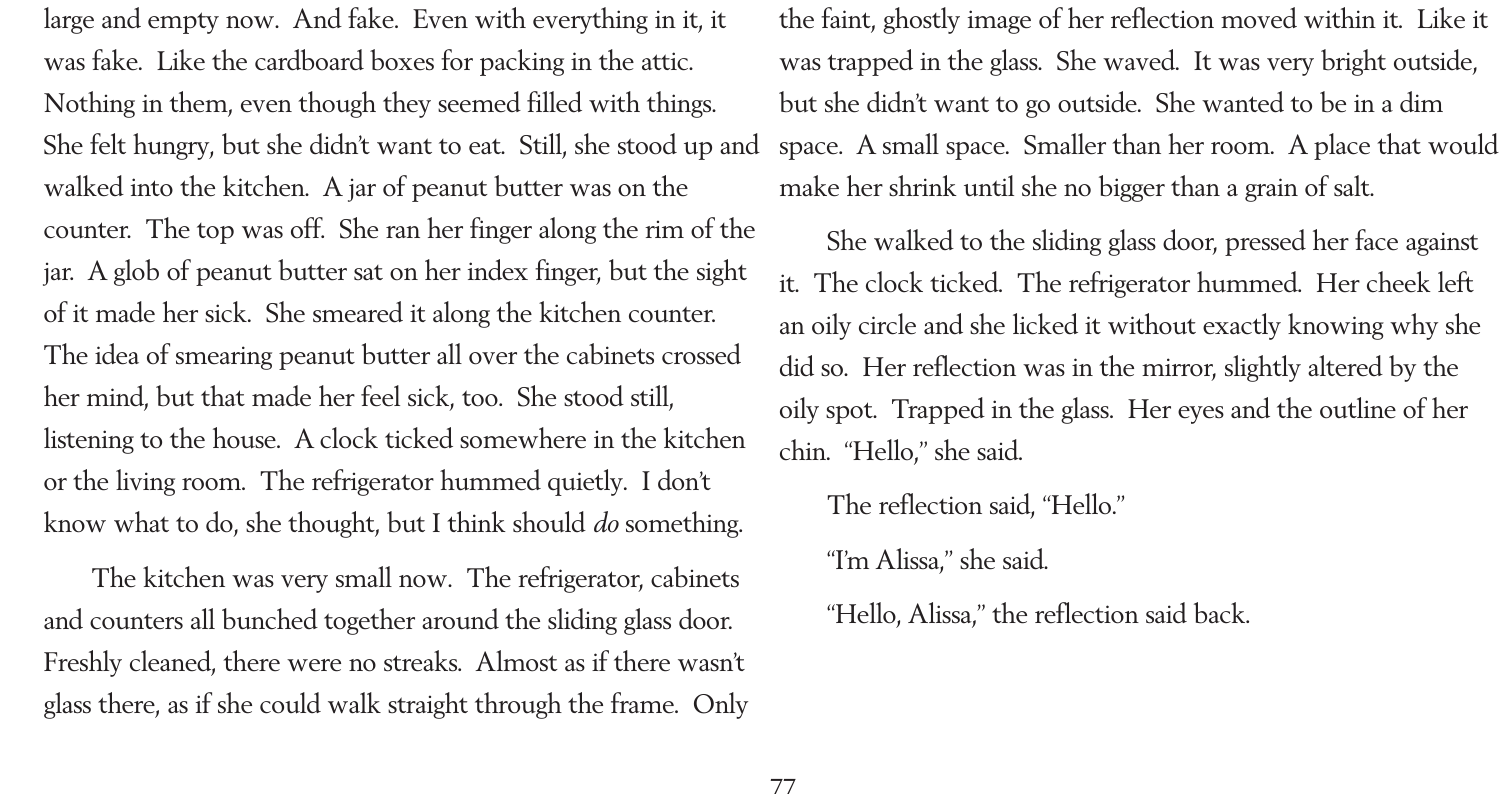

Alissa sat down and the oily spot was gone and she could see the reflection more clearly. She ran her fingers over the glass and said, "I love you."

"I love you," said the reflection and Alissa leaned her head against the glass.

"Thank you," she said. The reflection didn't say anything, but she knew that it heard her, that it wouldn't leave. "You're welcome," Alissa said for the reflection.

She closed her eyes and smiled. "Don't come back, Jasso," she said. "I don't like you anymore." The refrigerator buzzed now. She realized the television was still on. It filled the living room, making it seem as if it was full of people. Nothing else. No other sounds. The backyard was silent behind the glass. She passed gas. Her shoulders warmed. She curled up on the linoleum floor and, in a few minutes, was asleep.

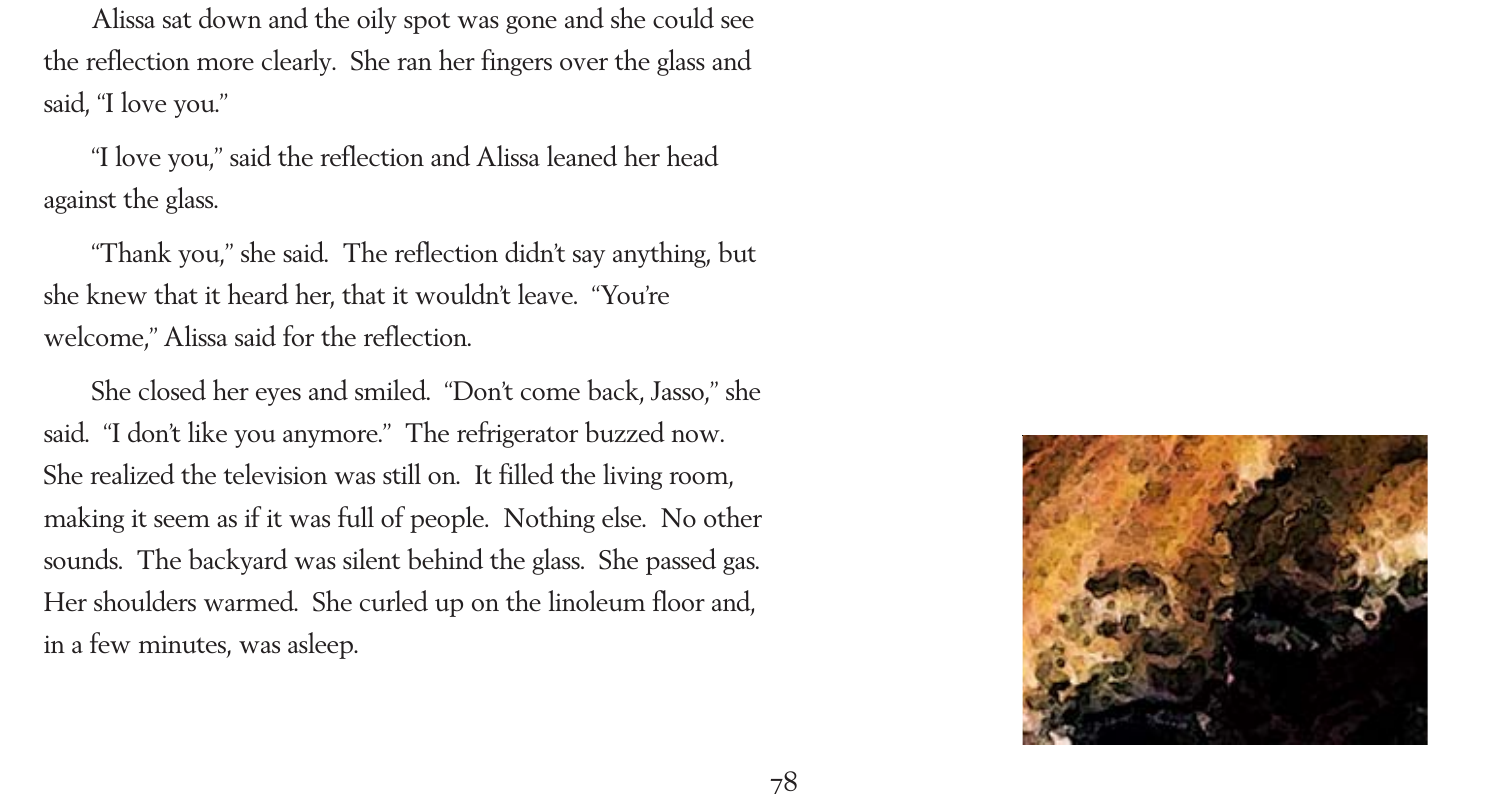### Diner, 4:00 A.M. by JOHN GREY

One guy is raking through the sugar bowl for FBI microphones. Some tattooed bikers spontaneously arm-wrestle, their elbows in their eggs. I sip my coffee slowly, half-asleep.

I am still waking. For all I know any of these others could be what I am becoming...

the loud-mouthed truckers, the grizzled white-haired man in his one suit, the petals of a dead rose peering out of its coat pocket. I may have no lover. I may have no family.

Sleep and life are separate my senses tell me. They may have drifted in the night.

The waitress's voice chimes in my ear like a sour clock. The cook's basso rumbles up from his steaming volcano of a grill. The caffeine is working. I am beginning to recognize these for what they're not. The mirror behind the counter helps. The way I spin this hard stool does too. Sip after sip, they drag me back to who I was yesterday

with tiny, almost unknowable variations.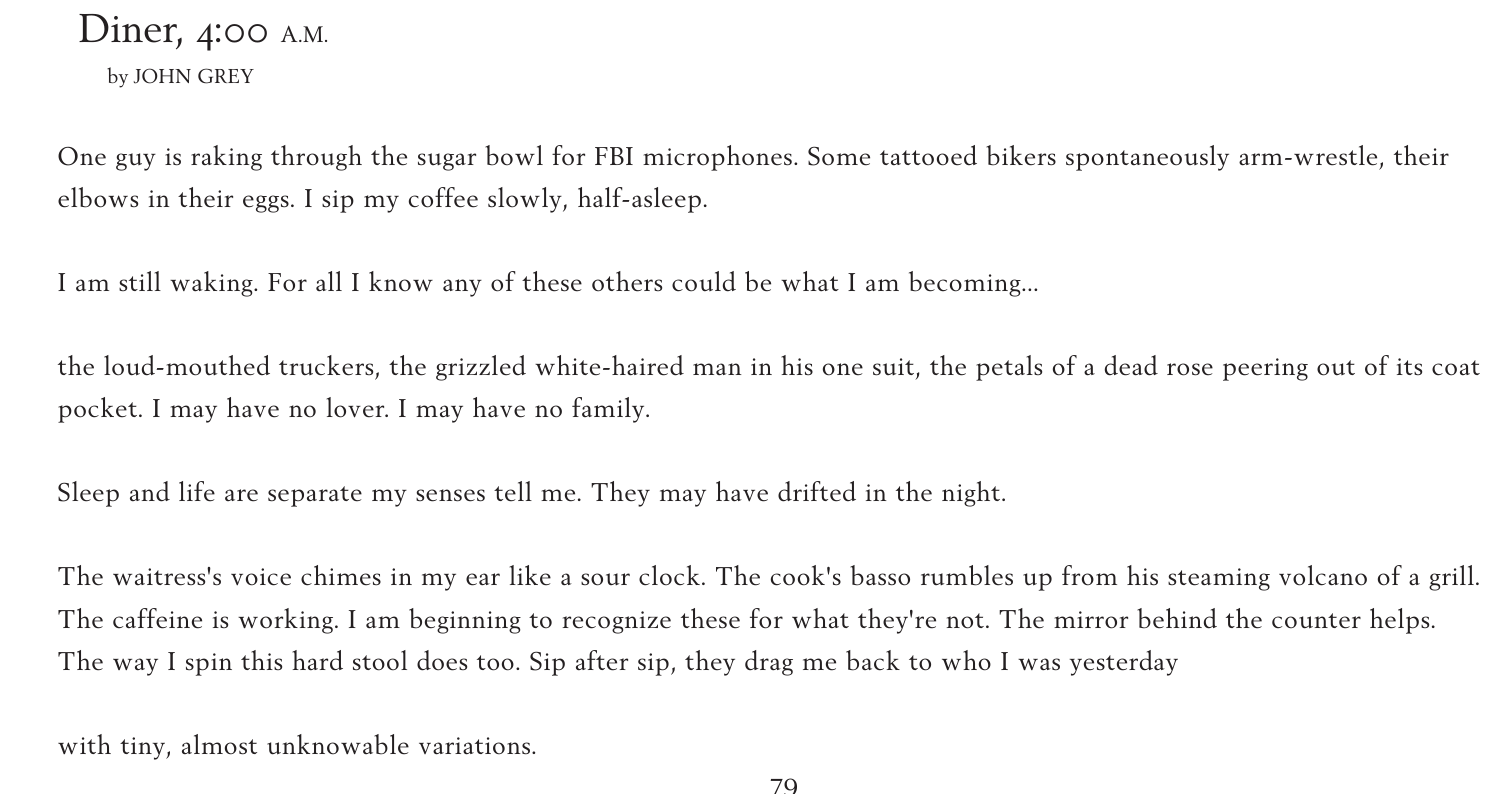# For Gina

by JOHN GREY

Wind tips the grass against the current. It's where the dead meet the sorrow. Folds of mist rise up from this machinery of mourning. An occasional pebble cracks against the banks like bone. A deer dips its face into the berry bush. The sound of his feasting becomes, for me, a drip of honey red down his fawn cheeks, the way the stillness can reside temporarily, at least, in the dip of his head. As day lengthens, trees and light circle my thoughts. The dead are lost and dreamy in them. The current skitters off toward the old days. The twilight, one more layer, one less plan of action.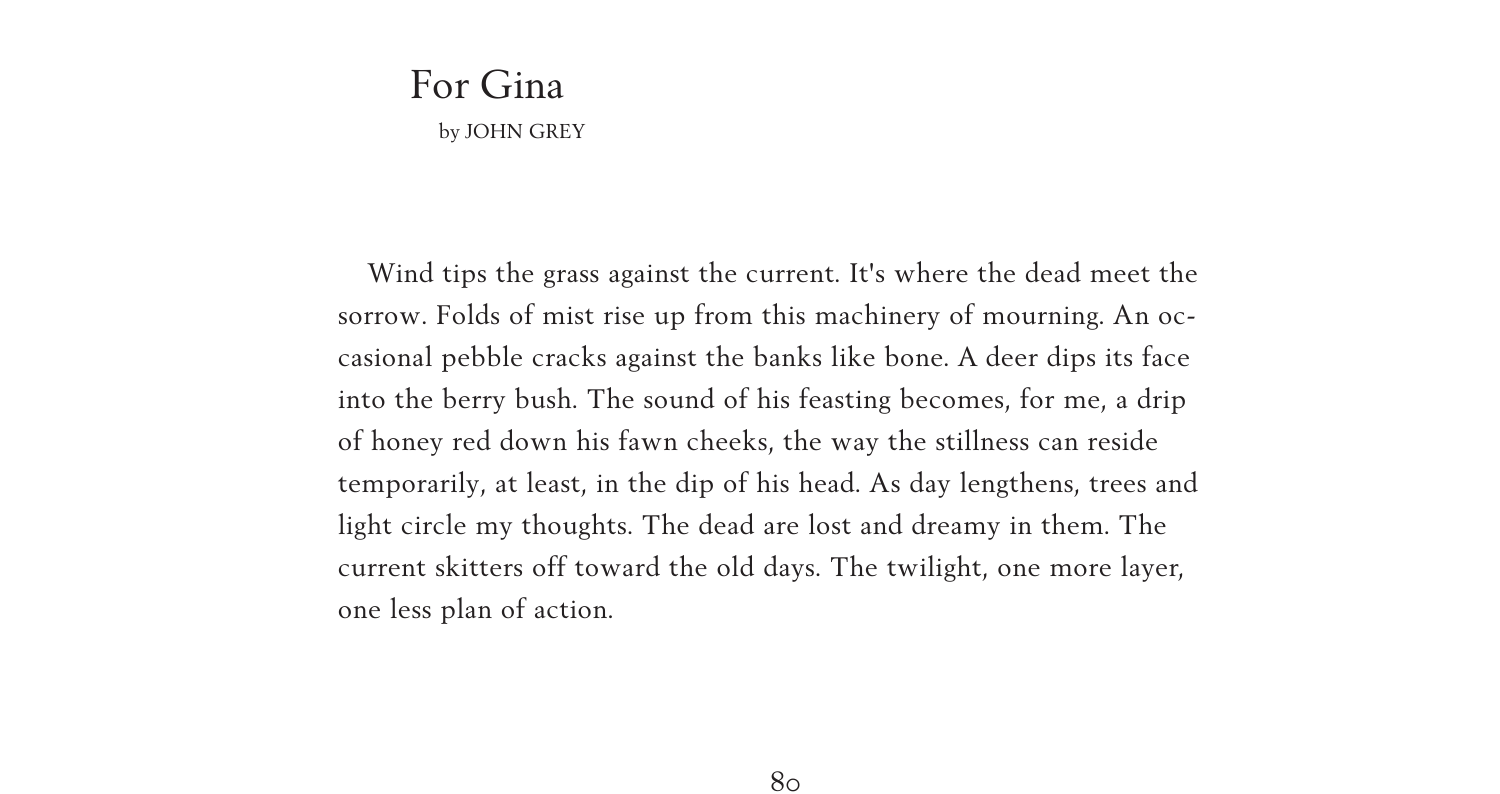## Editor's Note

by ROBIN WYATT DUNN

To Edit Means to Give Out, from ex + dare, which gave us edition, back formation to edit.

You are my back formation and I am yours.